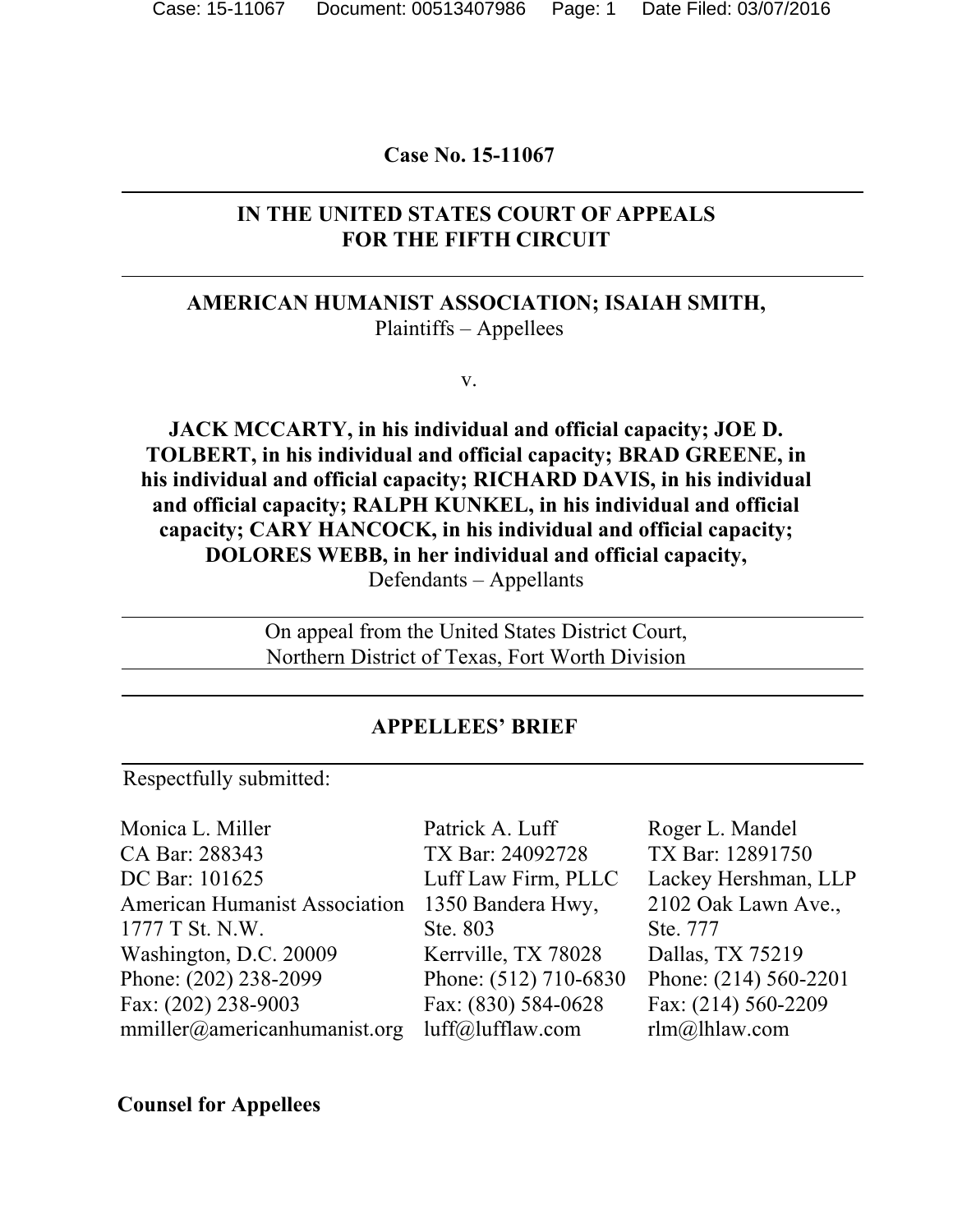Case: 15-11067 Document: 00513407986 Page: 2 Date Filed: 03/07/2016

#### **CERTIFICATE OF INTERESTED PERSONS**

Appellate Case No. 15-11067; Trial Court Case No. 4:15-cv-377-A; *American Humanist Association, et al. v. Birdville Independent School District, et al.*

The undersigned counsel of record certifies that the following listed persons and entities as described in the fourth sentence of Rule 28.2.1 have an interest in the outcome of this case. These representations are made in order that the judges of this court may evaluate possible disqualification or recusal.

- 1. American Humanist Association, Plaintiff/Appellee;
- 2. Isaiah Smith, Plaintiff/Appellee;
- 3. Luff Law Firm, PLLC (Patrick A. Luff); American Humanist Association (Monica L. Miller); Lackey Hershman LLP (Roger L. Mandel); attorneys for Plaintiffs/Appellees;
- 4. Cary Hancock, Defendant/Appellant;
- 5. Jack McCarty, Defendant/Appellant;
- 6. Dolores Webb, Defendant/Appellant;
- 7. Joe Tolbert, Defendant/Appellant;
- 8. Brad Greene, Defendant/Appellant;
- 9. Richard Davis, Defendant/Appellant;
- 10. Ralph Kunkel, Defendant/Appellant;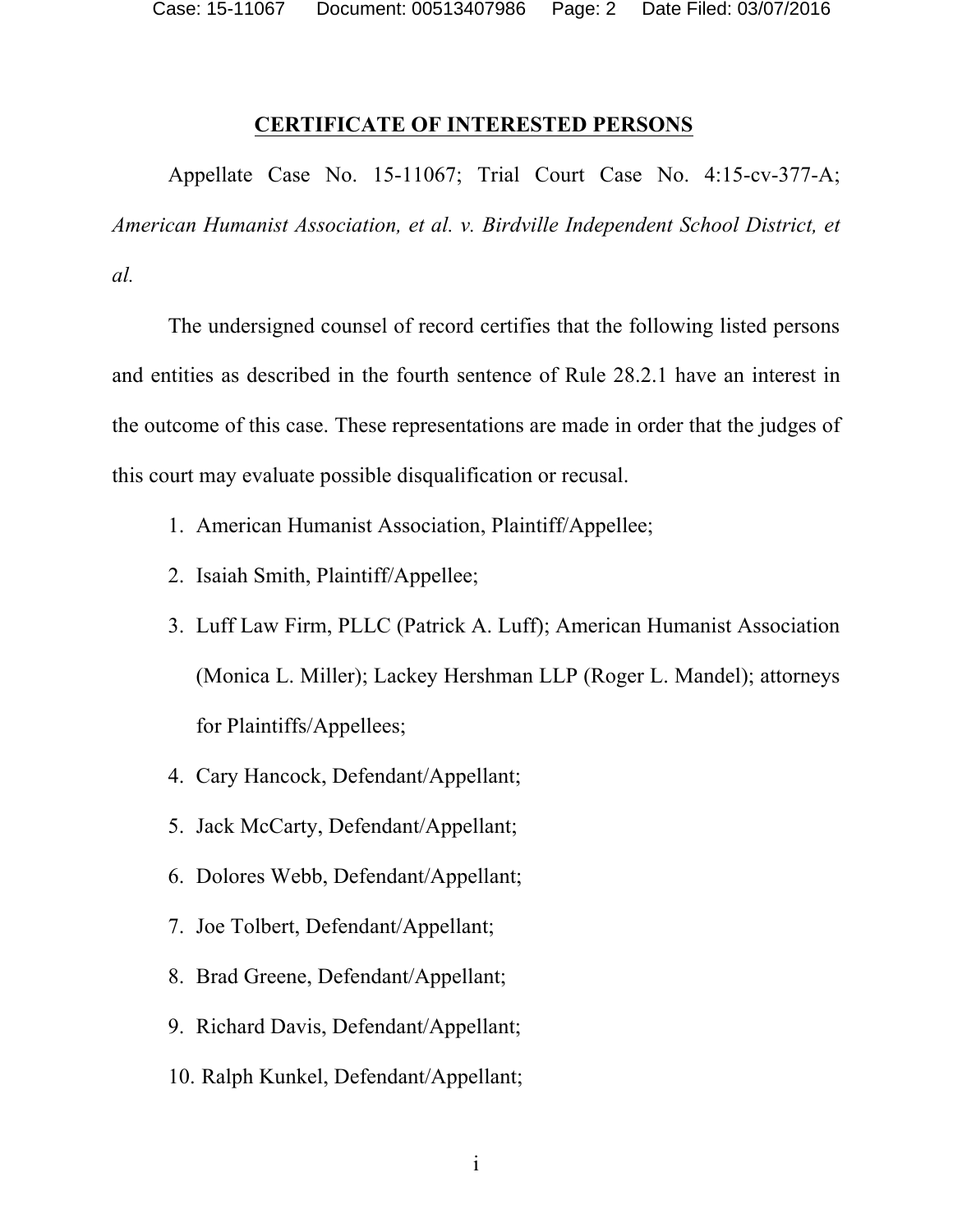- 11. Birdville Independent School District, Defendant;
- 12. Edwards Claims Administration, insurer for Defendants;
- 13. Walsh Gallegos Treviño Russo & Kyle P.C. (D. Craig Wood and Katie E. Payne), Attorneys for Defendants/Appellants Cary Hancock, Jack McCarty, Dolores Webb, Joe Tolbert, Brad Greene, Richard Davis, and Ralph Kunkel.

s/ Monica L. Miller MONICA L. MILLER Attorney of record for Appellees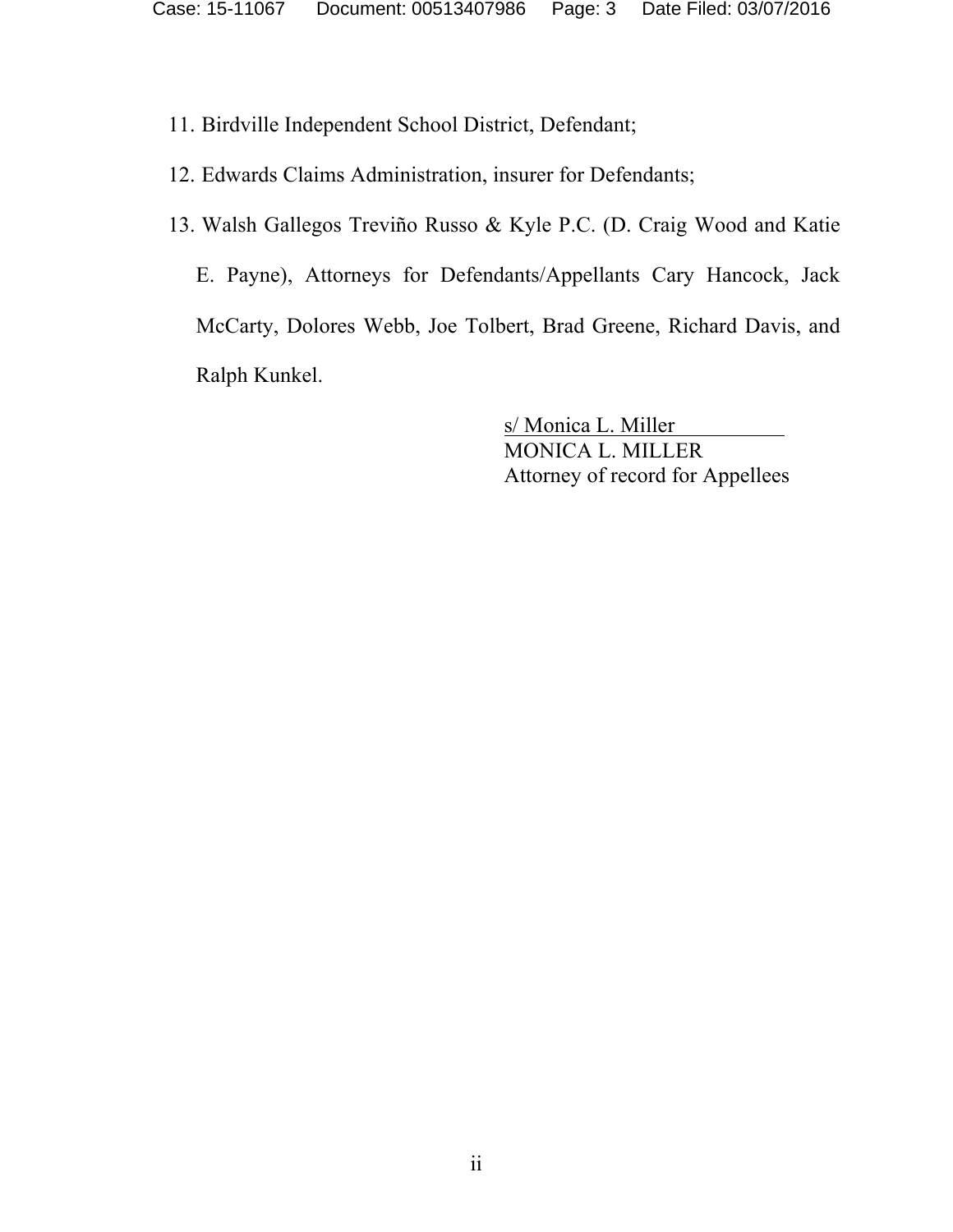Case: 15-11067 Document: 00513407986 Page: 4 Date Filed: 03/07/2016

### **STATEMENT REGARDING ORAL ARGUMENT**

This case presents a straightforward question: whether the district court properly denied school board members qualified immunity because they have been inviting students to deliver prayers, and participating in those prayers with students, at school board meetings, a school-sponsored activity, in violation of the Establishment Clause pursuant to both controlling authority and a robust consensus of persuasive authority. Since the law is so clear, and because Appellees' brief and the record adequately present the legal and factual issues presently before this Court, Appellees do not believe oral argument will assist the Court's resolution of these issues. However, if this Court should schedule oral argument, Appellees ask that they be allowed to participate in such oral argument.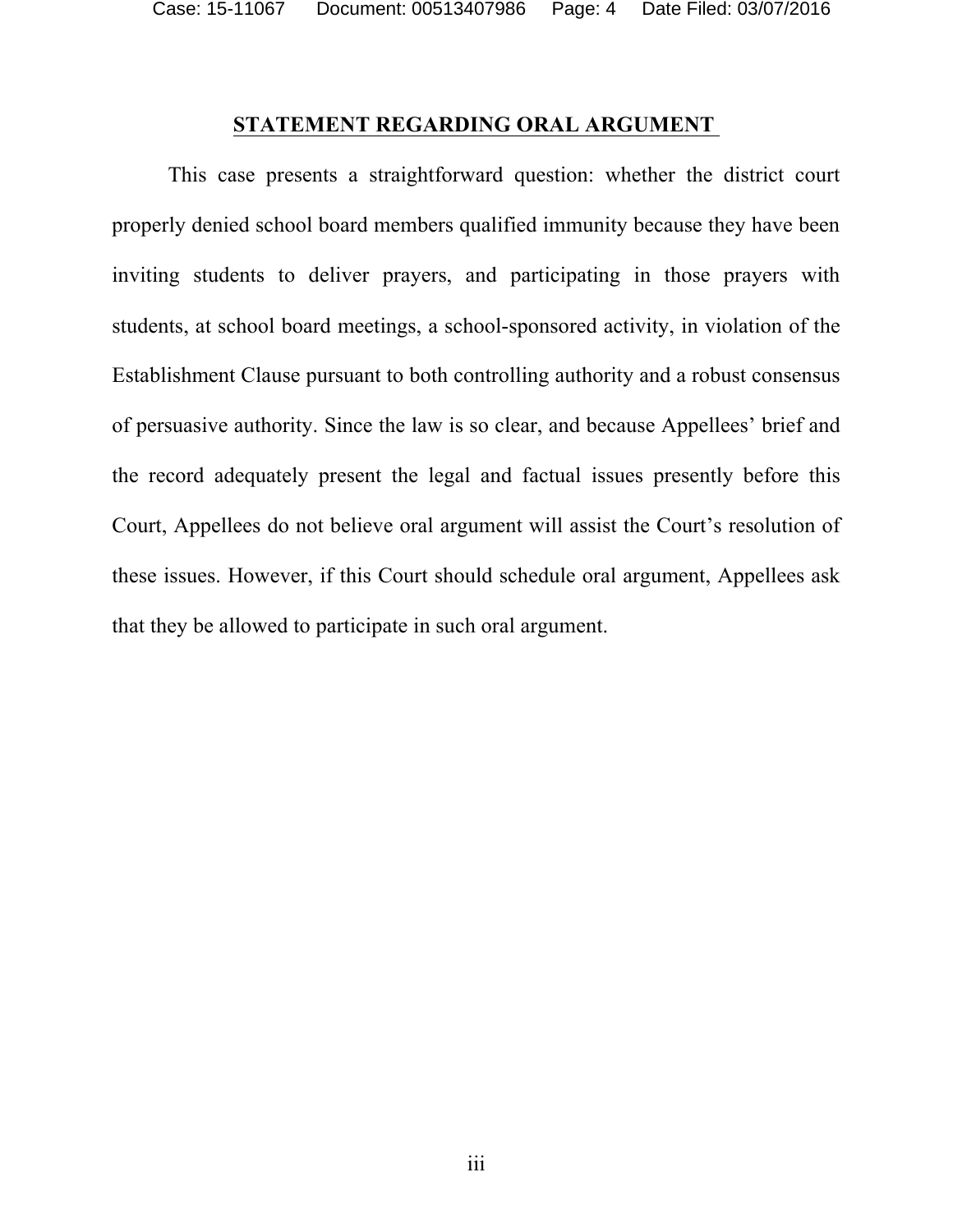# **TABLE OF CONTENTS**

| $\mathbf{L}$                                                                                                                                        |  |
|-----------------------------------------------------------------------------------------------------------------------------------------------------|--|
| THE DISTRICT COURT PROPERLY DENIED QUALIFIED<br>II.                                                                                                 |  |
| APPELLANTS' LONGSTANDING PRAYER PRACTICE IS THE<br>III.<br>ONLY FOCUS OF THIS QUALIFIED IMMUNITY APPEAL 11                                          |  |
| THE PRAYER PRACTICE VIOLATES THE ESTABLISHMENT<br>IV<br>CLAUSE PURSUANT TO DECADES OF CONTROLLING<br>AUTHORITY AND A ROBUST CONSENSUS OF PERSUASIVE |  |
| Courts have clearly ruled that inviting or encouraging students to<br>A.                                                                            |  |
| B.                                                                                                                                                  |  |
| School board prayer does not fall within the extremely limited<br>$\mathbf{C}$ .                                                                    |  |
| 1.                                                                                                                                                  |  |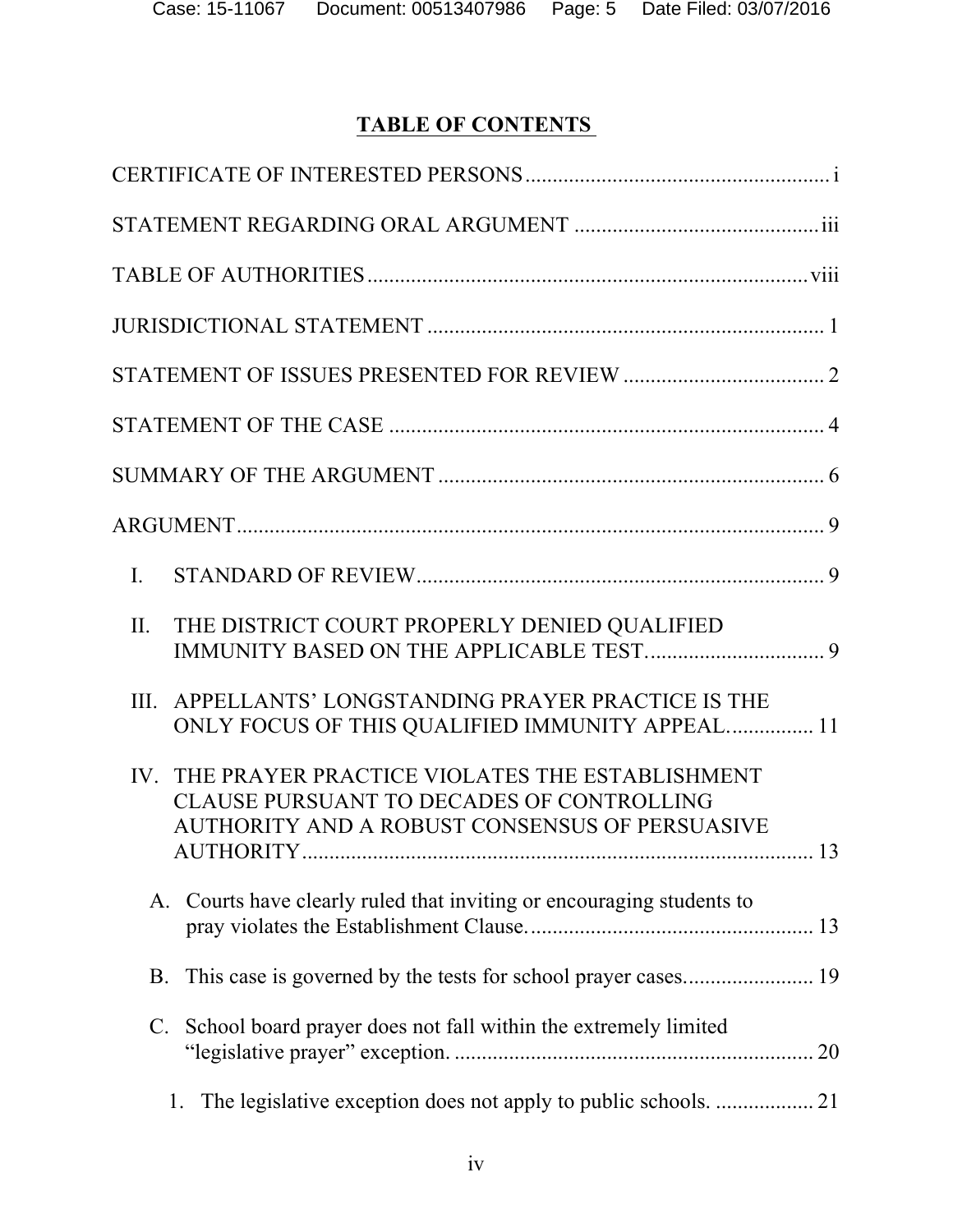|             | 2. Greece reaffirmed that the Legislative Exception is inapplicable to                         |  |
|-------------|------------------------------------------------------------------------------------------------|--|
|             | 3. Appellants' practice is more egregious than any other school                                |  |
| V.          | THE PRAYER PRACTICE VIOLATES THE ESTABLISHMENT                                                 |  |
|             |                                                                                                |  |
|             |                                                                                                |  |
|             |                                                                                                |  |
|             | B. The Prayer Practice has the primary effect of advancing and                                 |  |
|             | C. The Prayer Practice fosters excessive entanglement with religion.  38                       |  |
|             | D. The Prayer Practice is unconstitutional under the Coercion Test.  40                        |  |
|             |                                                                                                |  |
|             | VI. APPELLANTS' PARTICIPATION IN PRAYERS WITH<br>STUDENTS CONSTITUTES A SEPARATE ESTABLISHMENT |  |
|             | VII. SCHOOL BOARD PRAYERS ARE GOVERNMENT SPEECH.  48                                           |  |
|             | VIII. APPELLANTS RELY UPON INAPPOSITE, NON-BINDING, AND                                        |  |
|             |                                                                                                |  |
|             |                                                                                                |  |
| $C_{\cdot}$ |                                                                                                |  |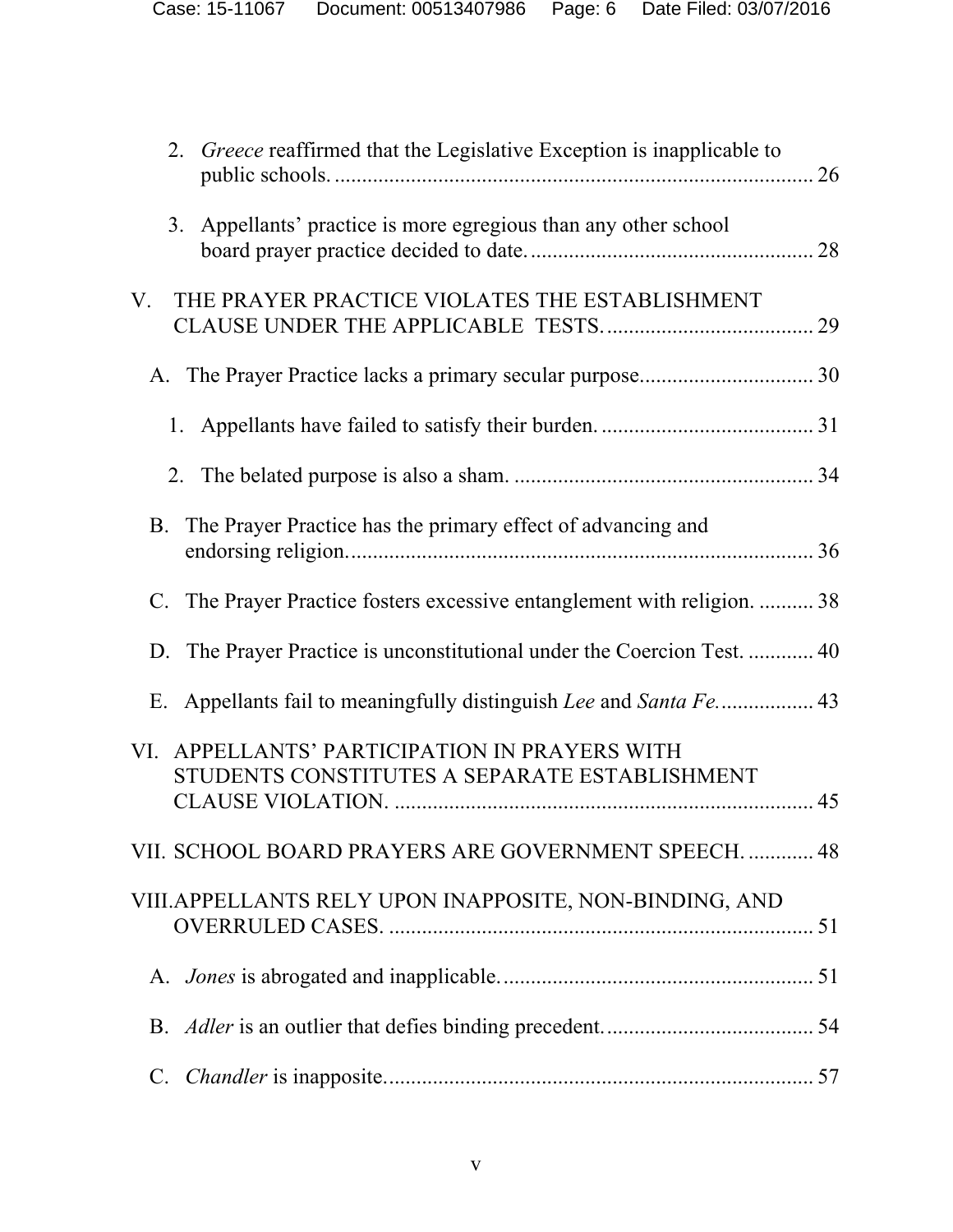| IX. RATHER THAN CEASE A CLEARLY UNCONSTITUTIONAL<br>PRACTICE, APPELLANTS HAVE PERSISTED IN VIOLATING        |  |
|-------------------------------------------------------------------------------------------------------------|--|
| X. THE PRAYER PRACTICE WOULD BE UNCONSTITUTIONAL<br>EVEN IF THE "LEGISLATIVE PRAYER" EXCEPTION APPLIED.  61 |  |
| XI. APPELLANTS' ACTIONS WERE OBJECTIVELY                                                                    |  |
|                                                                                                             |  |
|                                                                                                             |  |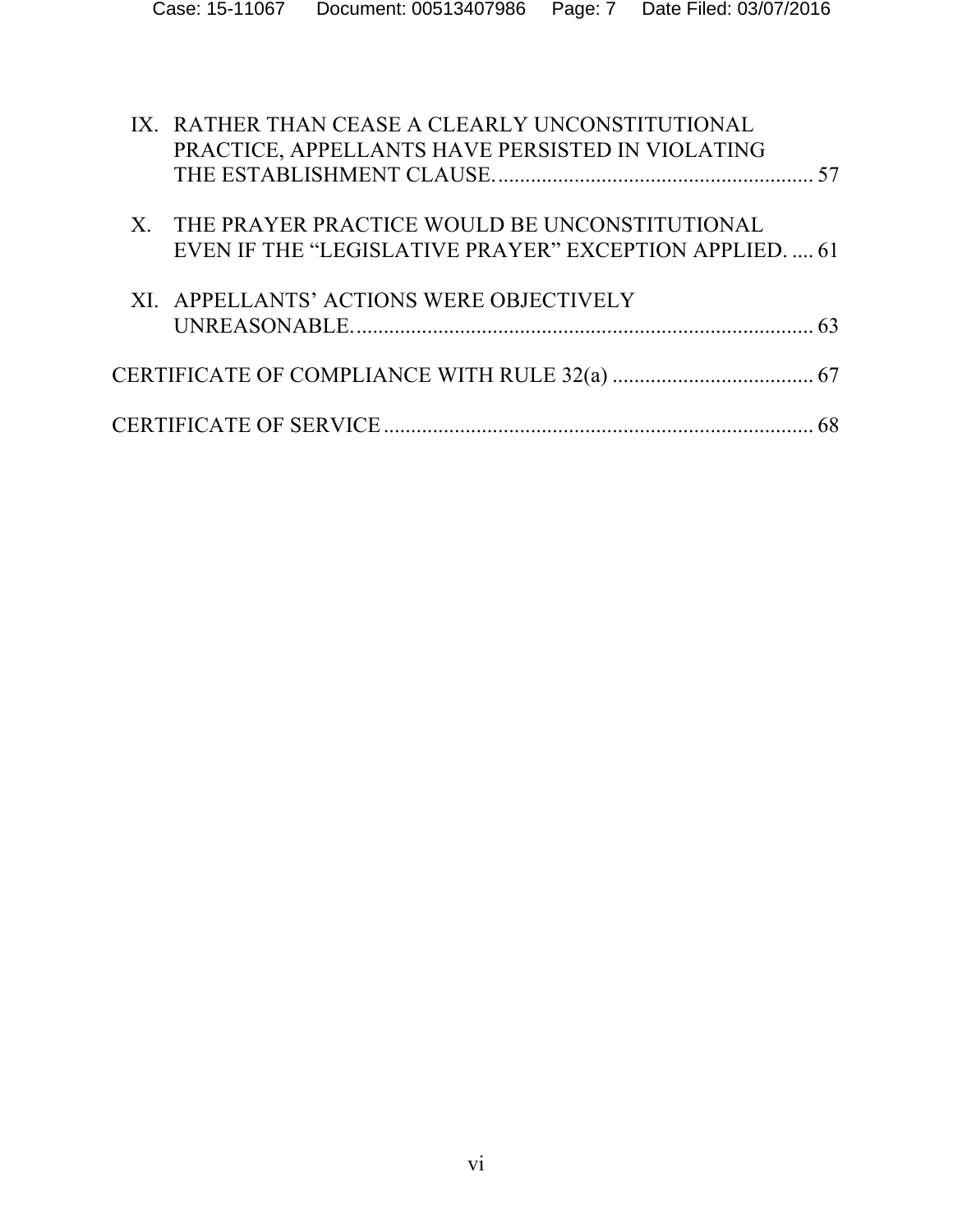# **TABLE OF AUTHORITIES**

# **Cases**

| ACLU v. Black Horse Pike Reg'l Bd. of Educ., 84 F.3d 1471 (3d Cir. 1996). passim  |
|-----------------------------------------------------------------------------------|
|                                                                                   |
| Am. Humanist Ass'n v. City of Ocala, 2015 U.S. Dist. LEXIS 115443 (M.D. Fla.      |
| Am. Humanist Ass'n v. United States, 63 F. Supp. 3d 1274 (D. Or. 2014) 10, 64     |
| Appenheimer v. Sch. Bd., 2001 WL 1885834 (C.D. Ill. 2001) 16, 59                  |
| Ashby v. Isle of Wight Cnty. Sch. Bd., 354 F. Supp. 2d 616 (E.D. Va. 2004)  16    |
| Atheists of Fla., Inc. v. City of Lakeland, 779 F. Supp. 2d 1330 (M.D. Fla. 2011) |
|                                                                                   |
| Bacus v. Palo Verde Unified Sch. Dist. Bd. of Educ., 52 F. App'x 355 (9th Cir.    |
|                                                                                   |
| Barrow v. Greenville Indep. Sch. Dist., 332 F.3d 844 (5th Cir. 2003) 10           |
|                                                                                   |
|                                                                                   |
| Berger v. Rensselaer Cent. Sch. Corp., 982 F.2d 1160 (7th Cir. 1993)  29, 50      |
|                                                                                   |
|                                                                                   |
| Borden v. Sch. Dist., 523 F.3d 153 (3rd Cir. 2008) 15, 17, 45, 46                 |
|                                                                                   |
| Carlino v. Gloucester City High Sch., 57 F. Supp. 2d 1 (D.N.J. 1999) 65           |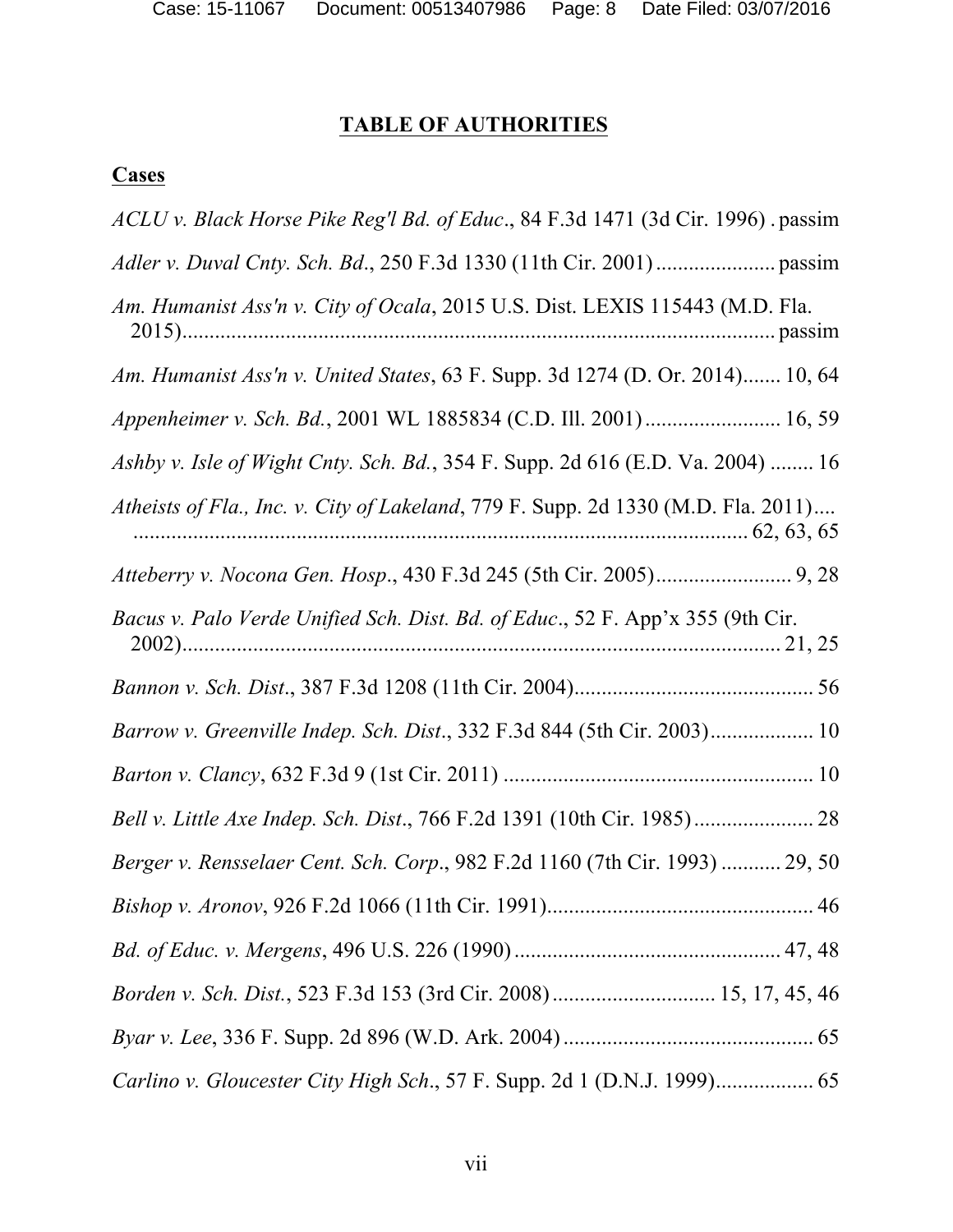| Carver Middle Sch. Gay-Straight Alliance v. Sch. Bd. of Lake Cnty., 2015 U.S.        |  |
|--------------------------------------------------------------------------------------|--|
|                                                                                      |  |
|                                                                                      |  |
| Chandler v. Siegelman, 230 F.3d 1313 (11th Cir. 2000) 36, 49, 57                     |  |
|                                                                                      |  |
| Church of Scientology Flag Serv. v. City of Clearwater, 2 F.3d 1514 (11th Cir.       |  |
|                                                                                      |  |
| Cole v. Oroville Union High Sch., 228 F.3d 1092 (9th Cir. 2000) passim               |  |
|                                                                                      |  |
| Collins v. Chandler Unified Sch. Dist., 644 F.2d 759 (9th Cir. 1981)  passim         |  |
| Corder v. Lewis Palmer Sch. Dist. No. 38, 566 F.3d 1219 (10th Cir. 2009) passim      |  |
| Corder v. Lewis Palmer Sch. Dist. No. 38, 568 F. Supp. 2d 1237 (D. Colo. 2008)<br>56 |  |
|                                                                                      |  |
| Deveney v. Bd. of Educ., 231 F. Supp. 2d 483 (S.D. W.VA. 2002)  16                   |  |
| Doe v. Aldine Indep. Sch. Dist., 563 F. Supp. 883 (S.D. Tex. 1982)  15, 16, 63       |  |
| Doe v. Duncanville Indep. Sch. Dist., 70 F.3d 402 (5th Cir 1995) passim              |  |
|                                                                                      |  |
|                                                                                      |  |
|                                                                                      |  |
| Doe v. S. Iron R-1 Sch. Dist., 453 F. Supp. 2d 1093 (E.D. Mo. 2006) 12               |  |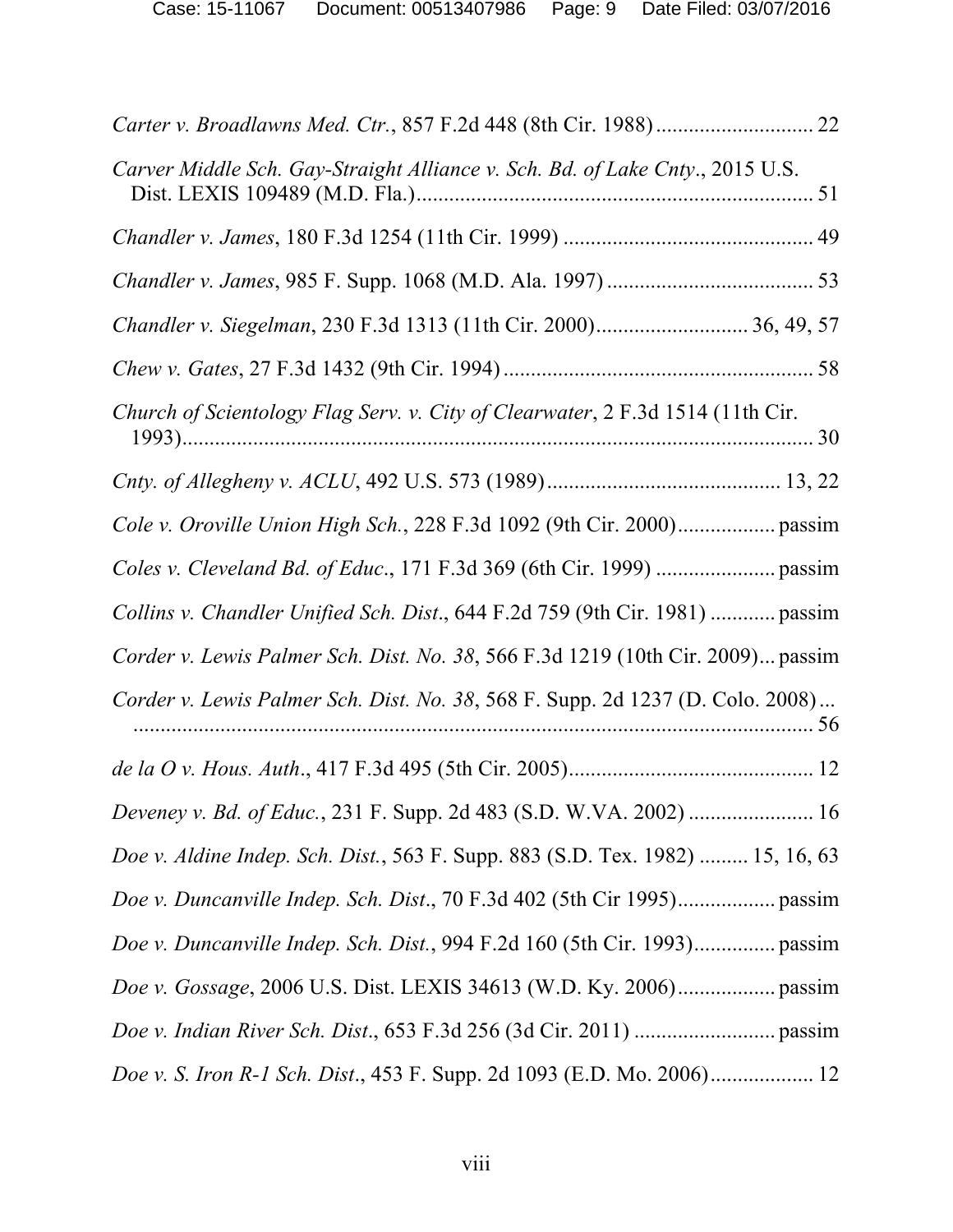| Hudson v. Pittsylvania Cnty., 2014 U.S. Dist. LEXIS 106401 (W.D. Va. 2014)               |
|------------------------------------------------------------------------------------------|
|                                                                                          |
|                                                                                          |
|                                                                                          |
| <i>Herdahl v. Pontotoc Cnty. Sch. Dist.</i> , 933 F. Supp. 582 (N.D. Miss. 1996)  passim |
|                                                                                          |
|                                                                                          |
| Hansen v. Ann Arbor Pub. Schs, 293 F. Supp. 2d 780 (E.D. Mich. 2003) 65                  |
|                                                                                          |
|                                                                                          |
| Graham v. Central Cmty. Sch. Dist., 608 F. Supp. 531 (S.D. Iowa 1985) 17                 |
| Gearon v. Loudoun Cnty. Sch. Bd., 844 F. Supp. 1097 (E.D. Va. 1993)  16, 53              |
| Freedom From Religion Found., Inc. v. Chino Valley Unified Sch. Dist. Bd. of             |
|                                                                                          |
|                                                                                          |
|                                                                                          |
| Doe v. Wilson Cnty. Sch. System, 564 F. Supp. 2d 766 (M.D. Tenn. 2008) 17                |
| Doe v. Village of Crestwood, Ill., 917 F.2d 1476 (7th Cir. 1990)  18, 22                 |
| Doe v. Tangipahoa Parish Sch. Bd., 631 F. Supp. 2d 823 (E.D. La. 2009) 28                |
| Doe v. Tangipahoa Parish Sch. Bd., 473 F.3d 188 (5th Cir. 2006) passim                   |
|                                                                                          |
|                                                                                          |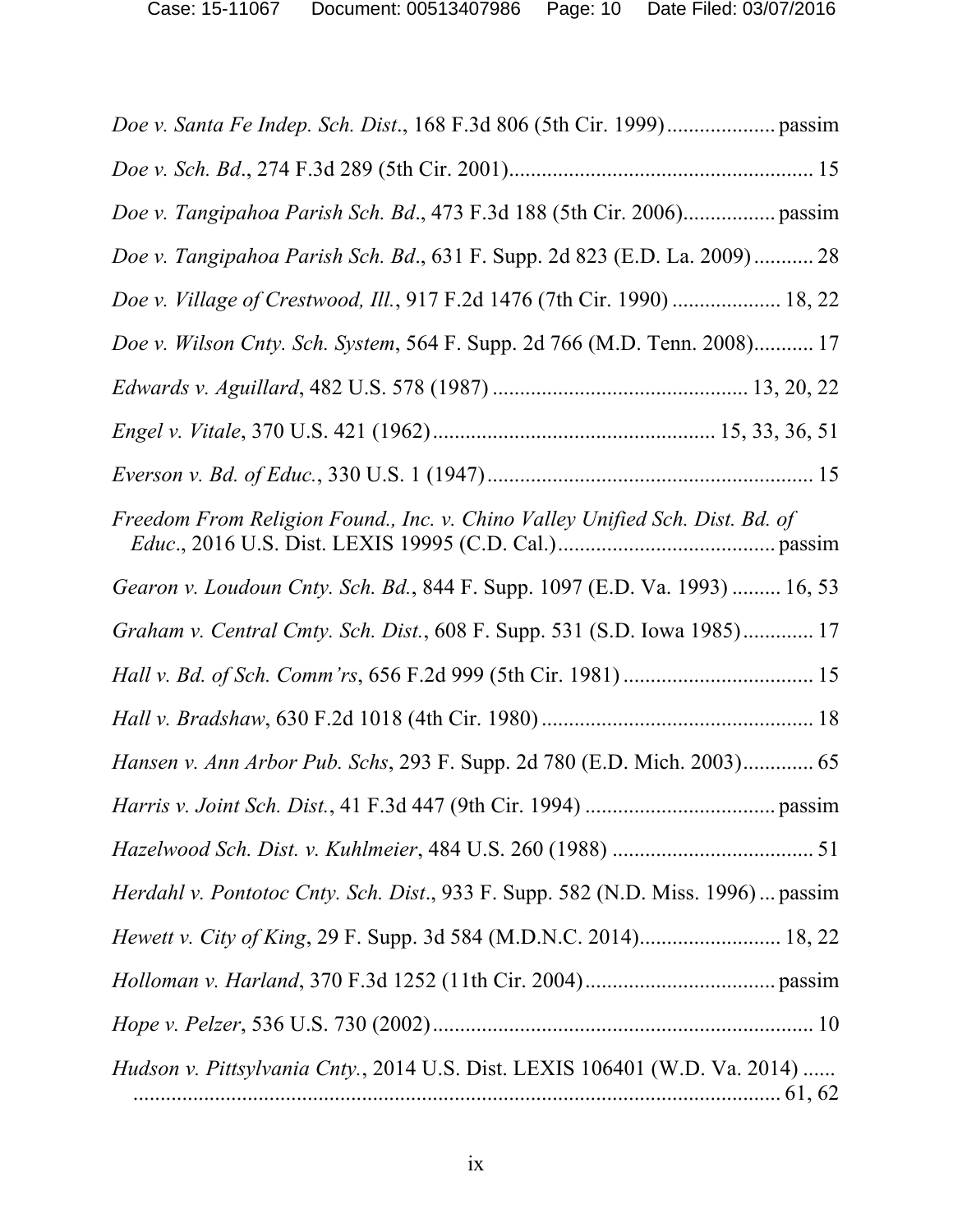| Ingebretsen v. Jackson Pub. Sch. Dist., 88 F.3d 274 (5th Cir. 1996) passim      |  |
|---------------------------------------------------------------------------------|--|
|                                                                                 |  |
| Jager v. Douglas Cnty. Sch. Dist., 862 F.2d 824 (11th Cir. 1989) passim         |  |
|                                                                                 |  |
| Jones v. Clear Creek Indep. Sch. Dist., 977 F.2d 963 (5th Cir. 1992)  passim    |  |
|                                                                                 |  |
|                                                                                 |  |
|                                                                                 |  |
|                                                                                 |  |
| Lassonde v. Pleasanton Unified Sch. Dist., 320 F.3d 979 (9th Cir. 2003) passim  |  |
|                                                                                 |  |
|                                                                                 |  |
| Lund v. Rowan Cnty., 103 F. Supp. 3d 712 (M.D.N.C. 2015) 42, 43, 61             |  |
| Lundberg v. W. Monona Cmty. Sch. Dist., 731 F. Supp. 331 (N.D. Iowa 1989)       |  |
|                                                                                 |  |
| M.B. v. Rankin Cnty. Sch. Dist., 2015 U.S. Dist. LEXIS 117289 (S.D. Miss. 2015) |  |
| Marchi v. Bd. of Coop. Educ. Servs., 173 F.3d 469 (2d Cir. 1999) 45             |  |
|                                                                                 |  |
|                                                                                 |  |
|                                                                                 |  |
|                                                                                 |  |
|                                                                                 |  |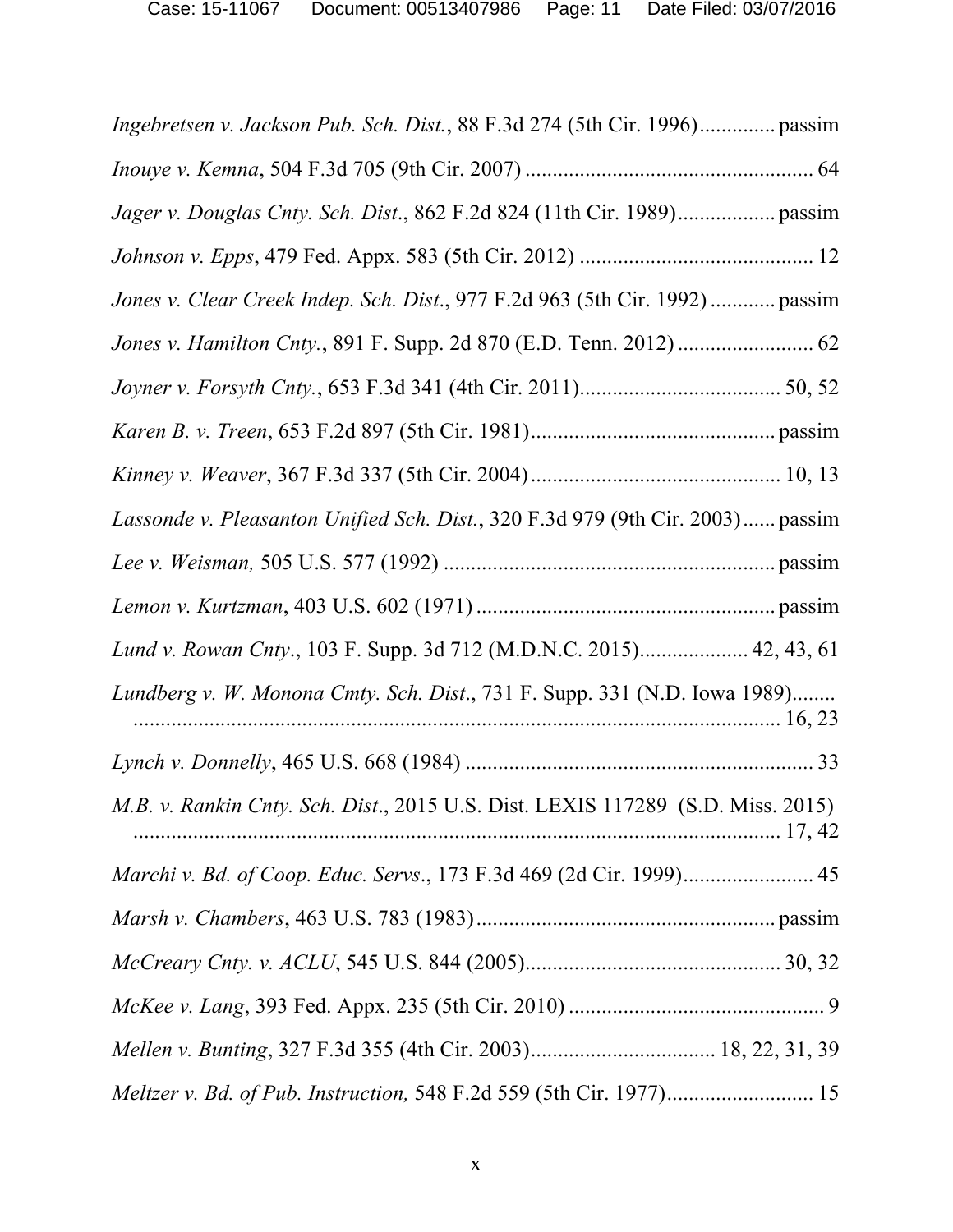| N.C. Civil Liberties Union Legal Found. v. Constangy, 947 F.2d 1145 (4th Cir.    |  |
|----------------------------------------------------------------------------------|--|
| Nartowicz v. Clayton Cnty. Sch. Dist., 736 F.2d 646 (11th Cir. 1984)  17         |  |
| Newdow v. Bush, 2001 U.S. Dist. LEXIS 25936 (E.D. Cal. 2001)  55                 |  |
| Newman v. City of East Point, 181 F. Supp. 2d 1374 (N.D. Ga. 2002)  18, 22       |  |
|                                                                                  |  |
|                                                                                  |  |
|                                                                                  |  |
| Peloza v. Capistrano Unified Sch. Dist., 37 F.3d 517 (9th Cir. 1994)  46, 47     |  |
| Pelphrey v. Cobb Cnty., 547 F.3d 1263 (11th Cir. 2008) 23, 50, 55, 62            |  |
|                                                                                  |  |
| Rich v. City of Jacksonville, 2010 U.S. Dist. LEXIS 143973 (M.D. Fla. 2010)      |  |
|                                                                                  |  |
| Ryan v. Mesa Unified Sch. Dist., 64 F. Supp. 3d 1356 (D. Ariz. 2014)  10, 64     |  |
|                                                                                  |  |
| Santamaria v. Dallas Indep. Sch. Dist., 2006 U.S. Dist. LEXIS 83417 (N.D. Tex.)  |  |
| Sch. Dist. of Abington Twp. v. Schempp, 374 U.S. 203 (1963)  15, 51              |  |
|                                                                                  |  |
| Schultz v. Medina Valley Indep. Sch. Dist., 2012 U.S. Dist. LEXIS 19397 (W.D.    |  |
| <i>Skarin v. Woodbine Cmty. Sch.</i> , 204 F. Supp. 2d 1195 (S.D. Iowa 2002)  16 |  |
| Smith v. Jefferson Cnty. Bd. of Sch. Comm'rs, 788 F.3d 580 (6th Cir. 2015) 23    |  |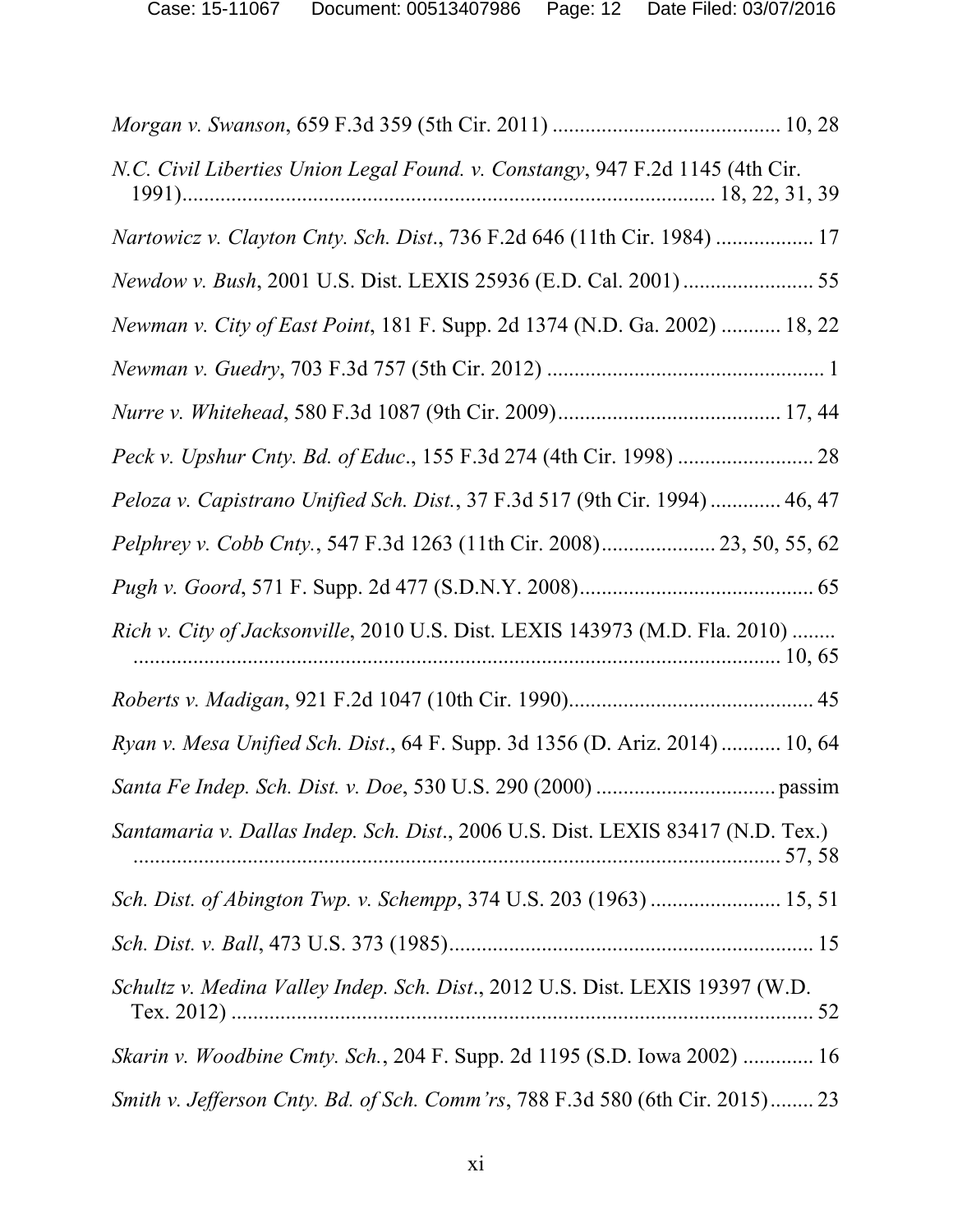| Snyder v. Murray City Corp., 159 F.3d 1227 (10th Cir. 1998)  29, 62        |  |
|----------------------------------------------------------------------------|--|
|                                                                            |  |
|                                                                            |  |
| Sundquist v. Nebraska, 2015 U.S. Dist. LEXIS 104601 (D. Neb. 2015)  64     |  |
|                                                                            |  |
| Turner v. City Council of Fredericksburg, 534 F.3d 352 (4th Cir. 2008)  49 |  |
|                                                                            |  |
|                                                                            |  |
| Workman v. Greenwood Cmty. Sch. Corp., 2010 U.S. Dist. LEXIS 42813 (S.D.   |  |
|                                                                            |  |
|                                                                            |  |
| <b>Statutes</b>                                                            |  |
|                                                                            |  |
|                                                                            |  |
|                                                                            |  |
|                                                                            |  |
| <b>Constitutional Provisions</b>                                           |  |
|                                                                            |  |
|                                                                            |  |

# **Regulations**

U.S. Dep't of Educ., Guidance on Constitutionally Protected Prayer in Public Elementary and Secondary Schools, 58 Fed. Reg. 9645 (Feb. 8, 2003)............. 47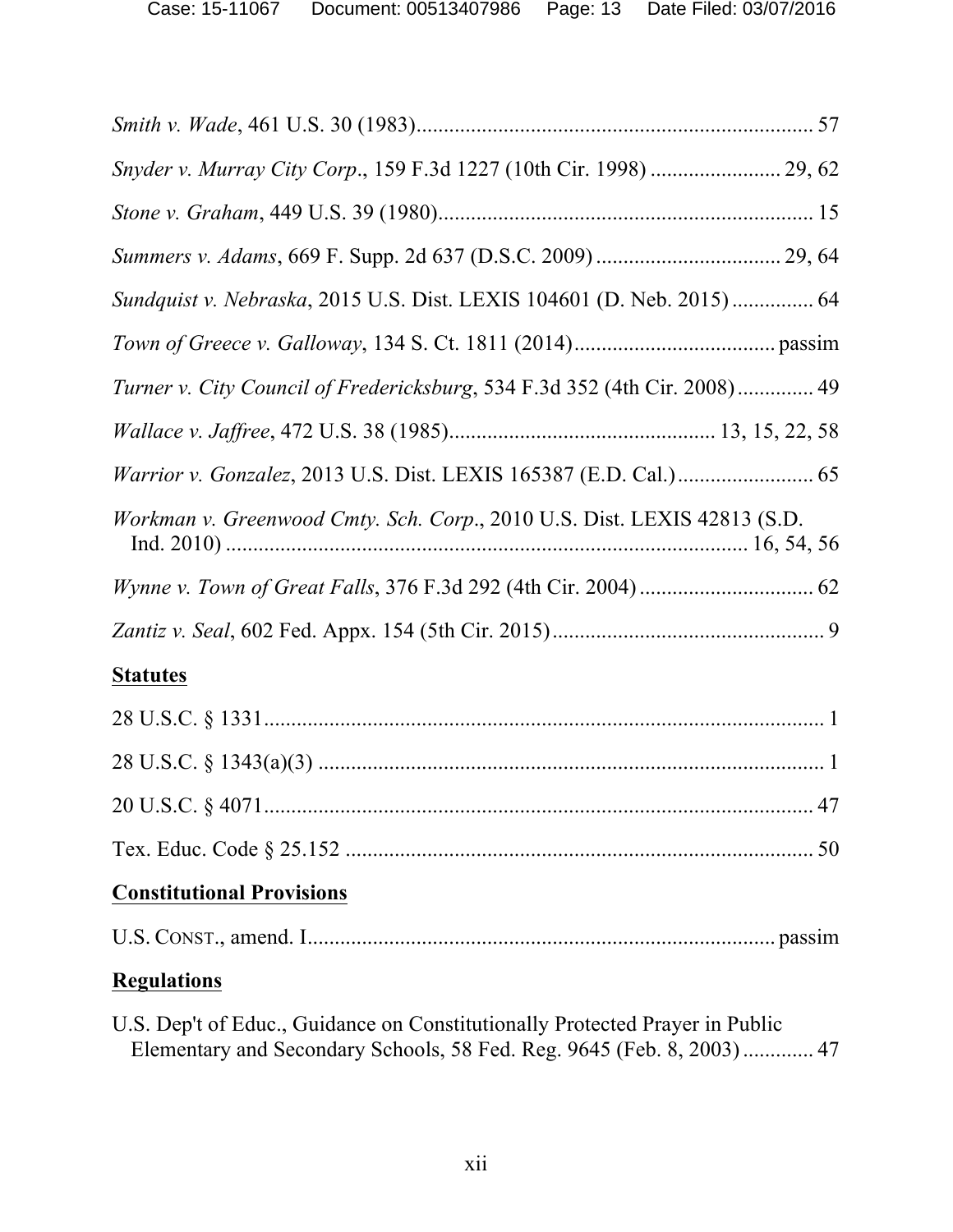# **JURISDICTIONAL STATEMENT**

The district court has jurisdiction because this case arises under the First Amendment and therefore presents a federal question pursuant to 28 U.S.C. §§ 1331 and 1343(a)(3). (ROA.135-149). This Court has jurisdiction to review the district court's interlocutory denial of qualified immunity only to the extent that this appeal turns on an issue of law. *Newman v. Guedry*, 703 F.3d 757, 761 (5th Cir. 2012).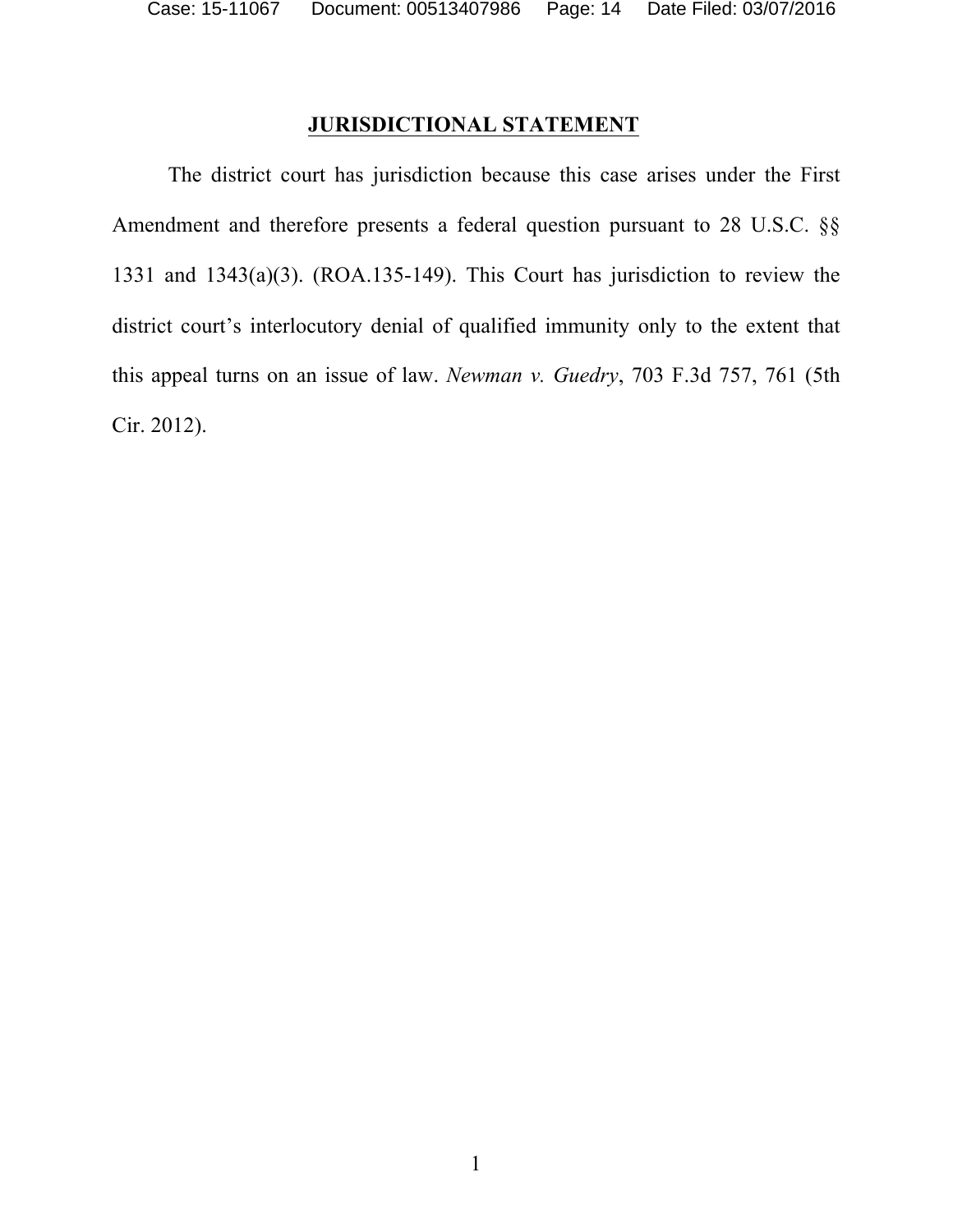Case: 15-11067 Document: 00513407986 Page: 15 Date Filed: 03/07/2016

#### **STATEMENT OF ISSUES PRESENTED FOR REVIEW**

1. Whether the district court properly denied school board members qualified immunity because:

- a) a school board's longstanding practice of *inviting* and *selecting* students (mostly in elementary and middle school) to deliver prayers at school board meetings violates the Establishment Clause, and specifically: 1) lacks a secular purpose; *or* 2) has a primary effect of advancing or endorsing religion; *or* 3) fosters excessive entanglement with religion; *or* 4) coerces students to participate in prayer;
- b) the Establishment Clause has long prohibited public schools from inviting, initiating, endorsing, or encouraging prayer, as well as coercing students to participate in prayer;
- c) *every* appellate case involving a school board invocation practice has found the practice unconstitutional; and
- d) a school board's longstanding practice of *participating* in prayer with students during school-sponsored activity violates the Establishment Clause.

2. Whether school board members' actions in direct response to the threat of litigation, changing the language on the agendas from "Invocation" to "Student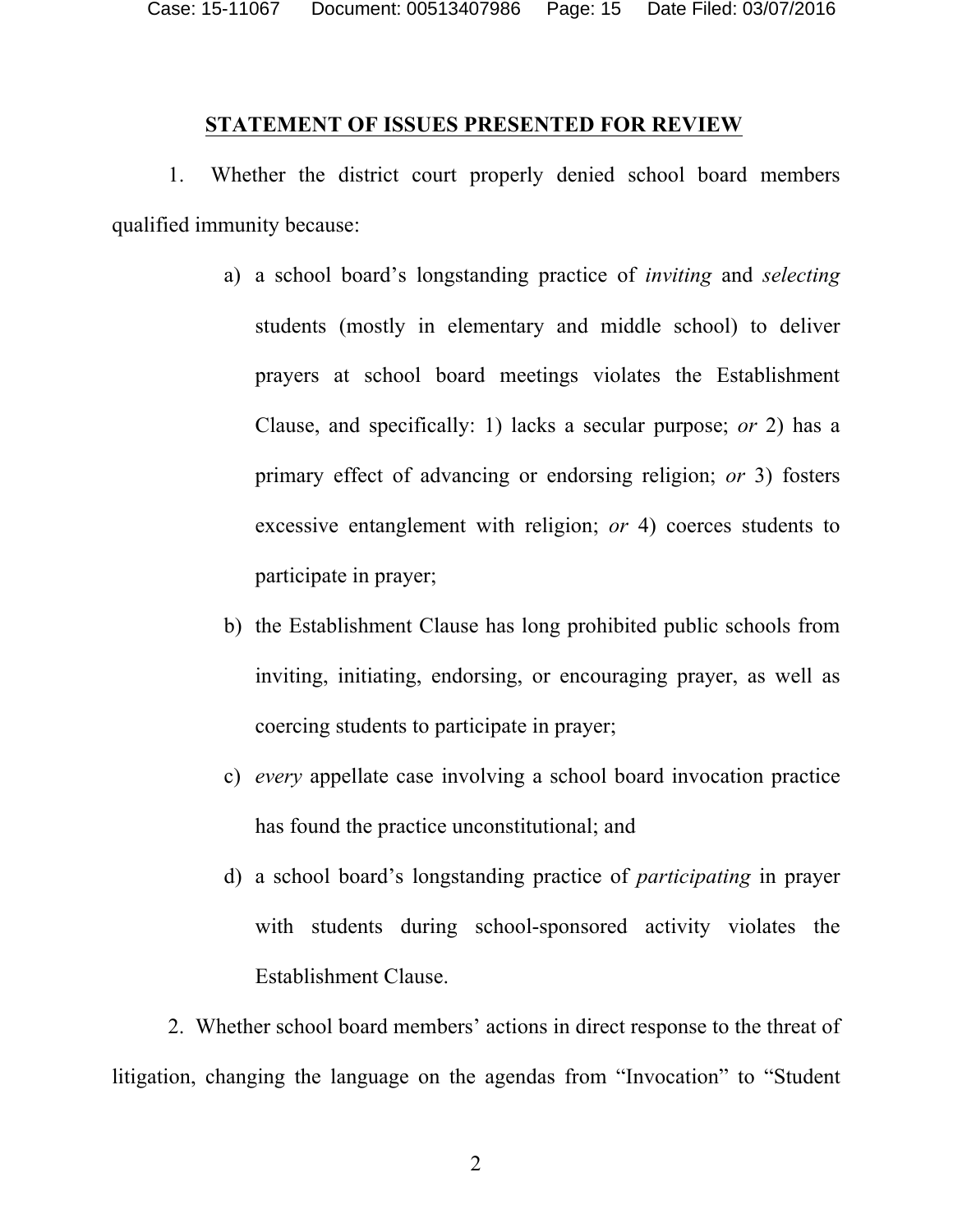Expression," while expressly continuing to authorize "prayer" and now a oneminute "student expression:"

- a) underscore their reckless indifference to the Establishment Clause;
- b) independently violates the Establishment Clause because, *inter alia*, their purpose is to promote prayer; and
- c) shields them from damages arising from their longstanding and plainly unconstitutional practices, independent of whether the practice continues to violate the Establishment Clause.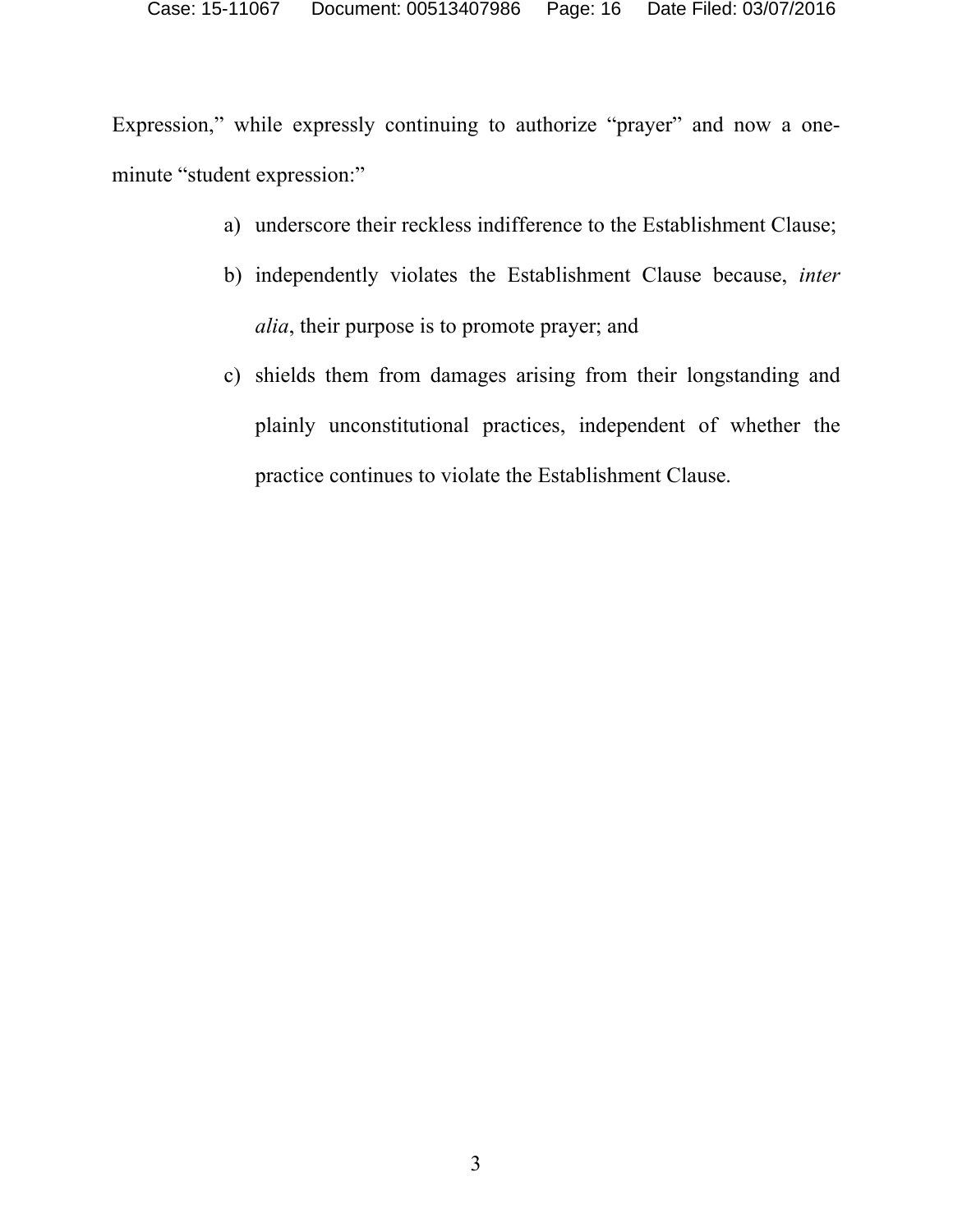## **STATEMENT OF THE CASE**

Appellees challenge a school board's longstanding practices of including prayers in school board meetings, and specifically selecting and inviting students to deliver prayers at their meetings ("Prayer Practice"), and of participating in those prayers with the students.(ROA.135-145).

Appellee Isaiah Smith, a 2014 Birdville High School alumnus and member of Appellee American Humanist Association ("AHA"), has attended numerous School Board meetings, including in 2014 and 2015, and had unwelcome contact with the Board's prayers. (ROA.137¶6;144¶68,69).

Appellants are members of the Birdville Independent School District ("District") Board of Trustees ("Board").(ROA.28-35;137-39). The Board holds monthly meetings in the District Administration Building.(ROA.139¶¶24,27). These meetings are open to the public and are the primary means for citizens to observe and participate in District business.(ROA.137¶¶26,29).

Since at least 1997, it has been Appellants' policy, practice, and custom to open Board meetings with prayer.(ROA.139-45). From 1997 until March 26, 2015, every meeting agenda had a heading referring to "Invocation." (ROA.139¶30;140- 41). During this time, Appellants selected and invited students to deliver the prayers.(ROA.139-40;144). Most of the students were in elementary and middle school.(ROA.139-43). The students were not selected at random, but rather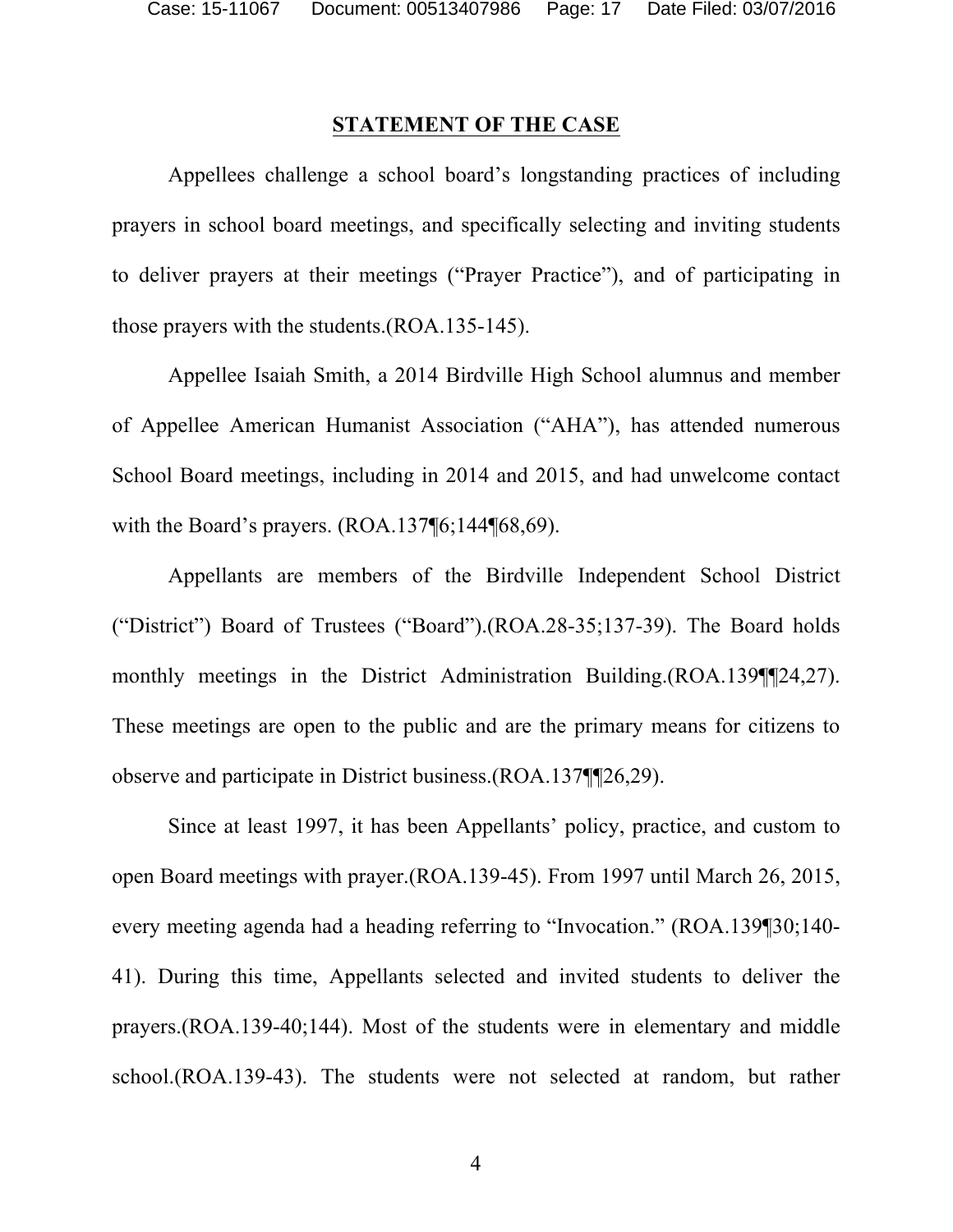because Appellants believed they would deliver prayers.(ROA.46;139- 40¶32;144;177-78).

The Board's prayers are typically Christian, making specific references to "Jesus" and "Christ."(ROA.140¶33). There is no evidence of any non-Christian prayer or secular invocation being delivered prior to March 2015.(ROA.142¶51). The prayers are directed to the public by their listing on the public agenda, *supra*, and through phrases such as "please stand for the prayer," and "please bow your heads."(ROA.142). Appellants regularly participate in the prayers delivered by the students at their behest.(ROA.142).

In addition to the students present to deliver prayers, other students are regularly present at Board meetings, including groups of students summoned by the Board for other purposes (such as honoring them for academic or extracurricular achievements)(ROA.142-43).

On December 15, 2014, AHA sent an eight-page letter to Appellants informing them that the Prayer Practice violates the Establishment Clause. (ROA.37-44;144¶70). On March 19, 2015, Appellants responded, refusing to discontinue their practice of opening meetings with prayer.(ROA.46-48;145¶71). Instead, they merely changed the language in the agendas from "INVOCATION AND PLEDGES OF ALLEGIANCE" to "Pledges of Allegiance" and "Student Expression," (ROA.142¶48) and said that students would now be permitted to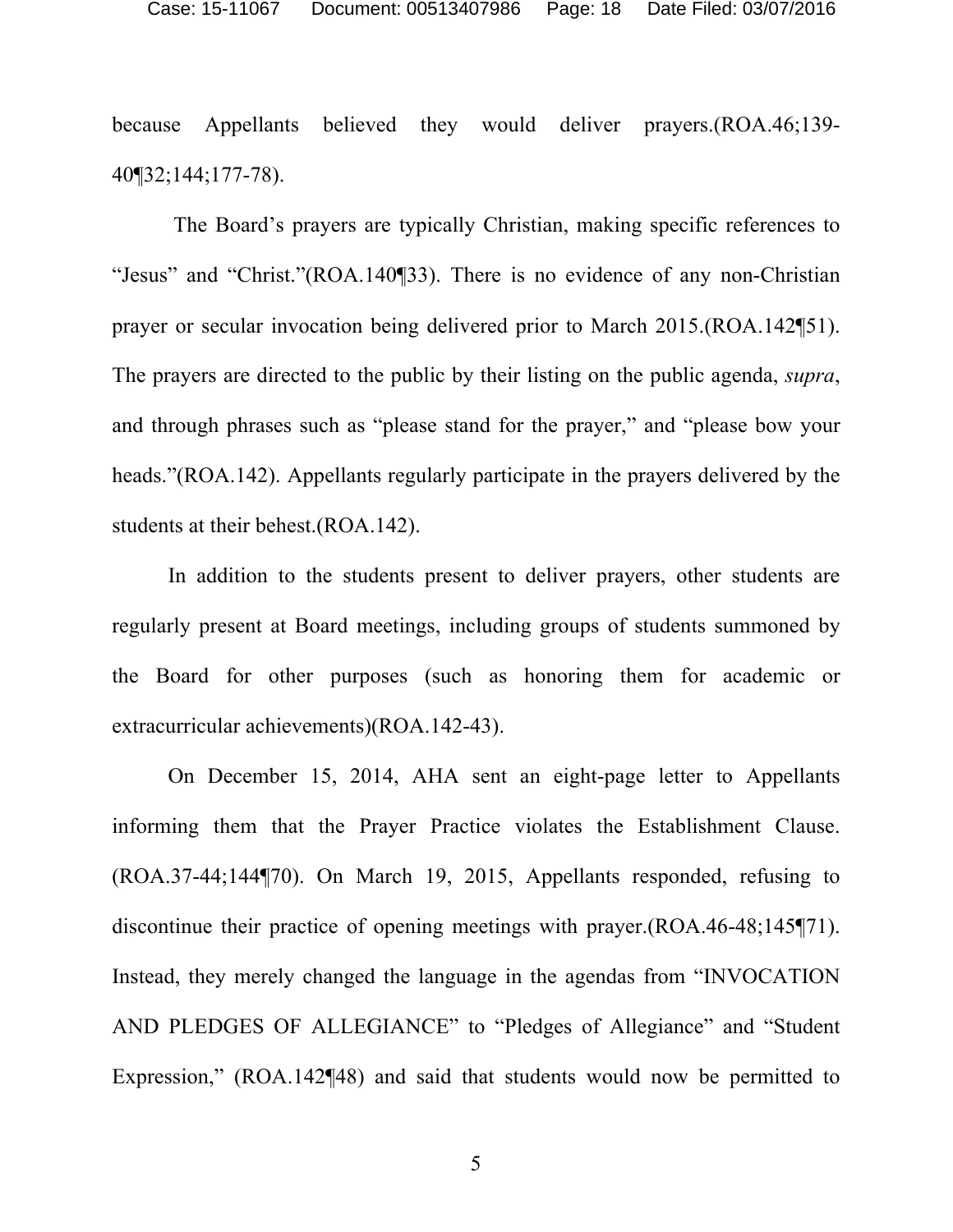deliver a "one-minute" "student expression," which may include "prayer," at the start of the meetings.(ROA.47-48)(Appellants' Brief (hereafter "Br. ") ix;1;6;7;26). However, meetings already have a designated period for public expression to the Board. $(ROA.139).$ <sup>1</sup>

### **SUMMARY OF THE ARGUMENT**

The sole legal issue before the Court is whether the district court properly denied school board members qualified immunity for their longstanding practices of: (1) selecting and inviting students – typically in elementary and middle school – to deliver prayer at school meetings; and (2) participating in these prayers with students. The Court need not decide whether superficial changes made to the longstanding Prayer Practice in 2015 cure its constitutional deficiencies, because damages for past violations cannot be rendered moot.

The court properly denied Appellants qualified immunity because their longstanding Prayer Practice is unconstitutional pursuant to a *long line* of controlling precedent and a robust consensus of persuasive precedent. The challenged conduct lies so obviously at the very core of what the Establishment Clause prohibits that the unlawfulness of Appellants' conduct would be readily apparent *even in the absence* of such fact-specific law.

<sup>&</sup>lt;sup>1</sup>See, e.g., Agenda, BISD Board of Trustees Meeting (Sept. 25, 2014), http://www.birdvilleschools.net/cms/lib2/TX01000797/Centricity/Domain/4885/20 14/SEPT252014RM.pdf.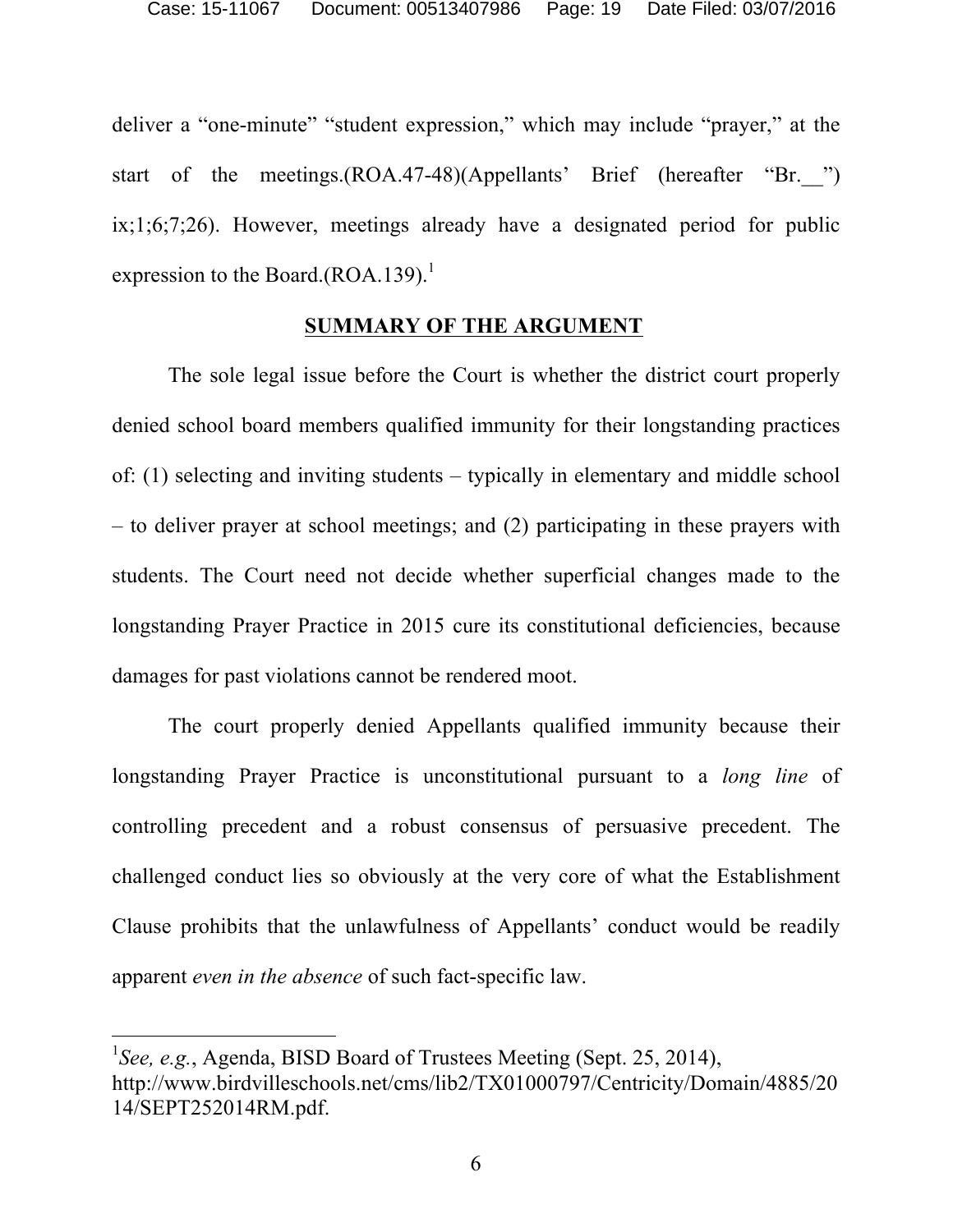Indeed, both this Court and the Supreme Court have determined that the Establishment Clause prohibits prayer in far less egregious circumstances. For instance, both have held that a policy which merely permitted, but did not require, student-led, *student-initiated* invocations or messages at completely voluntary high school football games violated the Establishment Clause on its face and as applied, even if the prayers were "spontaneously initiated" and even though it was possible no prayer would ever be delivered.

Notably, *every* single appellate case involving a school board prayer practice has found the practice unconstitutional, irrespective of the test applied. Further, the two appellate courts that determined the applicable test both concluded that the test used in school prayer cases applied and that the narrow and unique legislative prayer exception was inapplicable. This conclusion is supported by *Santa Fe*, *Lee*, *Marsh*, and *Greece*.

Furthermore, Appellants' longstanding practice of participating in prayers with students during school meetings constitutes an independent Establishment Clause violation. Even the authorities Appellants rely upon support this conclusion.

Despite Appellants' claims, this case has nothing to do with private speech or free exercise. As in *Santa Fe* the prayers are clearly government speech, as they are delivered to an audience assembled as part of a regularly scheduled, school-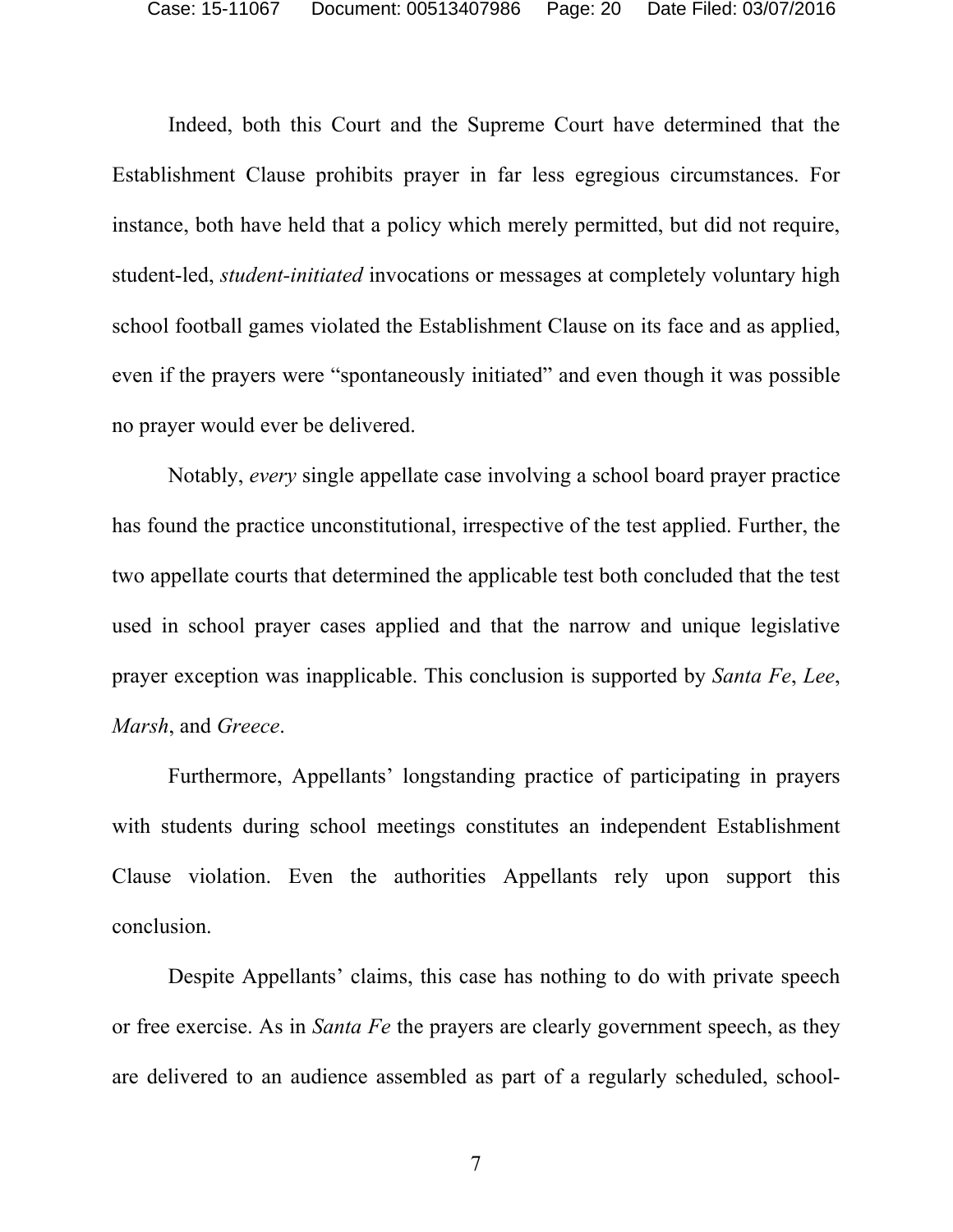sponsored function. Further, *every* court to rule on a school board prayer practice or legislative prayer practice held that the prayers constituted government speech.

Appellants have intentionally persisted in violating the Constitution in the face of well-settled Establishment Clause authorities presented to them. While the 2015 changes are immaterial to damages for past violations, these litigationinspired actions reveal Appellants' religious purpose, knowledge of and their continued reckless disregard for constitutional rights. Of course, the practice remains blatantly unconstitutional, as this Court and the Supreme Court made abundantly clear in *Santa Fe*, student-initiated prayer does not insulate a school from sponsorship or the coercive element of the prayer.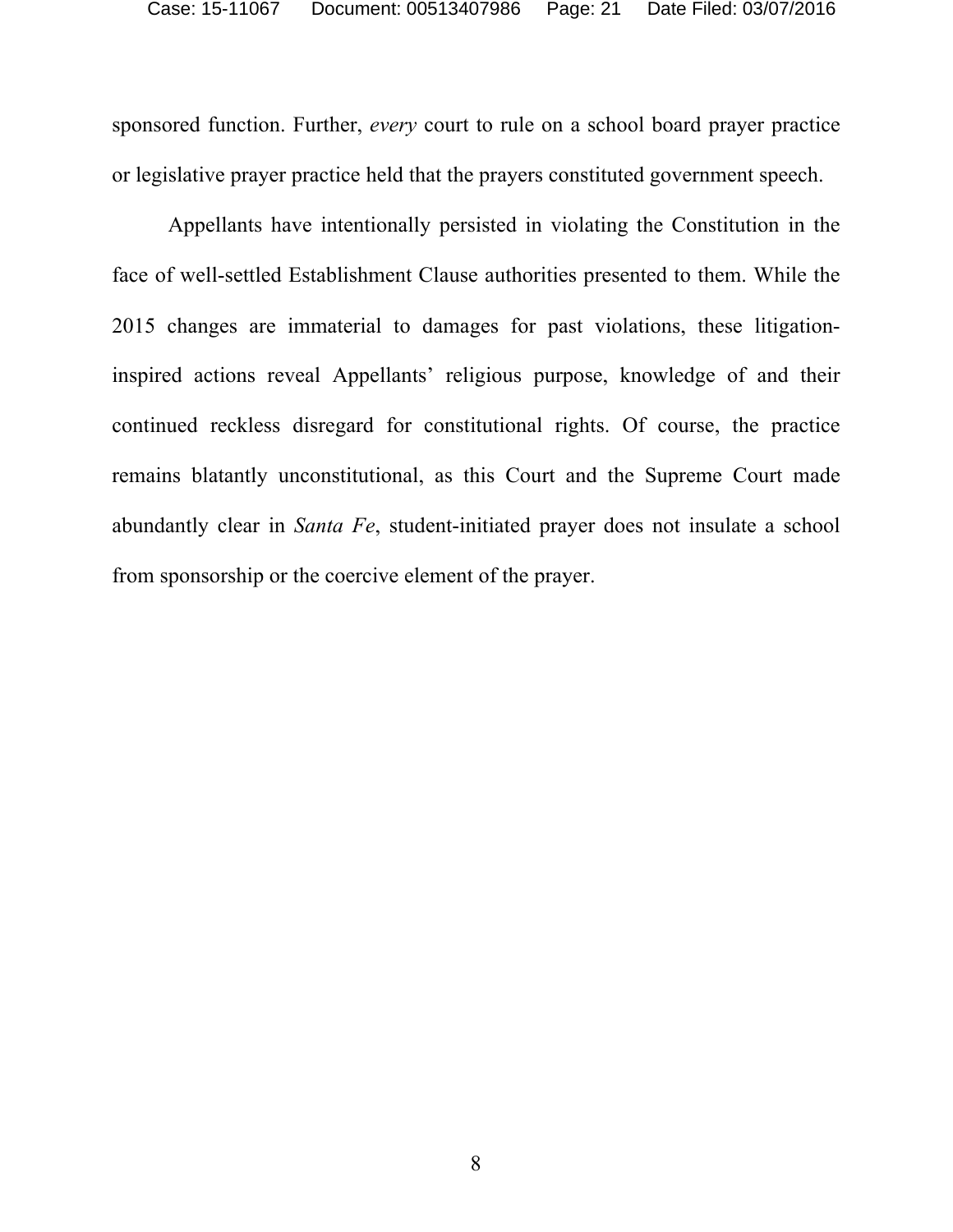#### **ARGUMENT**

#### **I. STANDARD OF REVIEW**

This Court reviews "*de novo* the denial of a motion to dismiss, taking all well-pleaded facts as true." *Zantiz v. Seal*, 602 Fed. Appx. 154, 159 (5th Cir. 2015)(citation omitted). The Court also reviews the "denial of the qualified immunity defense *de novo*, accepting all well-pleaded facts as true and viewing them in the light most favorable to the plaintiff." *McKee v. Lang*, 393 Fed. Appx. 235, 237 (5th Cir. 2010)(citation omitted). The Court does "not consider 'the correctness of the plaintiff's version of the facts.'" *Atteberry v. Nocona Gen. Hosp*., 430 F.3d 245, 251-52 (5th Cir. 2005)(citations omitted). Dismissal "is inappropriate 'unless the plaintiff would not be entitled to relief under any set of facts or any possible theory that he could prove consistent with the allegations in the complaint.'" *Id.* (citation omitted).

## **II. THE DISTRICT COURT PROPERLY DENIED QUALIFIED IMMUNITY BASED ON THE APPLICABLE TEST.**

To defeat Appellants' qualified immunity defense, Appellees need only plead "sufficient facts to make it plausible that" Appellants: (1) "committed a constitutional violation under current law;" and (2) their "actions were objectively unreasonable in light of the law that was clearly established at the time of the actions complained of." *Id.* at 253.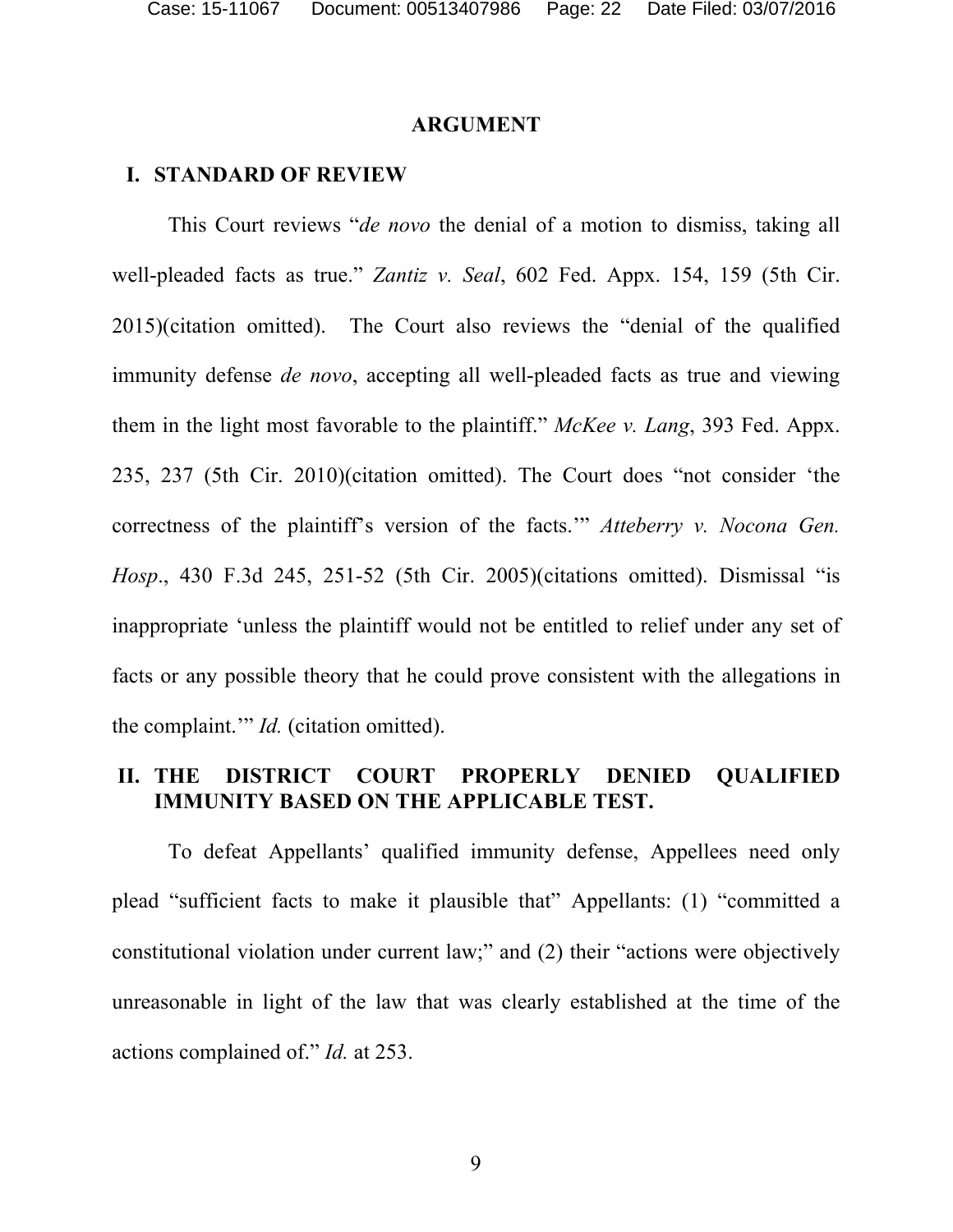The question is simply whether the law gave Appellants "fair warning." *Barrow v. Greenville Indep. Sch. Dist*., 332 F.3d 844, 848 (5th Cir. 2003). A "case directly on point" is not required. *Morgan v. Swanson*, 659 F.3d 359, 372 (5th Cir. 2011). The Court "should search the relevant authorities both in circuit and out of circuit." *Barton v. Clancy*, 632 F.3d 9, 22 (1st Cir. 2011).

"[O]fficials can still be on notice that their conduct violates established law even in novel factual circumstances." *Hope v. Pelzer*, 536 U.S. 730, 741 (2002). *See Kinney v. Weaver*, 367 F.3d 337, 372 (5th Cir. 2004)(denying qualified immunity, despite lack of direct precedent, because officers showed "no relevant, legitimate interests" for their conduct while plaintiff presented a strong case for his First Amendment interests, and "[the Court's] cases show that it is entirely appropriate to deny qualified immunity when the balance of cognizable interests weighs so starkly in the plaintiff's favor."). This applies to Establishment Clause cases in particular. *E.g.*, *Am. Humanist Ass'n v. City of Ocala*, 2015 U.S. Dist. LEXIS 115443, at \*37-39 (M.D. Fla. 2015)(lack of factually similar cases was not dispositive where the alleged conduct would clearly violate the Establishment Clause); *Am. Humanist Ass'n v. United States*, 63 F. Supp. 3d 1274, 1286-87 (D. Or. 2014)(same); *Ryan v. Mesa Unified Sch. Dist*., 64 F. Supp. 3d 1356, 1363 (D. Ariz. 2014)(same); *Rich v. City of Jacksonville*, 2010 U.S. Dist. LEXIS 143973 (M.D. Fla. 2010)(same).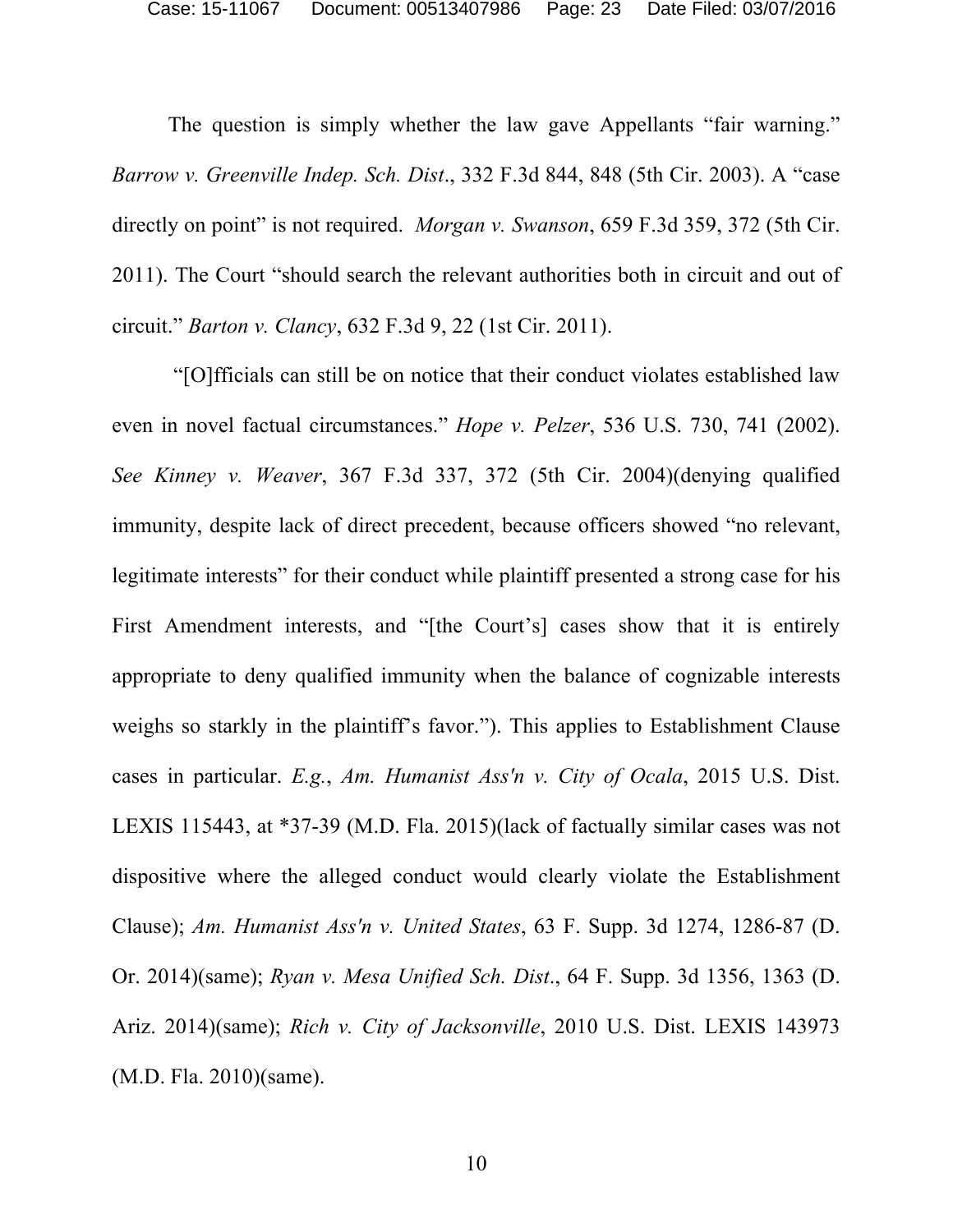Appellees amply demonstrated that both prongs are satisfied, based on cases directly on point and a strong body of persuasive cases (ROA.206-228), and the district court agreed, based on "the record, and applicable authorities." (ROA.249).

# **III. APPELLANTS' LONGSTANDING PRAYER PRACTICE IS THE ONLY FOCUS OF THIS QUALIFIED IMMUNITY APPEAL.**

Appellants grossly misconstrue the legal issue presented to this Court, asserting it is whether they are entitled to immunity because "[t]he Establishment Clause…does not prohibit student remarks, which may include prayer, to open school board meetings." (Br.ix). In their Statement of the Case and brief, Appellants continue to mislead the Court, presenting the practice as one of merely "permitting student speakers to offer remarks."(Br.1;7)(emphasis added). But the question is much more straightforward: whether the Establishment Clause prohibits school officials from selecting and inviting students to pray at school-sponsored activity (and relatedly, their participation in those prayers).

From at least 1997 until March 2015, Appellants were inviting and selecting (not merely "permitting") students to deliver prayer and *only* prayer at school board meetings and further, were participating in these *Board-initiated* prayers with students. (ROA.139-144). On the heels of AHA's letter, Appellants adopted a superficial change to include "one-minute" "student expression" in addition to "prayer."(ROA.46-47;142¶48;180)(Br.1;4;6-7;26).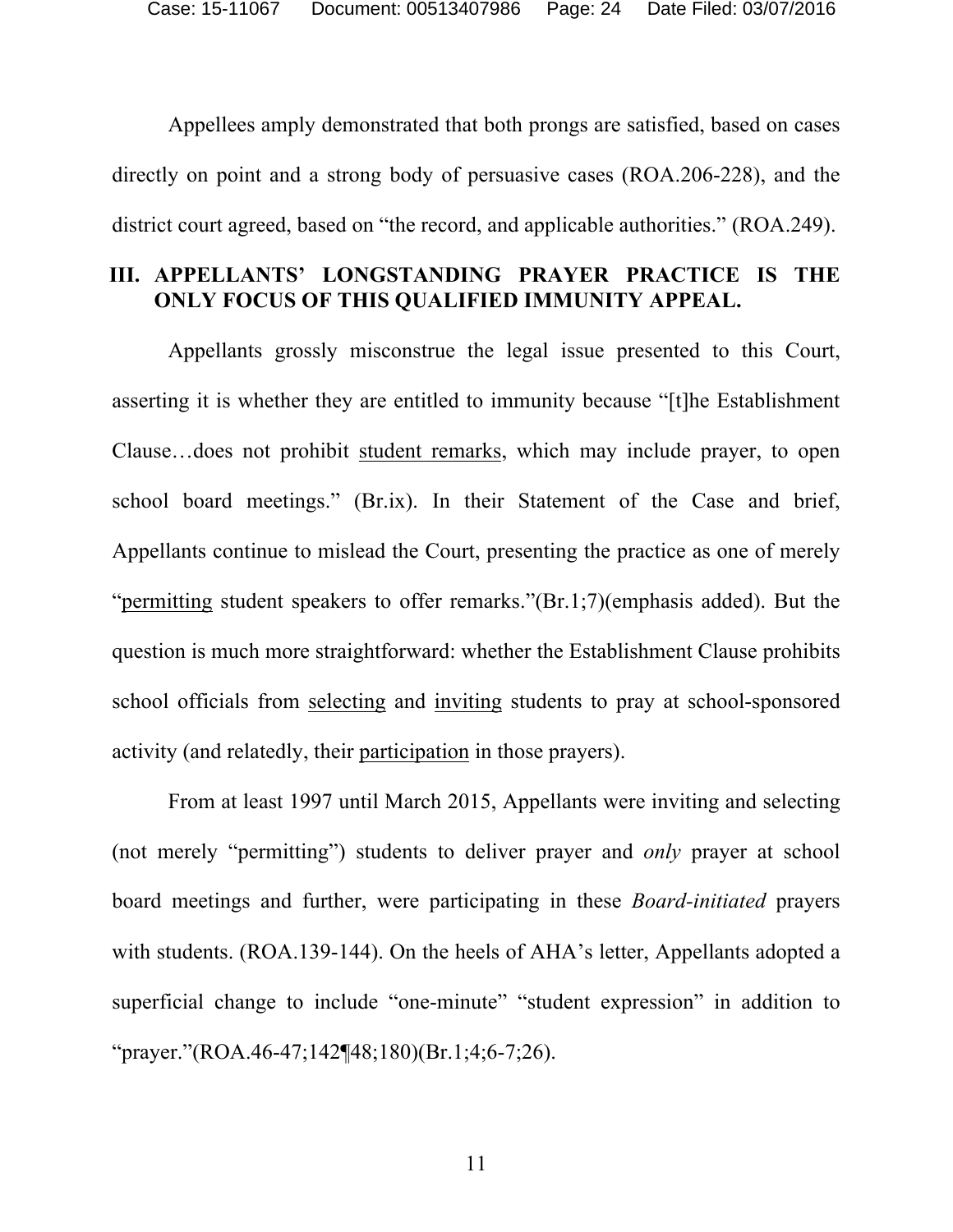The complaint seeks, *inter alia*, damages based upon the longstanding prayer-only practice, as well as injunctive relief against the practice as currently implemented. (ROA.146-48). Qualified immunity "would apply only to the claims for damages." *Johnson v. Epps*, 479 Fed. Appx. 583, 591 (5th Cir. 2012). And "[i]t is well-established that 'claims for damages…automatically avoid mootness[.]'" *de la O v. Hous. Auth*., 417 F.3d 495, 499 (5th Cir. 2005)(citation omitted). Since Appellees' damages stem from the *longstanding* practice, the Court need not determine the constitutionality of the practice as *currently* implemented. *See Doe v. S. Iron R-1 Sch. Dist*., 453 F. Supp. 2d 1093, 1099 (E.D. Mo. 2006)("defendants are not entitled to qualified immunity for the *past violations* of the [Establishment Clause]")(emphasis added).

Nonetheless, the policy as implemented remains unconstitutional, and the disingenuous 2015 maneuvers simply magnify Appellants' unconstitutional religious purpose to promote prayer in public schools. *See Santa Fe Indep. Sch. Dist. v. Doe*, 530 U.S. 290, 316 (2000)(policy permitting uncensored student-led, student-initiated "invocation and/or message" at football games unconstitutional); *Jager v. Douglas Cnty. Sch. Dist*., 862 F.2d 824, 830 (11th Cir. 1989)("In choosing the equal access plan, the School District opted for an alternative that permits religious invocations, which by definition serve religious purposes"); *Doe v. Gossage*, 2006 U.S. Dist. LEXIS 34613, at \*19-20 (W.D. Ky. 2006)(new policy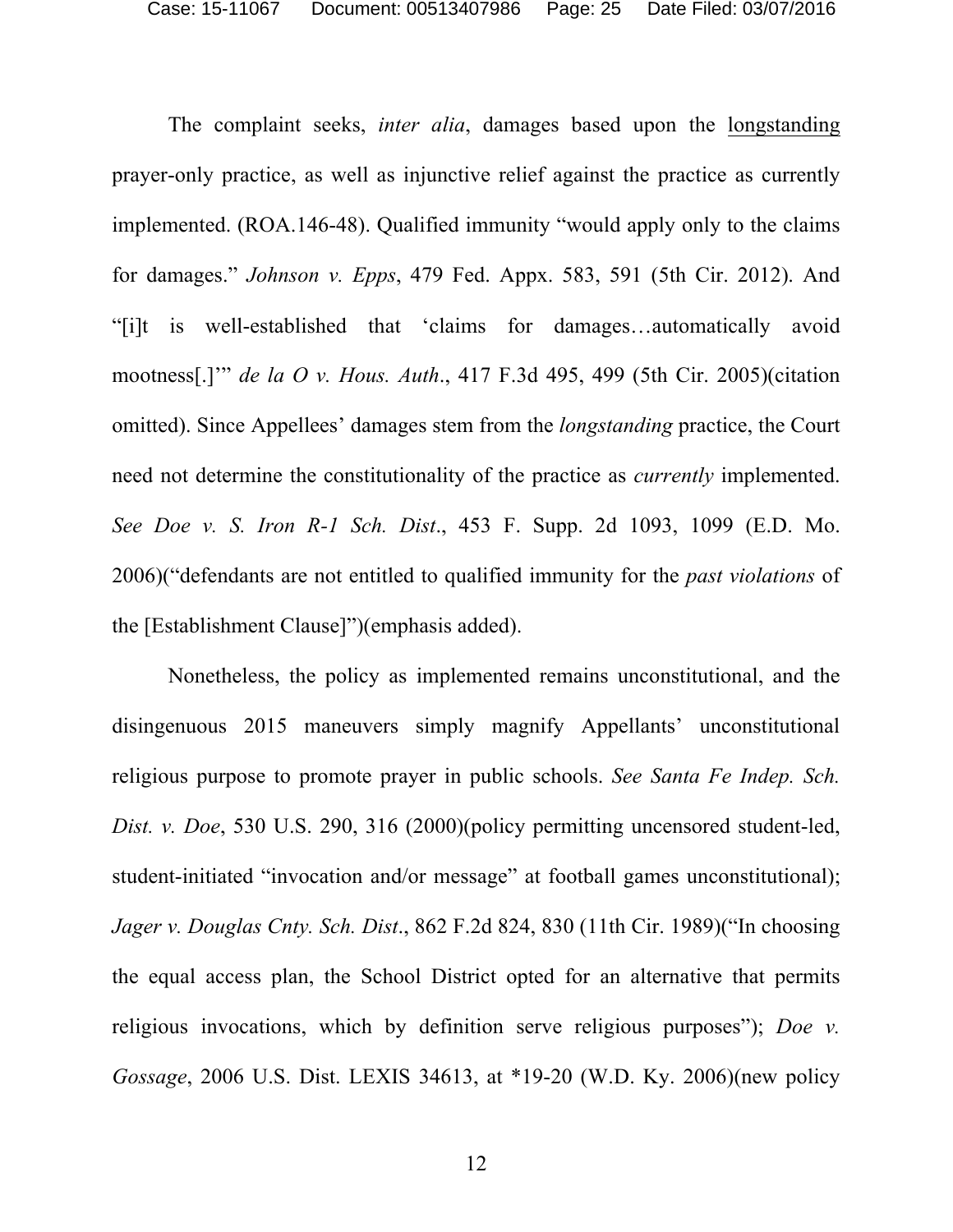permitting uncensored student "remarks" was "nothing more than a poorly disguised attempt to ensure that prayer will continue").

# **IV. THE PRAYER PRACTICE VIOLATES THE ESTABLISHMENT CLAUSE PURSUANT TO DECADES OF CONTROLLING AUTHORITY AND A ROBUST CONSENSUS OF PERSUASIVE AUTHORITY.**

### **A. Courts have clearly ruled that inviting or encouraging students to pray violates the Establishment Clause.**

The Establishment Clause requires the "government [to] remain secular, rather than affiliate itself with religious beliefs." *Cnty. of Allegheny v. ACLU*, 492 U.S. 573, 610 (1989). The Supreme Court "has been particularly vigilant in monitoring compliance with the Establishment Clause in elementary and secondary schools," *Edwards v. Aguillard*, 482 U.S. 578, 583-84 (1987), where "there are heightened concerns with protecting freedom of conscience from [even] subtle coercive pressure." *Lee v. Weisman,* 505 U.S. 577, 592 (1992).

The caselaw is "starkly" in Appellees' favor, making it "entirely appropriate to deny qualified immunity." *Kinney*, 367 F.3d at 371-374. (ROA.206-230). "The courts have *clearly ruled* that *inviting* or *encouraging* students to pray violates the First Amendment." *Herdahl v. Pontotoc Cnty. Sch. Dist*., 933 F. Supp. 582, 591 (N.D. Miss. 1996)(citing *Wallace v. Jaffree*, 472 U.S. 38 (1985); *Karen B. v. Treen*, 653 F.2d 897, 901-02 (5th Cir. 1981), *aff'd*, 455 U.S. 913 (1982); *Ingebretsen v. Jackson Pub. Sch. Dist.*, 88 F.3d 274 (5th Cir. 1996))(emphasis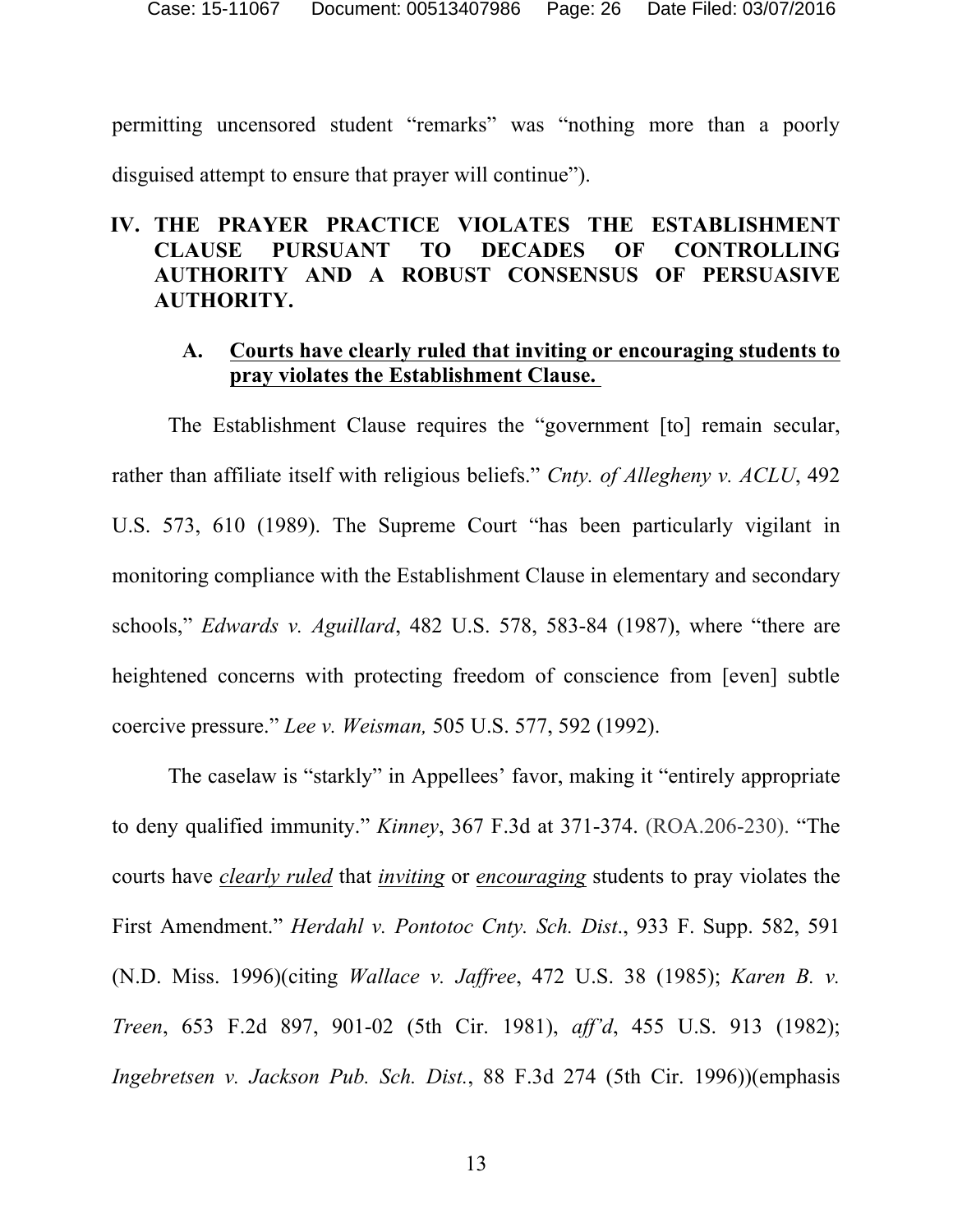added).

The Supreme Court has held that "permitting student-led, student-initiated prayer" at voluntary school-sponsored events unconstitutionally endorses religion and coerces students to participate in religious activity. *Santa Fe*, 530 U.S. at 301- 03, 308; *see also Lee*, 505 U.S. at 590-96. The Court recently reiterated that "[o]ur Government is prohibited from prescribing prayers to be recited in our public institutions[.]" *Town of Greece v. Galloway*, 134 S. Ct. 1811, 1822 (2014). This is especially so "in the context of" public schools; in such a setting, an "invocation [i]s coercive." *Id.* at 1827*.*

In *Santa Fe*, the Court ruled that a policy permitting uncensored, studentinitiated, student-led, invocations or messages delivered by student-selected speakers at voluntary high school football games was unconstitutional, even though it was possible *no prayer would ever be delivered*. 530 U.S. at 296-97, 309- 16. In so holding, the Court affirmed this Court's finding that the prayers would be unconstitutionally school-endorsed *even if* "spontaneously initiated" because school "officials are present and have the authority to stop the prayers." *Doe v. Santa Fe Indep. Sch. Dist*., 168 F.3d 806, 823 (5th Cir. 1999).

*Lee* and *Santa Fe* are "merely the most recent in a long line of cases carving out of the Establishment Clause what essentially amounts to a *per se* rule prohibiting public-school-related or -initiated religious expression or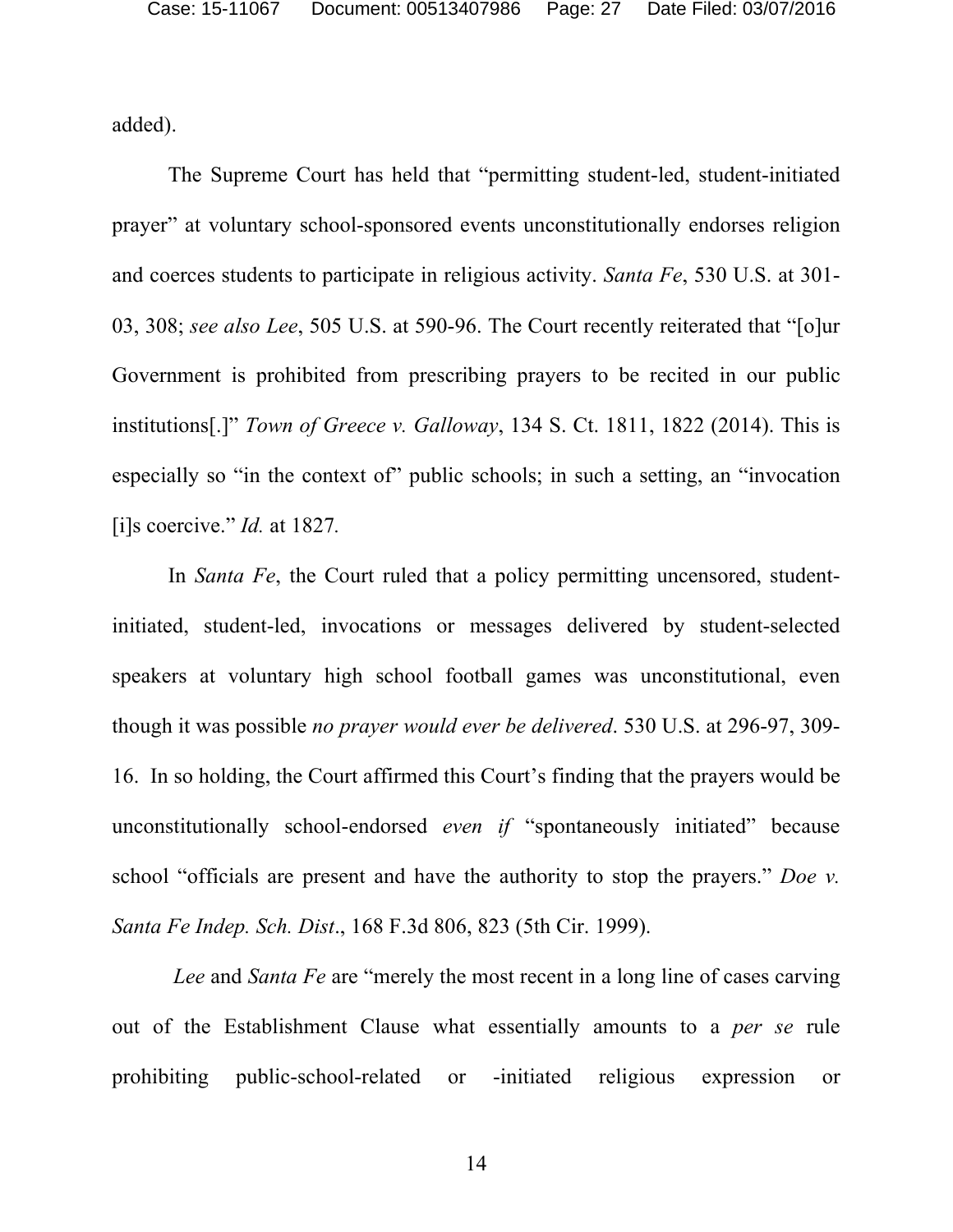indoctrination." *Doe v. Duncanville Indep. Sch. Dist.*, 994 F.2d 160, 164-65 (5th Cir. 1993). The Supreme Court has issued numerous decisions "that prohibit[] prayer in the school classroom *or environs*." *Id.*(emphasis added). <sup>2</sup> The same is true of this Court. *See Doe v. Sch. Bd*., 274 F.3d 289 (5th Cir. 2001)(statute authorizing prayer in classrooms); *Santa Fe*, 168 F.3d at 816; *Ingebretsen*, 88 F.3d 274 (student-led prayers at school-sponsored events); *Doe v. Duncanville Indep. Sch. Dist*., 70 F.3d 402 (5th Cir 1995)(prayers preceding basketball games); *Duncanville*, 994 F.2d at 163; *Treen*, 653 F.2d 897 (voluntary classroom prayer); *Hall v. Bd. of Sch. Comm'rs*, 656 F.2d 999, 1003 (5th Cir. 1981)(permitting students to conduct morning devotional readings over public address system); *Meltzer v. Bd. of Pub. Instruction,* 548 F.2d 559, 574 (5th Cir. 1977)(en banc)(same).

Courts have been virtually unanimous in finding prayers unconstitutional in *any school-sponsored activity*, regardless of whether they are student-led, studentinitiated, uncensored, or "spontaneously initiated," including at:

(1) School board meetings, *infra* at 21;

(2) Athletic games and practices; *e.g.*, *Santa Fe*, *supra*, *Duncanville*, *supra*; *Borden v. Sch. Dist.*, 523 F.3d 153 (3rd Cir. 2008); *Jager*, 862 F.2d at 831; *Doe v.* 

 <sup>2</sup> *See Wallace*, 472 U.S. 38; *Sch. Dist. v. Ball*, 473 U.S. 373 (1985); *Stone v. Graham*, 449 U.S. 39 (1980); *Sch. Dist. of Abington Twp. v. Schempp*, 374 U.S. 203 (1963); *Engel v. Vitale*, 370 U.S. 421 (1962); *Everson v. Bd. of Educ.*, 330 U.S. 1 (1947).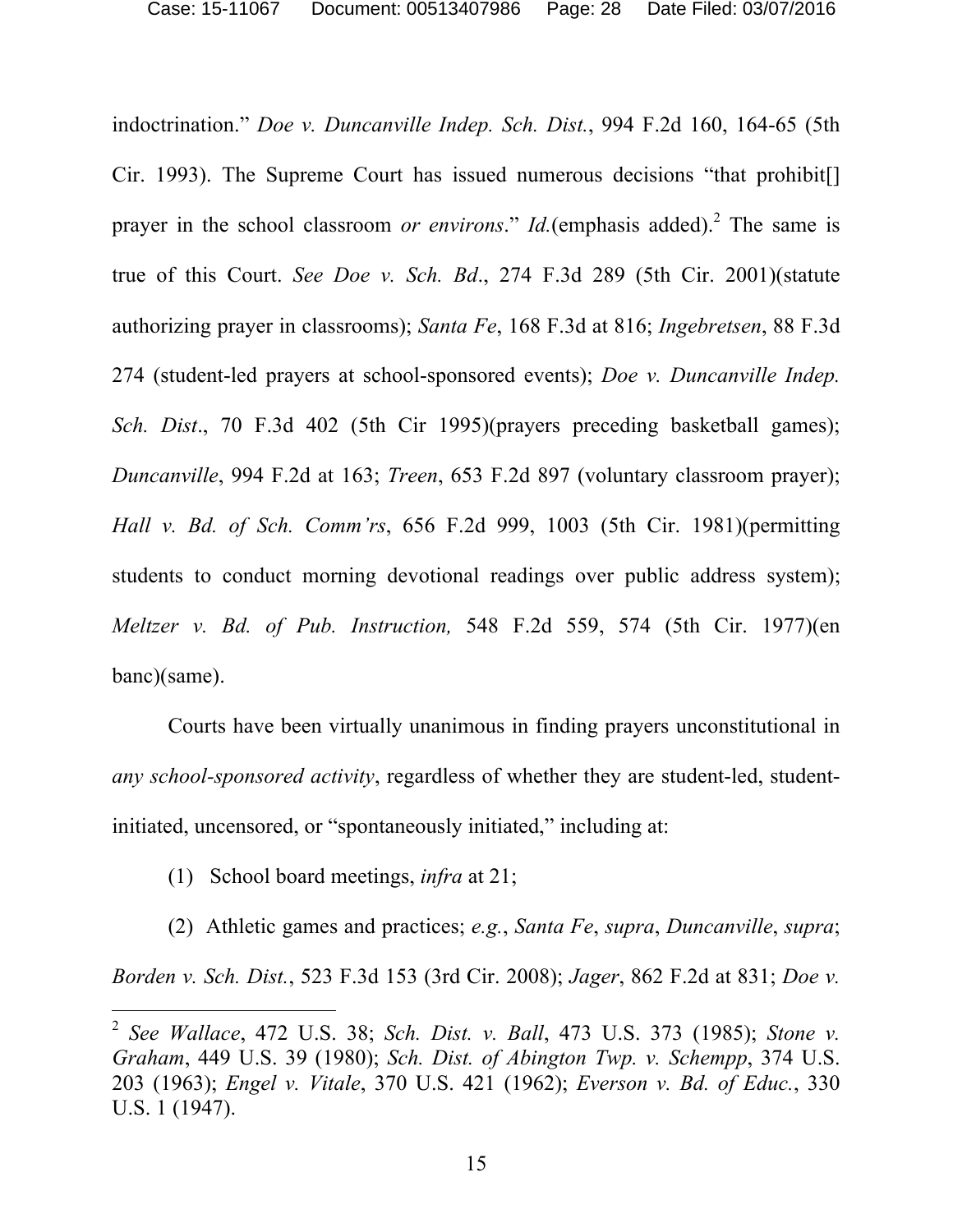*Aldine Indep. Sch. Dist.*, 563 F. Supp. 883, 888 (S.D. Tex. 1982);

(3) Graduation; *e.g.*, *Lee*, *supra*; *Santa Fe*, 168 F.3d at 816; *Lassonde v. Pleasanton Unified Sch. Dist.*, 320 F.3d 979, 983 (9th Cir. 2003)("if the school had not censored the [religious] speech, the result would have been a violation of the Establishment Clause); *Cole v. Oroville Union High Sch.*, 228 F.3d 1092, 1104 (9th Cir. 2000)(same); *ACLU v. Black Horse Pike Reg'l Bd. of Educ*., 84 F.3d 1471, 1488 (3d Cir. 1996)(policy that "permits" prayer unconstitutional); *Harris v. Joint Sch. Dist.*, 41 F.3d 447, 454 (9th Cir. 1994), *vacated other grounds*, 515 U.S. 1154 (1995)("merely 'permitting' students to direct the exercises'" unconstitutional); *Workman v. Greenwood Cmty. Sch. Corp*., 2010 U.S. Dist. LEXIS 42813 (S.D. Ind. 2010); *Gossage*, 2006 U.S. Dist. LEXIS 34613; *Ashby v. Isle of Wight Cnty. Sch. Bd.*, 354 F. Supp. 2d 616, 630 (E.D. Va. 2004); *Deveney v. Bd. of Educ.*, 231 F. Supp. 2d 483, 485-88 (S.D. W.VA. 2002); *Skarin v. Woodbine Cmty. Sch.*, 204 F. Supp. 2d 1195, 1198 (S.D. Iowa 2002)(the "Supreme Court cases [] bar prayer from public school graduation ceremonies"); *Appenheimer v. Sch. Bd.*, 2001 WL 1885834, \*6-9 (C.D. Ill. 2001)("allowing student-led prayer violates the First Amendment"); *Gearon v. Loudoun Cnty. Sch. Bd.*, 844 F. Supp. 1097, 1098-1100 (E.D. Va. 1993)("permitting prayer in a…graduation is a violation" even if "student-initiated, student-written and student-delivered"); *Lundberg v. W. Monona Cmty. Sch. Dist*., 731 F. Supp. 331 (N.D. Iowa 1989);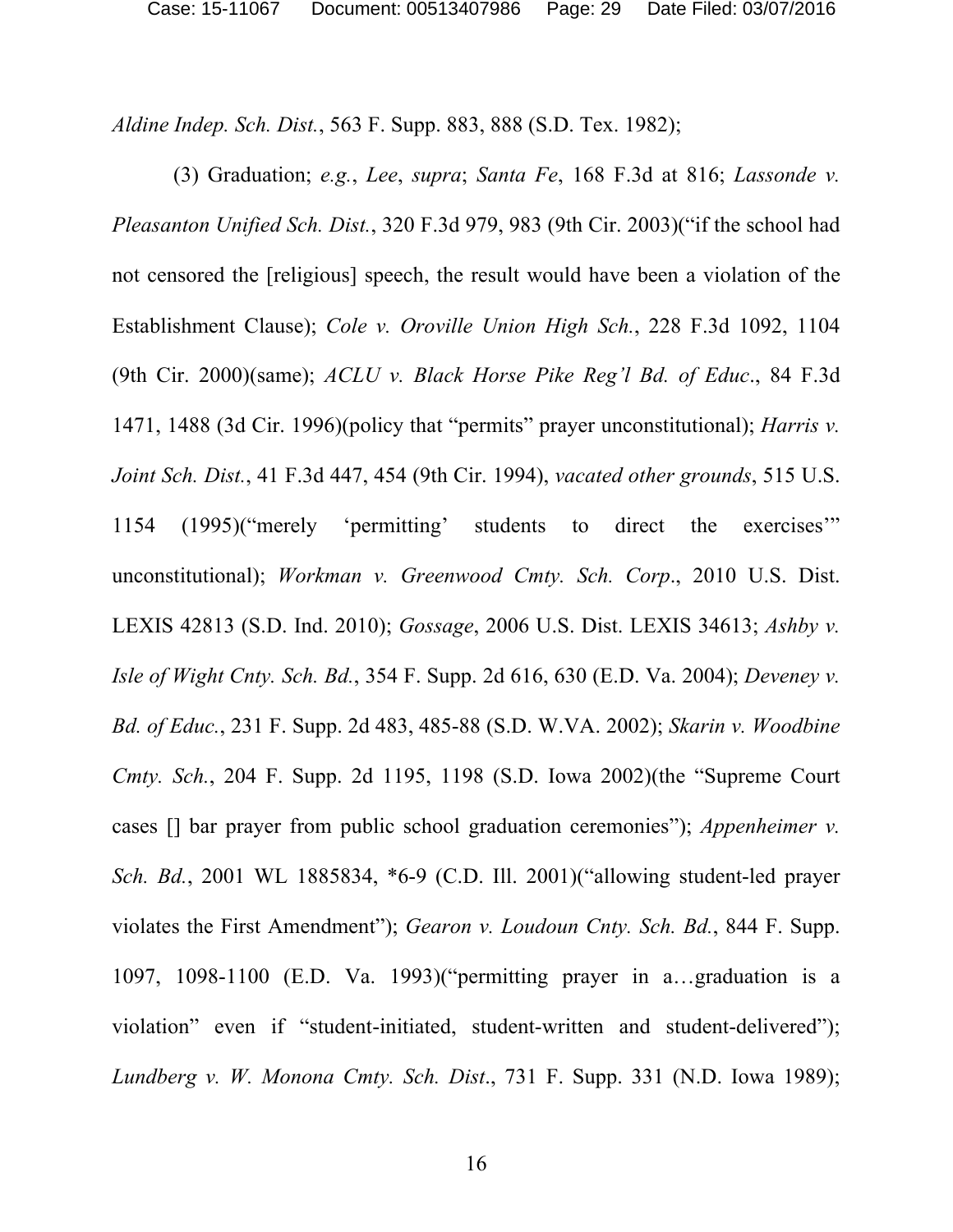*Graham v. Central Cmty. Sch. Dist.*, 608 F. Supp. 531 (S.D. Iowa 1985); *see also Corder v. Lewis Palmer Sch. Dist.*, 566 F.3d 1219, 1231 (10th Cir. 2009); *Nurre v. Whitehead*, 580 F.3d 1087, 1098 (9th Cir. 2009);

(4) Student assemblies; *e.g.*, *Ingebretsen*, 88 F.3d at 277 (permitting "student-initiated" prayer at "non-compulsory" events, including "student assemblies" unconstitutional); *Nartowicz v. Clayton Cnty. Sch. Dist*., 736 F.2d 646, 647 n.1 (11th Cir. 1984)(school "may not authorize religion promoting assemblies"); *Collins v. Chandler Unified Sch. Dist*., 644 F.2d 759, 760-63 (9th Cir. 1981)(student-led, student-initiated prayers unconstitutional even though *students* controlled the agenda and assembly); and

(5) Award ceremonies; *M.B. v. Rankin Cnty. Sch. Dist*., 2015 U.S. Dist. LEXIS 117289 (S.D. Miss. 2015).

In addition, this Court and others have clearly held that school officials merely *participating* in student-led, student-initiated prayer is unconstitutional. *See Duncanville*, 70 F.3d 402; *Duncanville*, 994 F.2d at 163; *Treen*, 653 F.2d 897; *See also Borden*, 523 F.3d at 174 (coach silently bowing head while team prayed unconstitutional); *Holloman v. Harland*, 370 F.3d 1252, 1285 (11th Cir. 2004); *Doe v. Wilson Cnty. Sch. System*, 564 F. Supp. 2d 766, 795 (M.D. Tenn. 2008).

Indeed, courts have consistently held that prayer at *any government*sponsored event, including for adults, violates the Establishment Clause (outside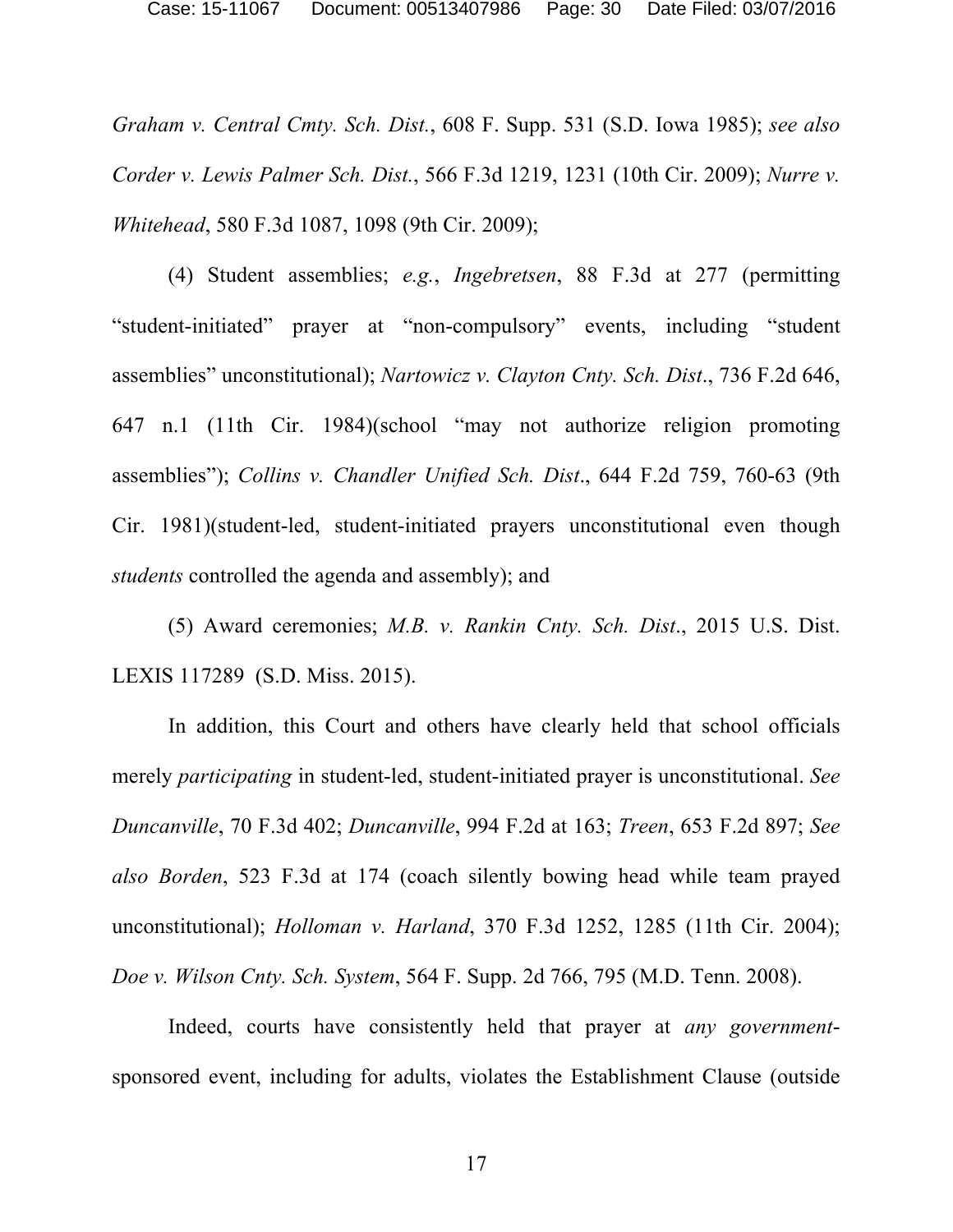the narrow legislative context). *See Mellen v. Bunting*, 327 F.3d 355, 367-69 (4th Cir. 2003)(military institute); *N.C. Civil Liberties Union v. Constangy*, 947 F.2d 1145, 1150 (4th Cir. 1991)(courtroom prayers); *Doe v. Village of Crestwood*, 917 F.2d 1476 (7th Cir. 1990)(village-sponsored festival); *Ocala*, 2015 U.S. Dist. LEXIS 115443, at \*1 (M.D. Fla. July 2, 2015)(police-sponsored community prayer vigil); *Hewett v. City of King*, 29 F. Supp. 3d 584, 596, 636 (M.D.N.C. 2014)(mayor's participation in promoting a memorial "prayer ceremony"); *Newman v. City of East Point*, 181 F. Supp. 2d 1374 (N.D. Ga. 2002)("Mayor's Community Prayer Breakfast"). In *Hall v. Bradshaw*, 630 F.2d 1018, 1019-21 n.1 (4th Cir. 1980), the court held that a nondenominational prayer on a state map, which had a "limited audience," violated the Establishment Clause, even in the absence of "compelled recitation" and even though the prayer could "seem utterly innocuous."

The above cases are "sufficiently specific as to give the defendants 'fair warning.'" *Holloman*, 370 F.3d at 1278. Indeed, the challenged "conduct 'lies so obviously at the very core of what the Establishment Clause prohibits that the unlawfulness of the conduct'" would be readily apparent to Appellants *even in the absence* "'of fact-specific law.'" *Ocala*, 2015 U.S. Dist. LEXIS 115443, at \*37-39 (denying qualified immunity for novel police prayer vigil)(citations omitted). As "'the quintessential religious practice', the state cannot advance prayer activities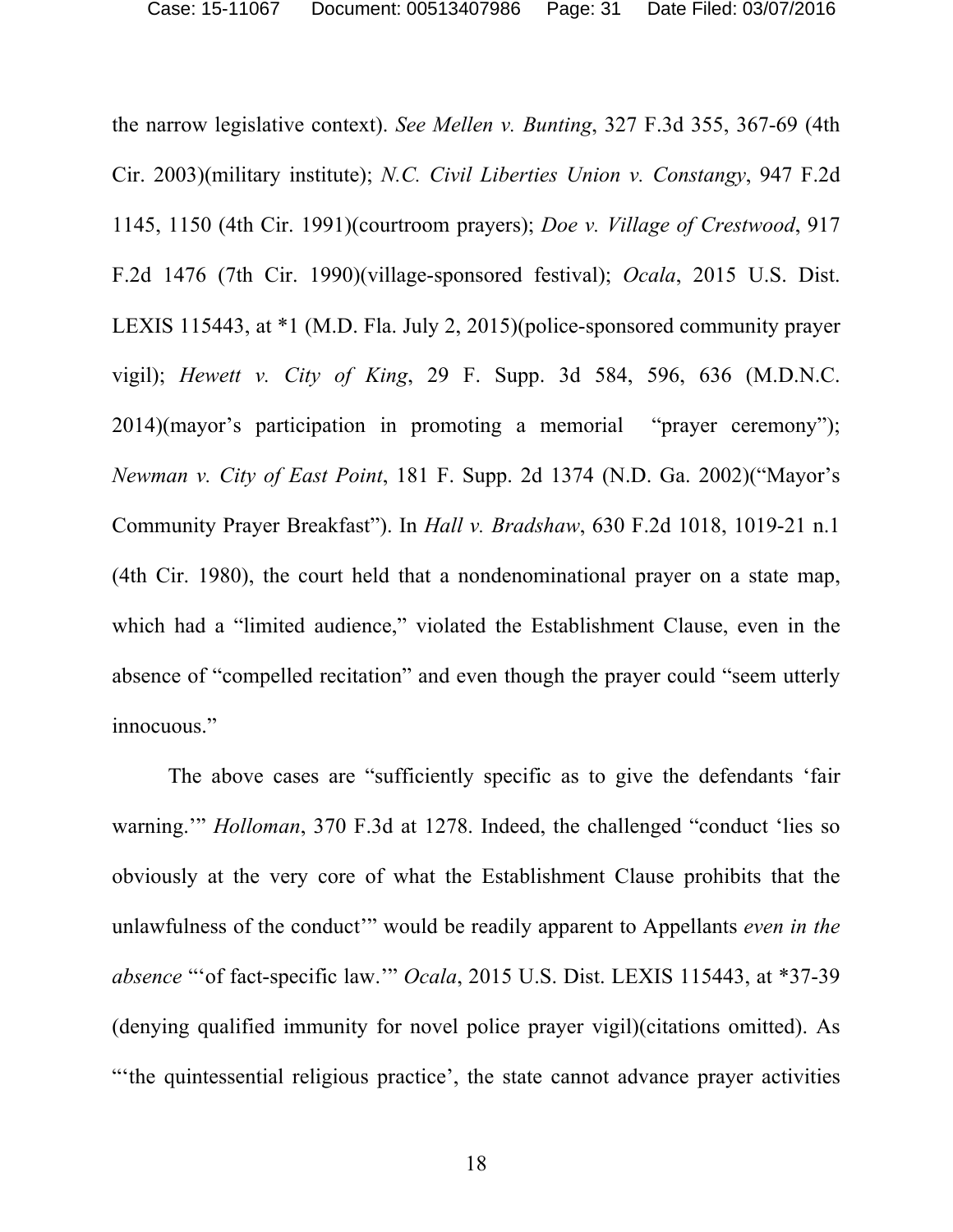without the implication that the state is violating the Establishment Clause." *Id.* (citation omitted).

Because "[n]o factually particularized, pre-existing case law was necessary for it to be obvious" that *inviting* and *selecting* students to deliver prayers in a school activity "would violate the Establishment Clause," *id.*, and because there is ample particularized controlling precedent, Appellants' immunity defense is particularly farfetched. *See Herdahl*, 933 F. Supp. at 591 (citing controlling cases as of 1996 for notion that "[t]he courts have *clearly ruled* that *inviting* or *encouraging* students to pray violates the First Amendment")(emphasis added).

Nothing Appellants presented demonstrates that "the instant case materially differs from this long-established line of cases." *Duncanville*, 994 F.2d at 165. Their assertion of "rights of speech, association, and free exercise…cannot withstand analysis. Acceptance of [their] argument would produce an unwieldy result foreclosed by precedent." *Id.* 

#### **B. This case is governed by the tests for school prayer cases.**

Establishment Clause claims challenging school prayer practices are evaluated using "three complementary (and occasionally overlapping) tests" established by the Supreme Court. *Santa Fe*, 168 F.3d at 814-16. The first "is the disjunctive three-part *Lemon* test, under which a government practice is unconstitutional if (1) it lacks a secular purpose; (2) its primary effect either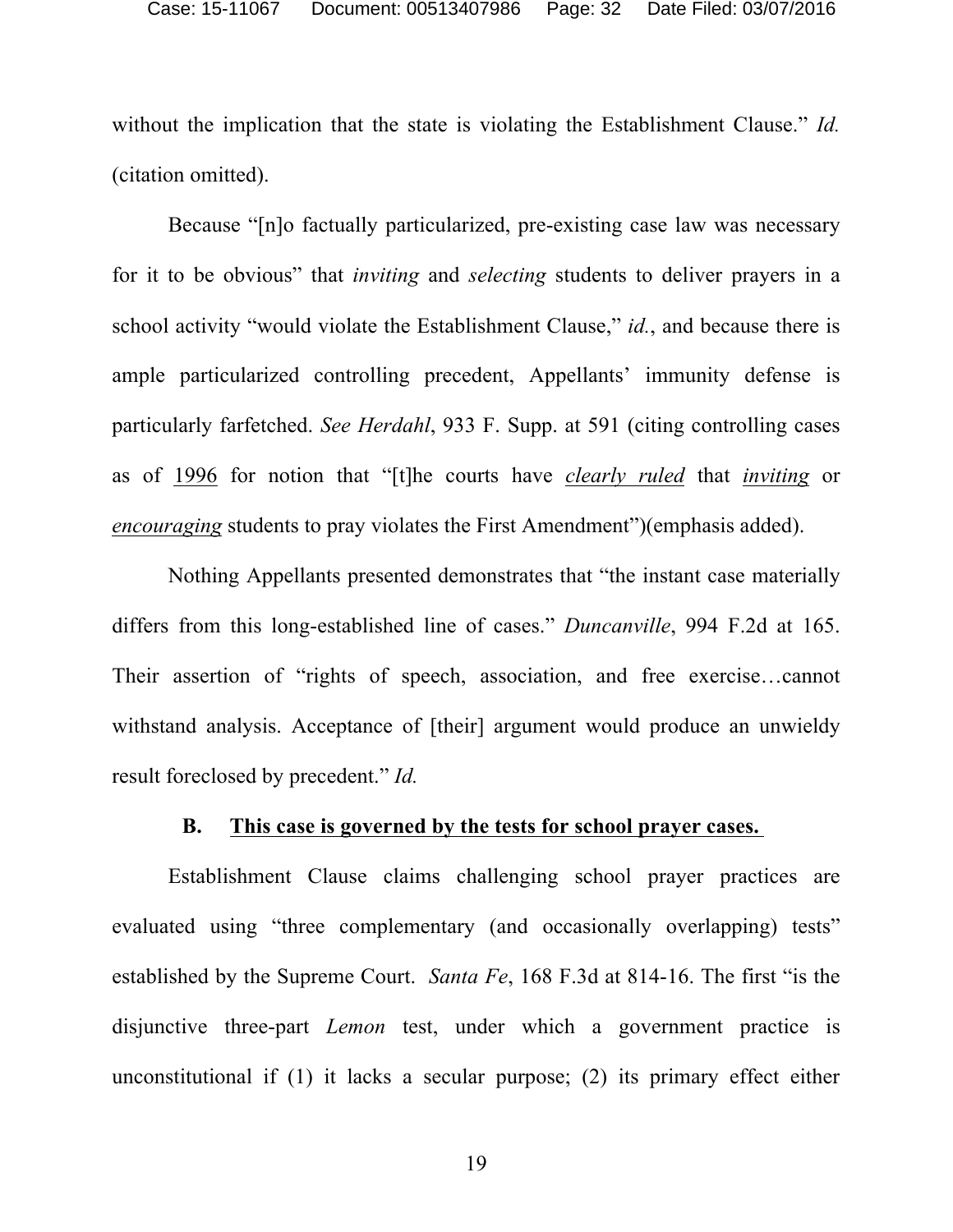advances or inhibits religion; or (3) it excessively entangles government with religion." *Id*. Under the *Lee* "Coercion Test," "school-sponsored religious activity is analysed to determine the extent, if any, to which it has a coercive effect on students." *Id.* The "Endorsement Test, seeks to determine whether the government" action conveys "a message that religion is 'favored,' 'preferred,' or 'promoted[.]'" *Id.* (citation omitted). Government action "violates the Establishment Clause if it fails to satisfy any" of these tests. *Edwards*, 482 U.S. at 583.

As shown below, the Prayer Practice is unconstitutional pursuant to *each* test*.* It clearly "would *not* survive the *Lemon* test." *Doe v. Tangipahoa Parish Sch. Bd*., 473 F.3d 188, 197 (5th Cir. 2006), *vacated on standing grounds*, 494 F.3d 494 (5th Cir. 2007)(en banc). The prayers also fail the coercion test because they bear "the imprint of the State and thus put school-age children who objected in an untenable position." *Lee*, 505 U.S. at 590. Moreover, contrary to Appellants' primary defense, their prayers constitute, as a matter of well-settled law, government speech. *See Santa Fe*, 530 U.S. at 302-03, 310-15 (student-led, student-initiated prayers and messages were "not properly characterized as 'private' speech.").

# **C. School board prayer does not fall within the extremely limited "legislative prayer" exception.**

Appellants argue that the traditional Establishment Clause tests applicable to public schools do not govern their longstanding practice of inviting students, and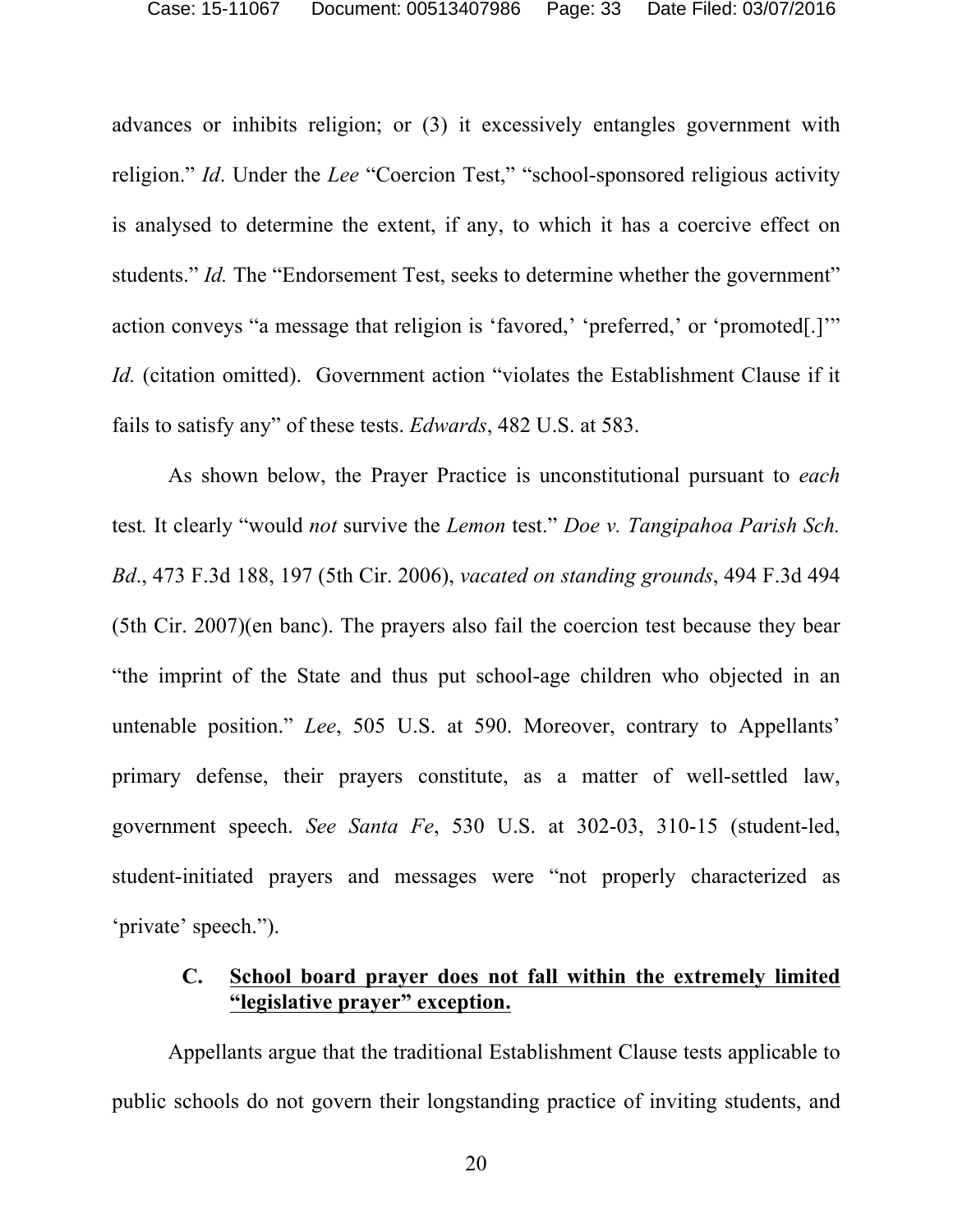only students, to deliver prayers, at School Board meetings. Rather, they claim that a *very narrow* exception to Establishment Clause jurisprudence carved out in *Marsh v. Chambers*, 463 U.S. 783 (1983) and *Greece* exclusively for certain *legislative* invocations governs. (Br.5;12-15;20-25)(ROA.188-94;233;235-37;240- 41). Yet, in asserting, repeatedly, that the prayers constitute private speech (their *primary* argument), they rely exclusively on several nonbinding and abrogated graduation prayer cases (governed by *Lemon*).(Br.7-8;11;15-19)(ROA.182- 85;234). Appellants cannot have it both ways.

Regardless of the test employed, *every* federal appellate court that has addressed the issue of school board prayers, including this Court, has concluded that such prayers are unconstitutional. *See Doe v. Indian River Sch. Dist*., 653 F.3d 256 (3d Cir. 2011); *Tangipahoa*, 473 F.3d at 197, 203 n.2; *Bacus v. Palo Verde Unified Sch. Dist. Bd. of Educ*., 52 F. App'x 355, 356-57 (9th Cir. 2002); *Coles v. Cleveland Bd. of Educ*., 171 F.3d 369 (6th Cir. 1999). *See also Freedom From Religion Found. v. Chino Valley Unified Sch. Dist. Bd. of Educ*., 2016 U.S. Dist. LEXIS 19995 (C.D. Cal. Feb. 18, 2016)(school board prayers unconstitutional).

#### **1. The legislative exception does not apply to public schools.**

The *legislative* prayer exception does not apply to the "public school context." *Lee*, 505 U.S. at 592, 596-97. The Supreme Court has expressly and repeatedly rejected application of the exception in public school cases. *Id. See also*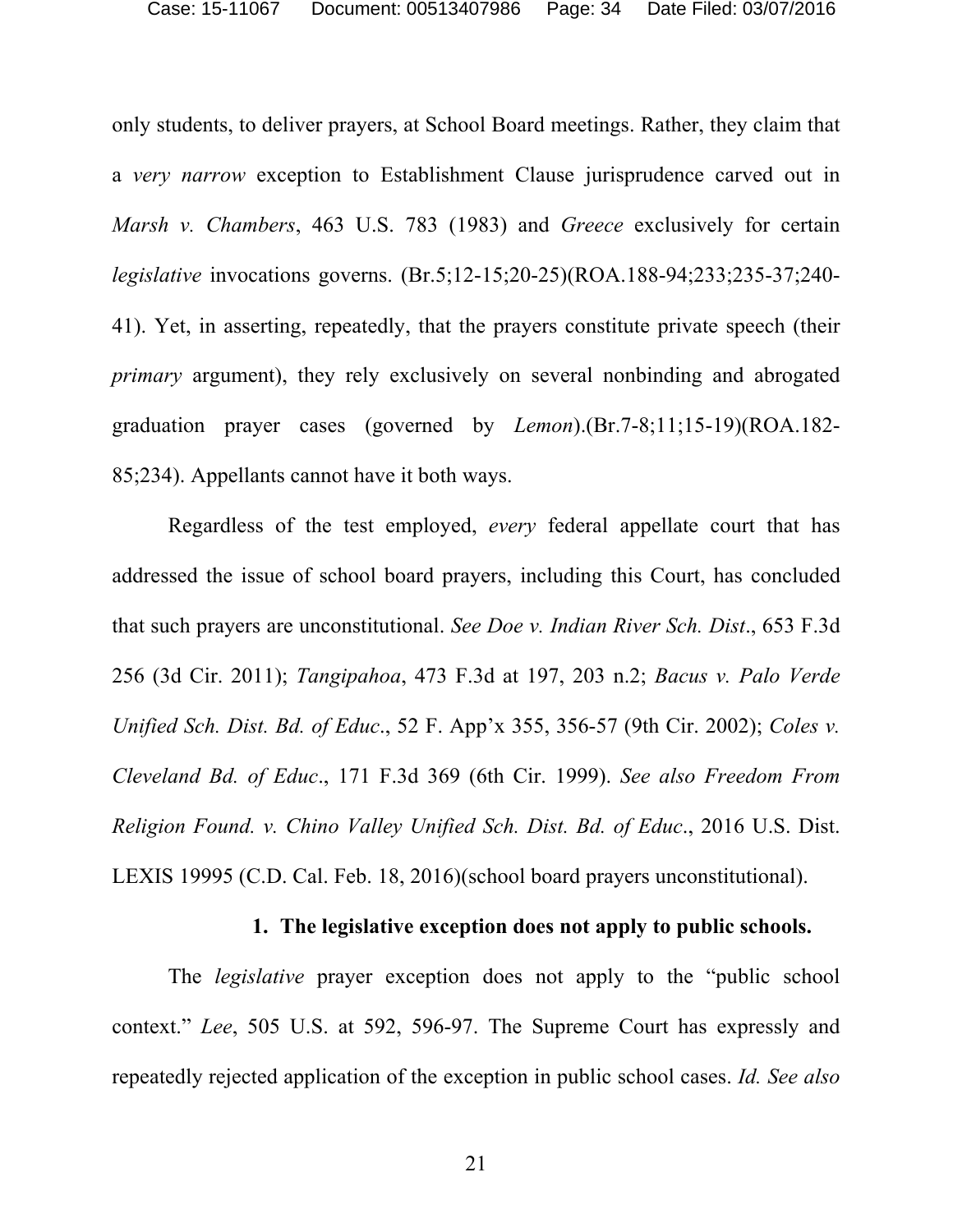*Santa Fe*, 530 U.S. at 313; *Allegheny*, 492 U.S. at 590 n.40 ("state-sponsored prayer in public schools" is "unconstitutional"); *Wallace*, 472 U.S. 38; *Edwards*, 482 U.S. at 583 n.4.

Nor does it apply to any other governmental context. *E.g.*, *Mellen*, 327 F.3d at 367-69 (military institute); *Constangy*, 947 F.2d at 1147-49 (judge prayers); *Crestwood*, 917 F.2d at 1478-79 (town festival); *Carter v. Broadlawns Med. Ctr.*, 857 F.2d 448, 453 (8th Cir. 1988)(hospital chaplaincy program); *Ocala*, 2015 U.S. Dist. LEXIS 115443, at \*28 & n.8 (police department); *Newman*, 181 F. Supp. 2d at 1378-80 (mayor's community breakfast); *Hewett*, 29 F. Supp. 3d at 629-31 (city's memorial events). The "Supreme Court has not yet extended the rule of *Marsh* and *[Greece]* to nonlegislative prayer practices. Instructively…Justices Alito and Kagan noted that hypothetical prayer practices involving other civic proceedings would not or should not come within the reach of the Court's holding in *[Greece]*." *Id.*

The legislative exception is specifically inapplicable to school board prayers. *See Indian River*, 653 F.3d at 259, 275 ("the traditional Establishment Clause principles…apply" not "*Marsh's* legislative prayer exception"); *Coles*, 171 F.3d at 376, 379 ("the unique and narrow [*Marsh*] exception" does not apply). Even while this appeal was pending, a court made abundantly clear: "Legislative Exception Does Not Apply to Prayer at School Board Meetings." *Chino Valley*, 2016 U.S.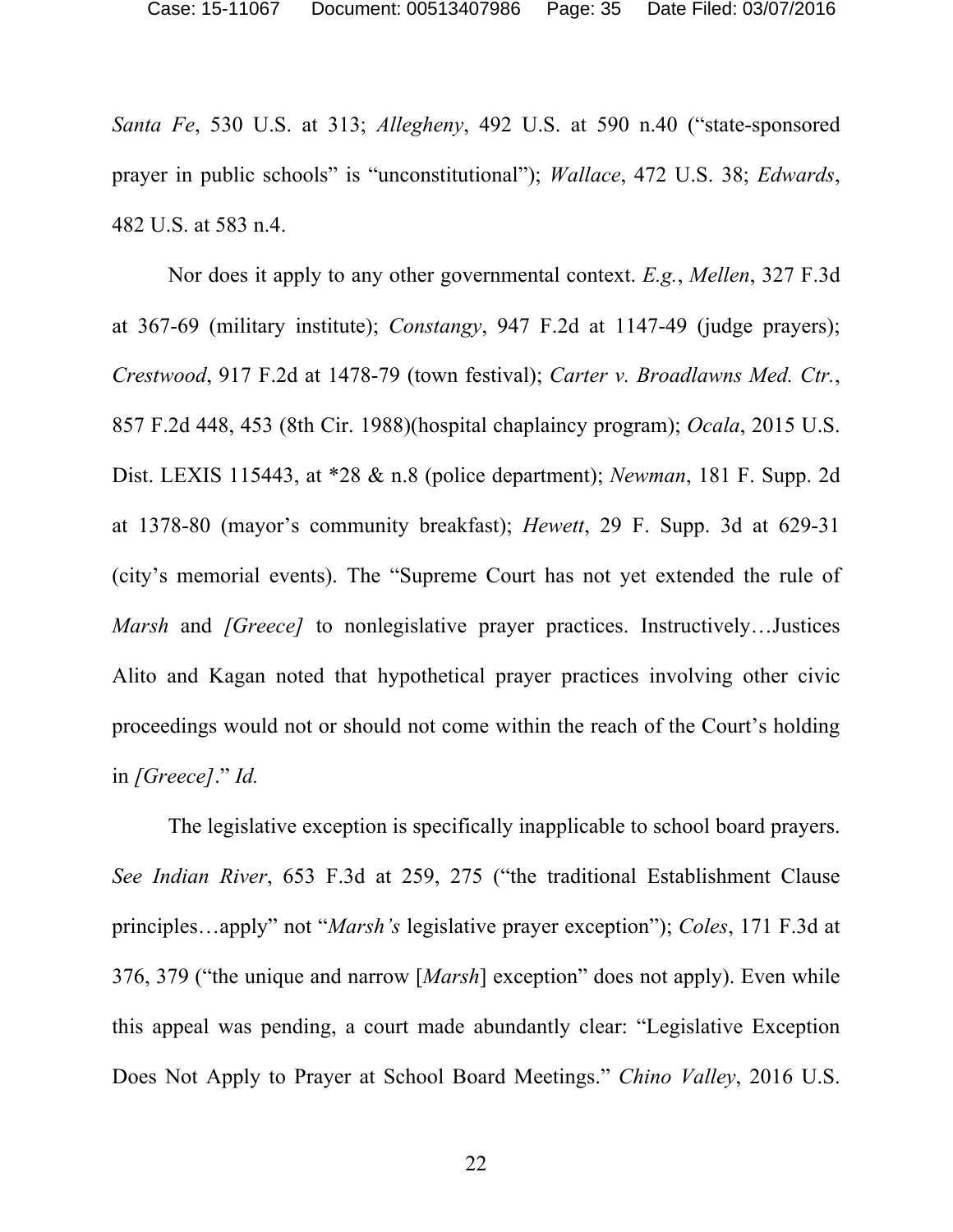Dist. LEXIS 19995, at \*31-32. *See also Jager*, 862 F.2d at 828-29, n.9 (*Marsh* "has no application to" school prayers); *Lundberg*, 731 F. Supp. at 346 ("the *Marsh* exception is not controlling" to graduation prayer).

Courts have also found the legislative exception inapposite to other school board activity. For instance, in *Smith v. Jefferson Cnty. Bd. of Sch. Comm'rs*, 788 F.3d 580, 587-89 (6th Cir. 2015), the court noted that *Greece* found the legislative exception inapplicable to school boards and thus held, "*Greece* does not impact our approach to the case before us." *See also Buford v. Coahoma Agric. High Sch*., 2014 U.S. Dist. LEXIS 135459, at \*27-28 n.10 (N.D. Miss. 2014)("The Supreme Court's recent opinion addressing the propriety of legislative prayers…has no bearing on this opinion.")(citing *Pelphrey v. Cobb Cnty.*, 547 F.3d 1263, 1276 (11th Cir. 2008)("The [Supreme] Court has recognized that there are inherent differences between public schools and legislative bodies [and has] has treated legislative prayer differently from prayer at school events.")).

Not a single appellate court has *held* that *Marsh/Greece* is applicable to school board prayers. Of the four appellate courts that have decided such cases, two *affirmatively held Marsh* did not apply (Third and Sixth), while the Fifth and Ninth *did not reach the issue*. The *Chino Valley* court agreed, observing as Appellees did below (ROA.209-213): "The only two circuit courts to address this question have soundly, and after detailed analysis, concluded that school board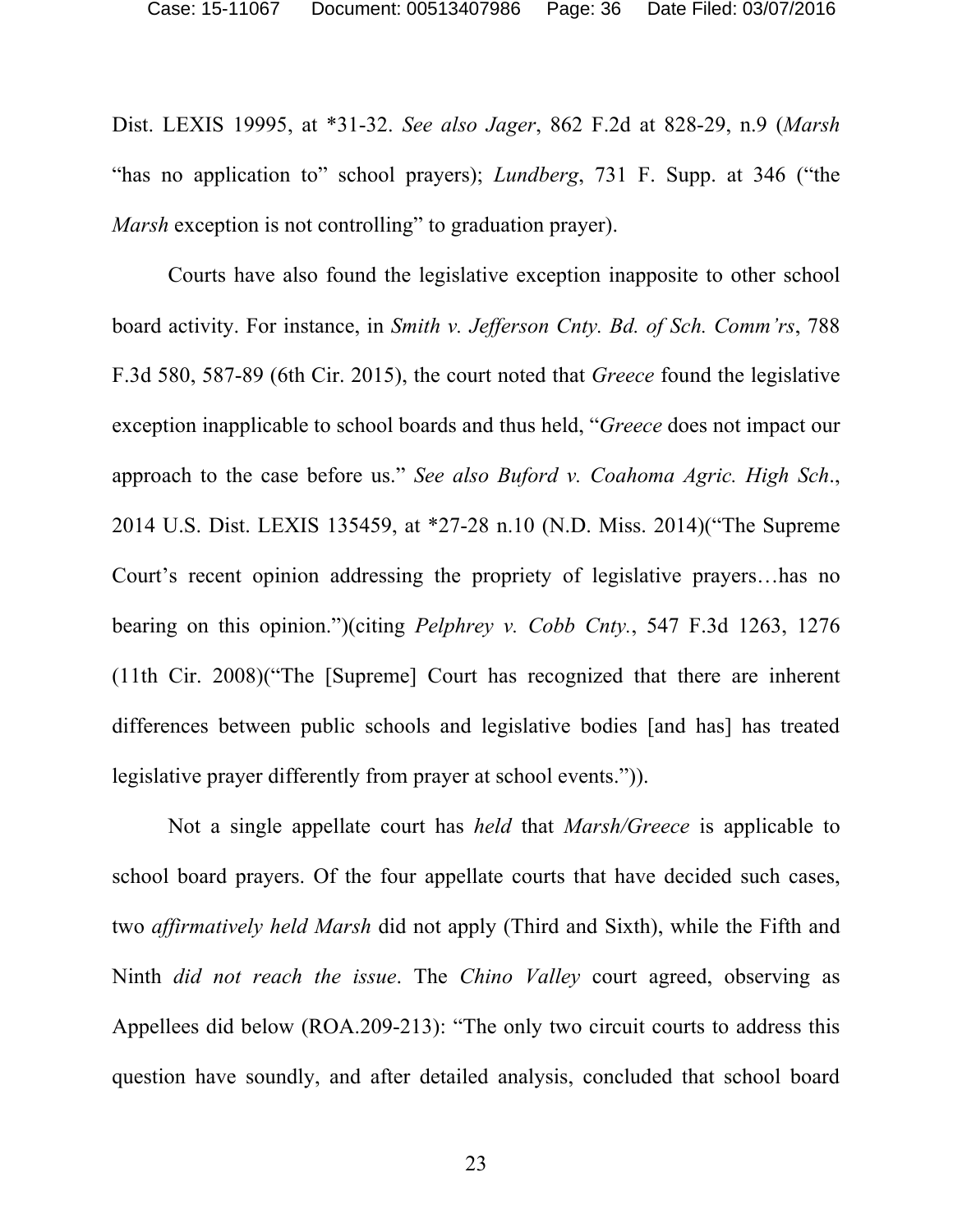prayer does not qualify for the legislative exception." 2016 U.S. Dist. LEXIS 19995, at \*31-32. Appellants "offer no contrary authority on the subject." *Id.* Instead, they *completely ignore* the "Third and Sixth Circuits." *Id.*

The Sixth Circuit, the first to rule, held *Marsh* did not apply, noting the degree of student involvement and the susceptibility of children to endorsement and coercion and the differences between school boards and legislative bodies. *Coles*, 171 F.3d at 372, 379-81. The court concluded, "the fact that school board meetings are an integral component of the…school system serves to remove it from the logic in *Marsh*." *Id*.

The most recent appellate case, *Indian River*, likewise held *Marsh*  inapplicable, even though its practice expressly did not allow prayer by students, but rather adult members on a rotating basis, thus making it more akin to a legislative practice. 653 F.3d at 261. Ultimately, having carefully considered "the role of students at school boards, the purpose of the school board, and the principles underlying the Supreme Court's school prayer case law," the Third Circuit, like the Sixth Circuit before it, found school board prayer belongs under school prayer cases, not *Marsh*. *Id*. at 281. The court reasoned:

*Lee* and the Supreme Court's other school prayer cases reveal that the need to protect students from government coercion in the form of endorsed or sponsored religion is at the heart of the school prayer cases.…*Marsh* does not adequately capture these concerns.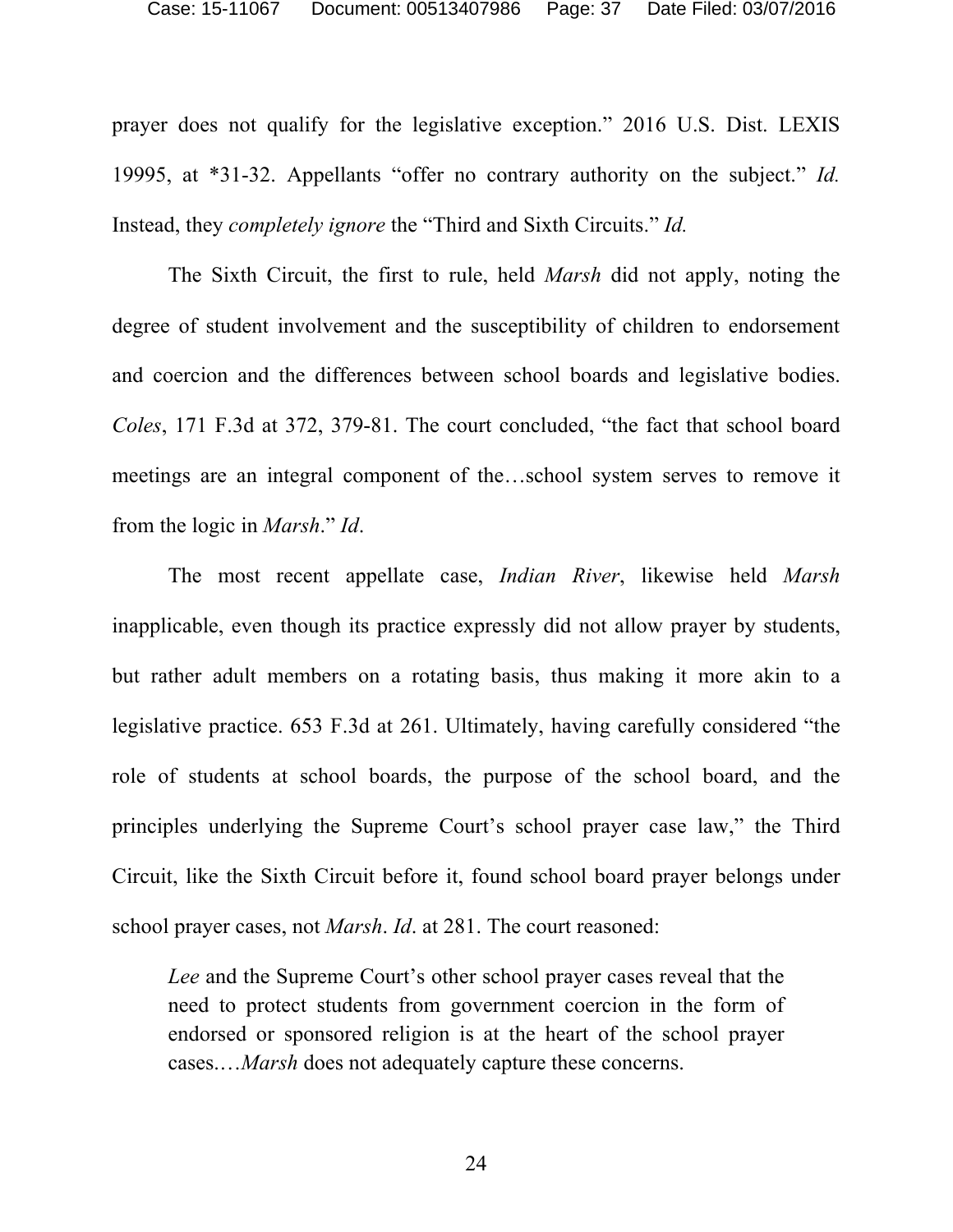*Id.* at 275. This was so, "*regardless* of whether the Board is a 'deliberative or legislative body.'" *Id.* at 278-79 (emphasis added).

The Ninth Circuit merely assumed, expressly without deciding, that *Marsh*  applied, and still found the practice unconstitutional. *Bacus*, 52 Fed. Appx. at 356 ("We need not determine whether prayers at school board meetings are more like prayers in state legislatures*…*or more like prayers in schoolrooms*…*[because] the invocations are unconstitutional."). In *Tangipahoa*, this Court adopted the Ninth Circuit's approach, but expressed doubts about *Marsh*'s applicability. 473 F.3d at 197-203 (citing *Bacus*). The Court repeatedly reiterated "this opinion *only assumes* that *Marsh* applies." *Id.* at 198-203 n.1(emphasis in original).

The district court affirmatively held that the prayers fell "outside the legislative-prayer context" and violated "the Establishment Clause pursuant to the traditional analysis under *Lemon*." *Id.* at 193-94. On appeal, the "Board defend[ed] its prayer practice solely under *Marsh*." *Id.* at 197. This Court explained, "[f]or this reason, and because this opinion assumes the Board, as a *stipulated* public deliberative body, falls under *Marsh*, this opinion looks to its legislative-prayer exception[.]" *Id.*(emphasis added). At the same time, the Court recognized the "exception has been sparsely applied…[T]he Court has continued to define *Marsh*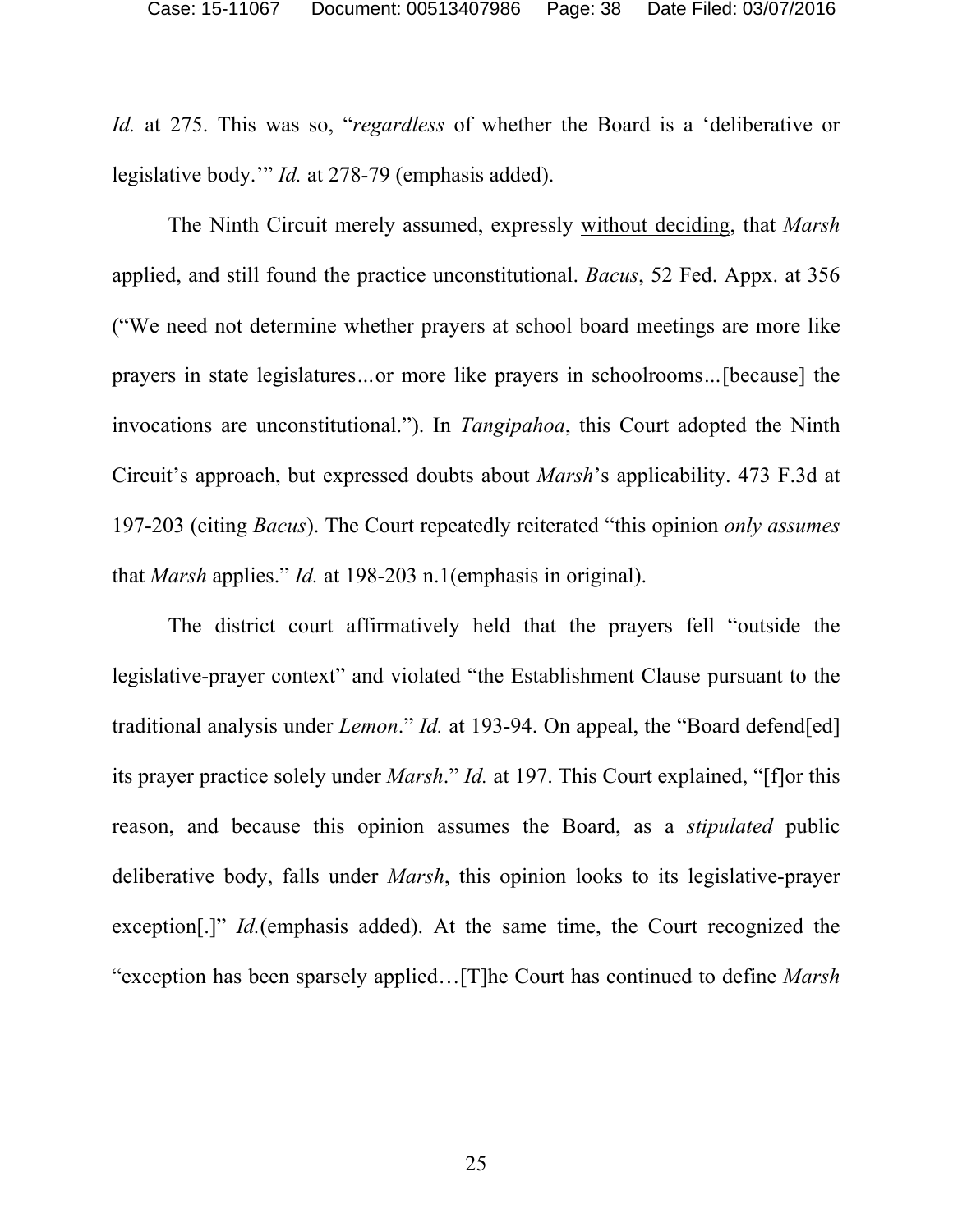as a narrow exception." *Id.* at 199. 3

The District Court thus correctly determined *Tangipahoa* did not shield Appellants from immunity.(ROA.249-50). In any event, the Third Circuit subsequently and affirmatively ruled *Marsh* did not apply, in contrast to *Tangipahoa*, which did not reach this question. 653 F.3d at 280.

## **2.** *Greece* **reaffirmed that the Legislative Exception is inapplicable to public schools.**

Appellants argue *Greece* "resolved" the issue of school board prayer, in their favor no less. (ROA.190)(Br.21). In truth, *Greece* "further supports the notion that the legislative exception is limited to houses of governance in the world of mature adults." *Id. Greece* upheld prayer given before a *town board*, by adult community members, not students, leaving "the school prayer cases, upon which *Indian River*, *Coles*, and [the district court] rely, undisturbed." *Id.* 

Most centrally, *Greece* affirmatively reiterated the legislative exception does *not* apply to public schools. The opinion distinguishes *Lee*, which is not surprising since Justice Kennedy authored both opinions and joined Justice Stevens' opinion striking down the practice in *Santa Fe*:

 <sup>3</sup> Contrary to Appellants' argument (ROA.192-93)(Br.12), *Tangipahoa* was not divided on the *constitutionality* of the practice; a *majority* concluded it was unconstitutional. All three judges agreed the prayers would not survive *Lemon*; Judges Barksdale and Stewart agreed the prayers would not even satisfy the more deferential *Marsh* standard; Judge Clement found the prayers would satisfy *Marsh.*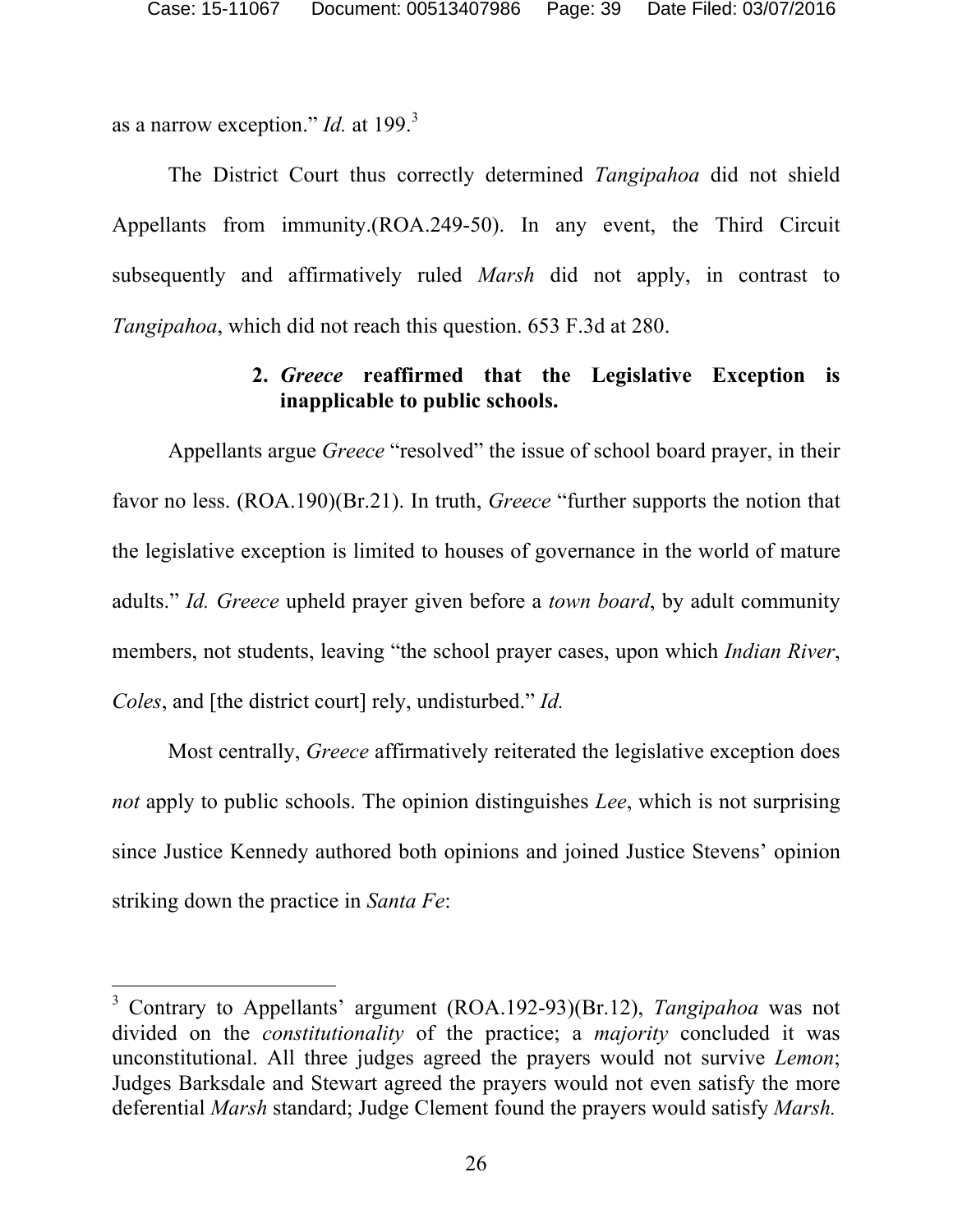This case can be distinguished from the conclusions and holding of *Lee*…There the Court found that, in the context of a graduation *where school authorities maintained close supervision over the conduct of the students and the substance of the ceremony*, a religious invocation was coercive as to an objecting student.…*see also Santa Fe*…[T]he circumstances the Court confronted [in *Lee*] are not present in this case[.]

134 S.Ct. at 1827(emphasis added). Here as in *Lee* and unlike *Greece*, "school authorities maintain[] close supervision over the conduct of the students and the substance of the [meeting]." *Id.* Appellants emphasize this very passage (ROA.236)(Br.25), overlooking the fact they exercise far *greater* control over their meetings and prayers than school boards in graduation cases. *E.g*., *Harris*, 41 F.3d at 452-53 (permitting student-initiated, student-led prayer at graduation unconstitutional *even though* "the senior students...determine[d] every element of their graduations.").

Throughout *Greece*, the Court repeatedly emphasized that the audience impacted by its decision were adults. 134 S.Ct. at 1823, 1825-26 ("Our tradition assumes that *adult citizens*, firm in their own beliefs, can tolerate and perhaps appreciate a ceremonial prayer delivered by a person of a different faith."); *id.* at 1827 ("Neither choice represents an unconstitutional imposition as to mature *adults*, who 'presumably' are 'not readily susceptible to religious indoctrination or peer pressure.'")(quoting *Marsh*, 463 U.S. at 792)(emphasis added in both).

In sum, nothing in "*Greece* indicates an intent to disturb the long line of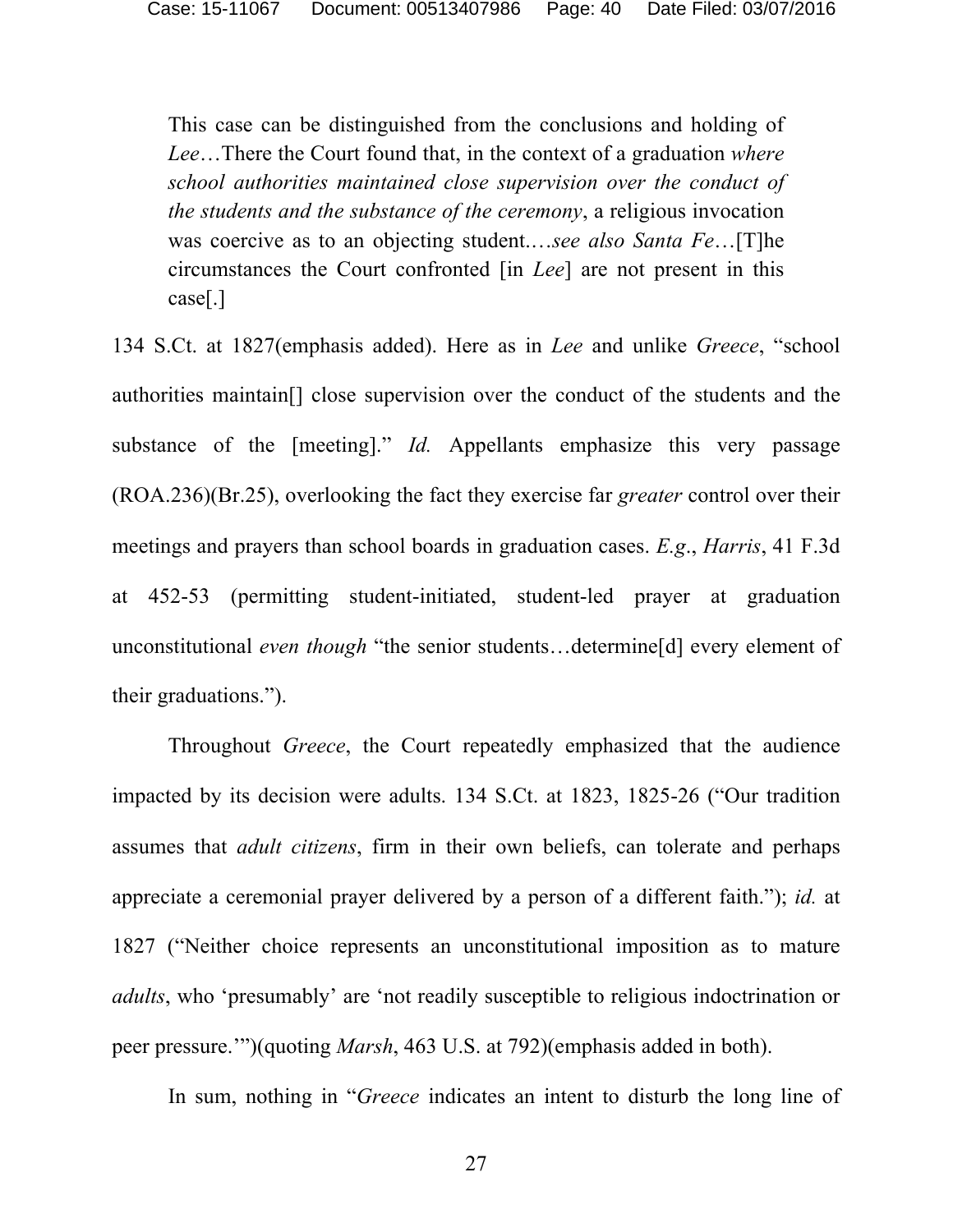school prayer cases…and there is every indication it preserves it." *Chino Valley*, 2016 U.S. Dist. LEXIS 19995, at \*53-56.<sup>4</sup>

## **3. Appellants' practice is more egregious than any other school board prayer practice decided to date.**

Appellants' actions are especially "unreasonable," as they have not cited a single case upholding a school board prayer practice, let alone a practice that involves young schoolchildren." *Atteberry*, 430 F.3d at 253. Appellants' practice is distinctly more problematic than *Tangipahoa* and the other school board cases, and is thus an even more compelling case to apply student prayer cases (i.e. *Santa Fe*), because Appellants invite students and students alone, to deliver prayers, rather than adult members of the community, as in a legislative prayer practice.<sup>5</sup>

Indeed, Appellants' longstanding practice is to invite elementary children to deliver prayers, who are "vastly more impressionable than high school or university students[.]" *Bell v. Little Axe Indep. Sch. Dist*., 766 F.2d 1391, 1404 (10th Cir. 1985)*. See Peck v. Upshur Cnty. Bd. of Educ*., 155 F.3d 274, 288 n\* (4th Cir. 1998)(equal access policy violated Establishment Clause "in the elementary schools" but not high schools). In *Morgan*, this Court agreed with *Peck*, holding

 4 Even assuming, *arguendo*, the legislative exception were applicable, Appellants fail to justify the constitutionality of their sectarian prayers (ROA.140) between *Tangipahoa* (2006), finding sectarian prayers unconstitutional, and *Greece* (2014). 5 The only court to *hold* a school board was a deliberative body was *Doe v. Tangipahoa Parish Sch. Bd*., 631 F. Supp. 2d 823 (E.D. La. 2009), and even that court refused to uphold the practice. Moreover, the policy did not involve prayers by *school-invited students*, but rather, a rotating roster of adult clergy*.*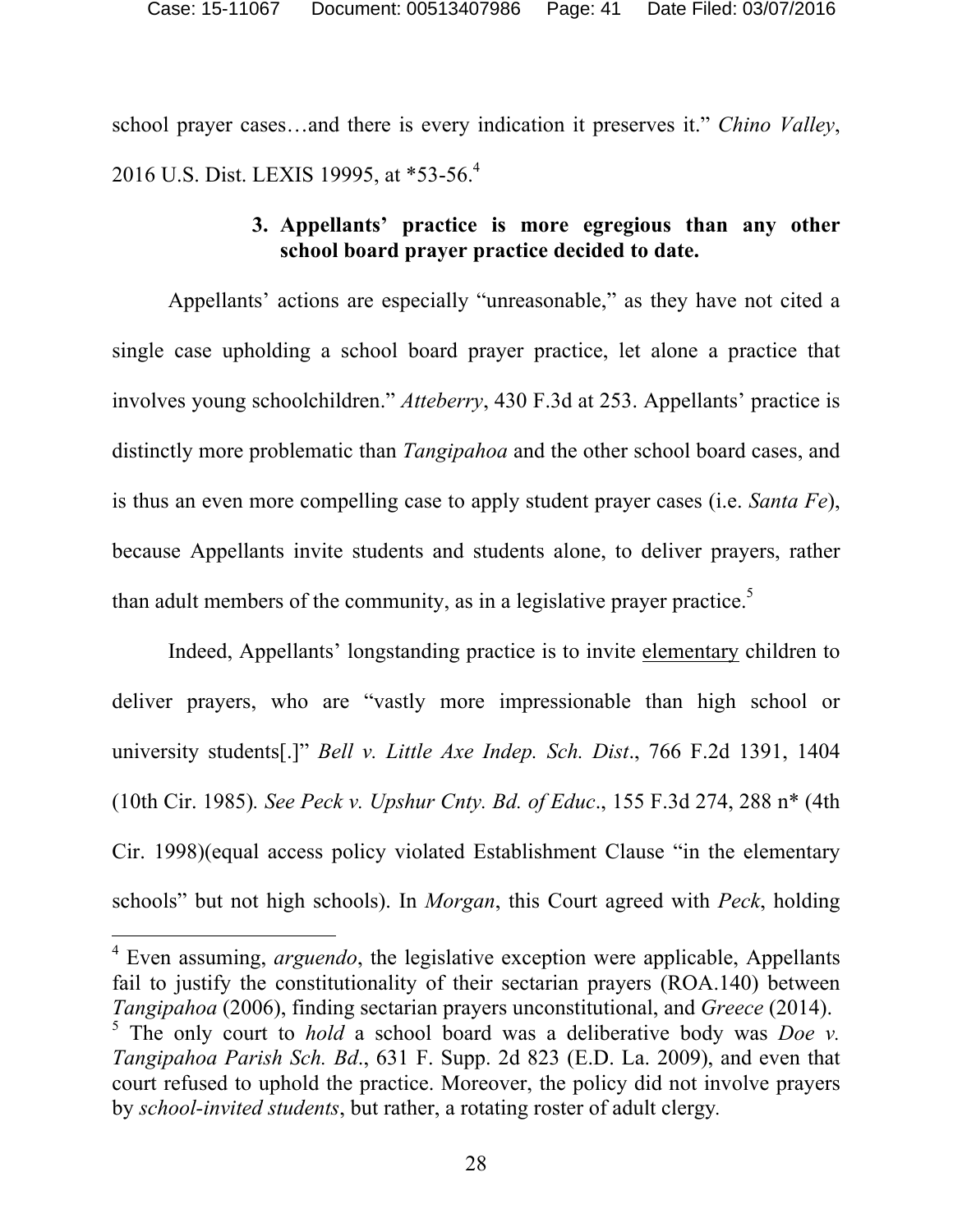that "'elementary students are different'" in "the Establishment Clause context." 659 F.3d at 382 (citation omitted). *See also Berger v. Rensselaer Cent. Sch. Corp*., 982 F.2d 1160, 1170 (7th Cir. 1993)("we must be even more worried about the pressures on ten- and eleven-year-old fifth graders").<sup>6</sup>

It "takes little imagination or legal expertise to put the principles addressed above together and conclude" the Prayer Practice "constitutes a violation of the Establishment Clause." *Summers v. Adams*, 669 F. Supp. 2d 637, 670 (D.S.C. 2009).

## **V. THE PRAYER PRACTICE VIOLATES THE ESTABLISHMENT CLAUSE UNDER THE APPLICABLE TESTS.**

The Prayer Practice clearly fails "the *Lemon* test." *Tangipahoa*, 473 F.3d at 197. *See Snyder v. Murray City Corp*., 159 F.3d 1227, 1232 (10th Cir.1998)("the kind of legislative prayers at issue in *Marsh* simply would not have survived the traditional Establishment Clause tests"). Applying *Lemon*, this Court expressly held that "allowing a student-selected, student-given, nonsectarian, nonproselytizing invocation" at a school-sponsored event is unconstitutional. *Santa Fe*, 168 F.3d at 809, *affirmed*, 530 U.S. at 308.

 <sup>6</sup> Appellants make much of *Greece dicta* about "*high school* athletes" and Justice Alito's *concurring* remark: "Nor is there anything unusual about the *occasional* attendance of students[.]"(ROA.237)(Br.26). However, there is nothing *occasional*  about student attendance here; it is the *sine qua non* of their practice.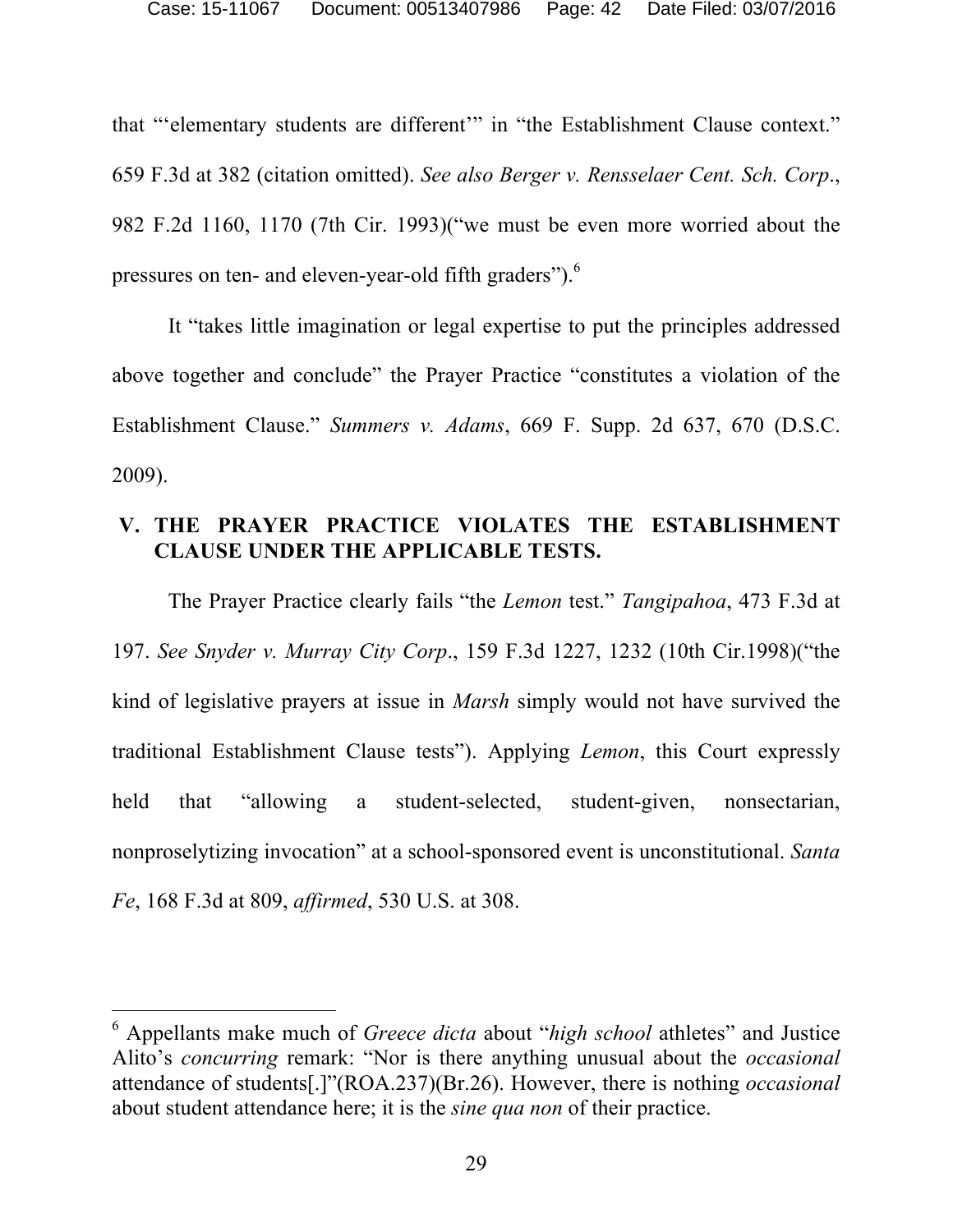Case: 15-11067 Document: 00513407986 Page: 43 Date Filed: 03/07/2016

## **A. The Prayer Practice lacks a primary secular purpose.**

Clearly, the "school board's practice fails to satisfy the purpose prong." *Coles*, 171 F.3d at 384. The "defendant [must] show by a preponderance of the evidence" that challenged activity has a secular purpose. *Church of Scientology Flag Serv. v. City of Clearwater*, 2 F.3d 1514, 1530 (11th Cir. 1993). This secular purpose must be the "pre-eminent" and "primary" force driving the government's action, and must not be "a sham, and not merely secondary to a religious objective." *McCreary Cnty. v. ACLU*, 545 U.S. 844, 864 (2005). The test is violated where "the government action itself besp[eaks] the purpose" in that it is "patently religious." *Id.* at 862. Because "prayer is 'a primary religious activity in itself," an "administrator's intent to facilitate or encourage prayer in a public school is *per se* an unconstitutional intent*.*" *Holloman*, 370 F.3d at 1285.

Where, as here, a school policy "permits religious invocations which by definition serve religious purposes," it "cannot meet the secular purpose prong." *Jager*, 862 F.2d at 830. The Supreme Court affirmed this Court's holding that policies intended to permit "student" prayers during school-sponsored activity have an "obviously religious purpose." *Treen*, 653 F.2d at 901. *See also Santa Fe*, 530 U.S. at 309-10 ("infer[ring] that the specific purpose of the policy" permitting student-initiated prayer was religious); *Santa Fe*, 168 F.3d at 816-17; *Ingebretsen*, 88 F.3d at 279; *Duncanville*, 994 F.2d at 164; *Black Horse*, 84 F.3d at 1484-85;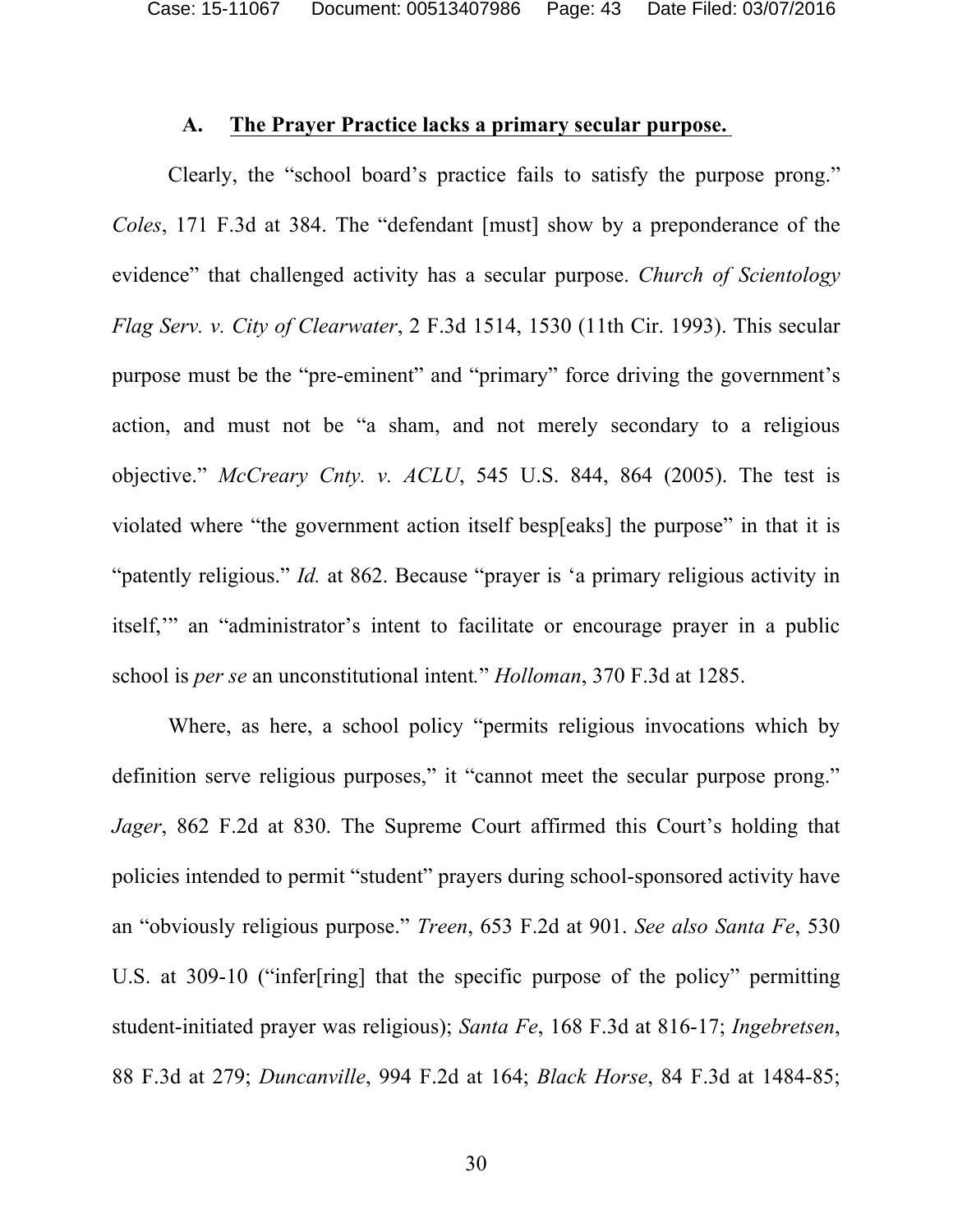*Harris*, 41 F.3d at 458; *Collins*, 644 F.2d at 760-63 ("the invocation of assemblies with prayer has no apparent secular purpose"); *Mellen*, 327 F.3d at 373-74 ("the purpose of an official school prayer 'is plainly religious in nature.'").

#### **1. Appellants have failed to satisfy their burden.**

Appellants advanced no secular purpose in their motion. (ROA.170-196). After Appellees pointed this out (ROA.214-15), Appellants asserted – in single sentence no less – as they do here, that it "is clear that remarks to open a school board meeting serve 'the legitimate secular purposes of solemnizing public occasions.'"(Br.27)(ROA.238).

But the Supreme Court *expressly rejected* this *very purpose* in *Santa Fe*, concluding that the policy, which authorized but did not require, student-initiated, student-led invocations or messages at football games, failed the purpose test. 530 U.S. at 309. The school argued that the "secular purposes of the policy are to 'foster free expression of private persons…as well [as to] solemnize sporting events[.]'" *Id.* The Court found these insufficient to satisfy *Lemon*. *Id.*

The Third Circuit in *Black Horse* also held that a facially-neutral policy, which permitted un-censored, student-initiated, graduation prayers along with other messages, lacked a secular purpose despite the school's argument that the policy served the purposes of "promoting free speech" and "solemnization." 84 F.3d at 1484-85. Likewise, in *Constangy*, the Fourth Circuit held that a judge's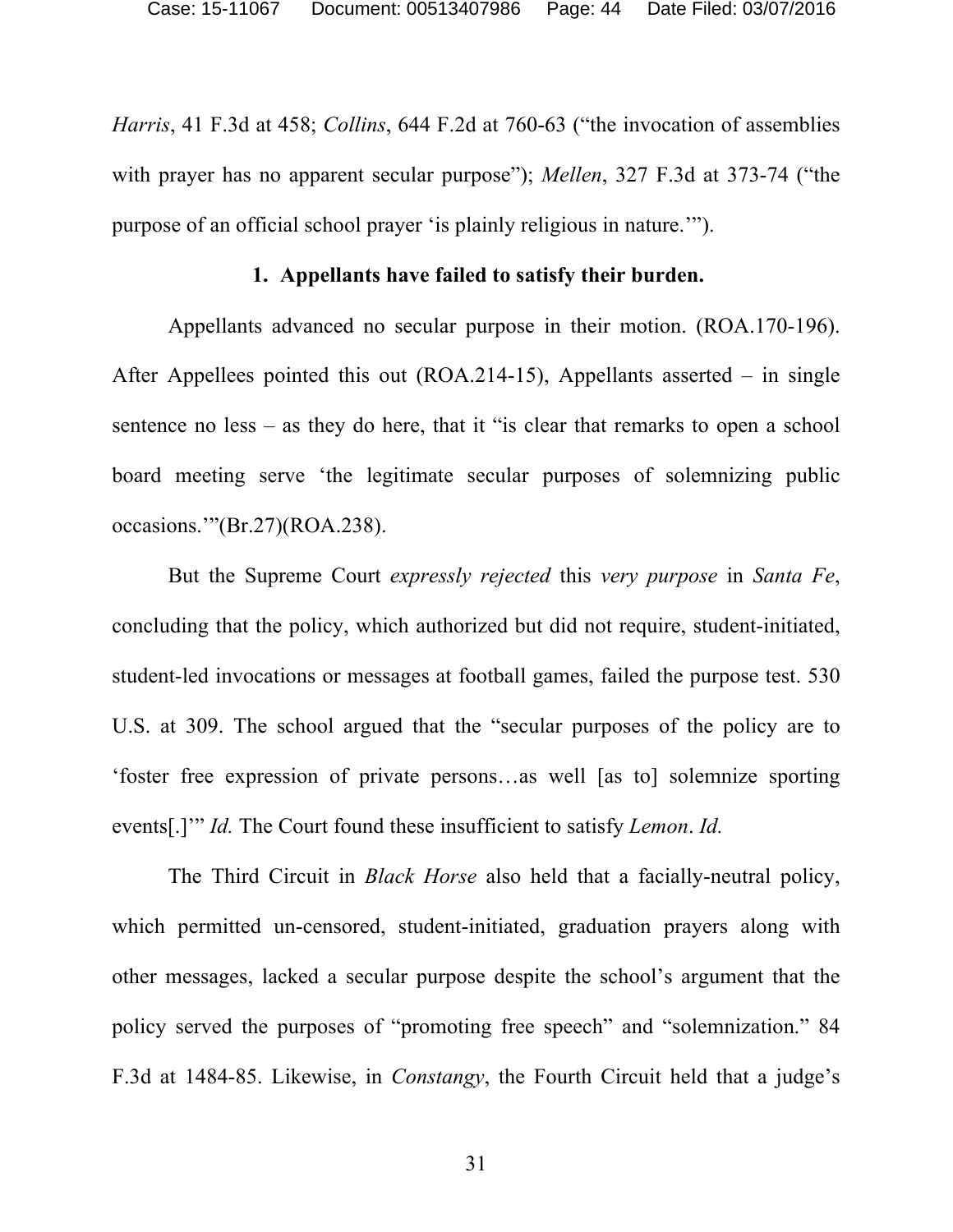prayer practice failed the purpose test despite the judge's argument that the practice served the secular purpose of "solemnifying" court proceedings because of the "intrinsically religious" nature of prayer. 947 F.2d at 1150.

Of course, this "new statement[] of purpose w[as] presented only as a litigating position[.]" *McCreary*, 545 U.S. at 871. Appellants apparently read the "cases as if the purpose enquiry were so naive that any transparent claim to secularity would satisfy it, and [it] would cut context out of the enquiry, to the point of ignoring history[.]" *Id.* at 863-64. It "will matter to objective observers whether [the new policy] follows on the heels of [policies] motivated by sectarianism[.]" *Id*. at n.14.

Here, as in *McCreary* and *Santa Fe*, "it makes sense to examine [Appellants'] latest action 'in light of [their] history of' unconstitutional practices." *Id*. at 873. Just as in *Santa Fe*, in light of Appellants' longstanding practice since 1997 of "regular delivery of a student-led prayer," it is "reasonable to infer that the specific purpose of the [new] policy [is] to preserve a popular 'state-sponsored religious practice.'" 530 U.S. at 308-09 (citing *Lee*).

Appellants' decision to refuse to cease their practice, but to add a "oneminute" "Student Expression" (ROA.46-48;139-145;180)(Br.1;4), makes their religious purpose even more apparent. This shows Appellants are "simply reaching for any way to keep a religious [practice]." *McCreary*, 545 U.S. at 873. *See*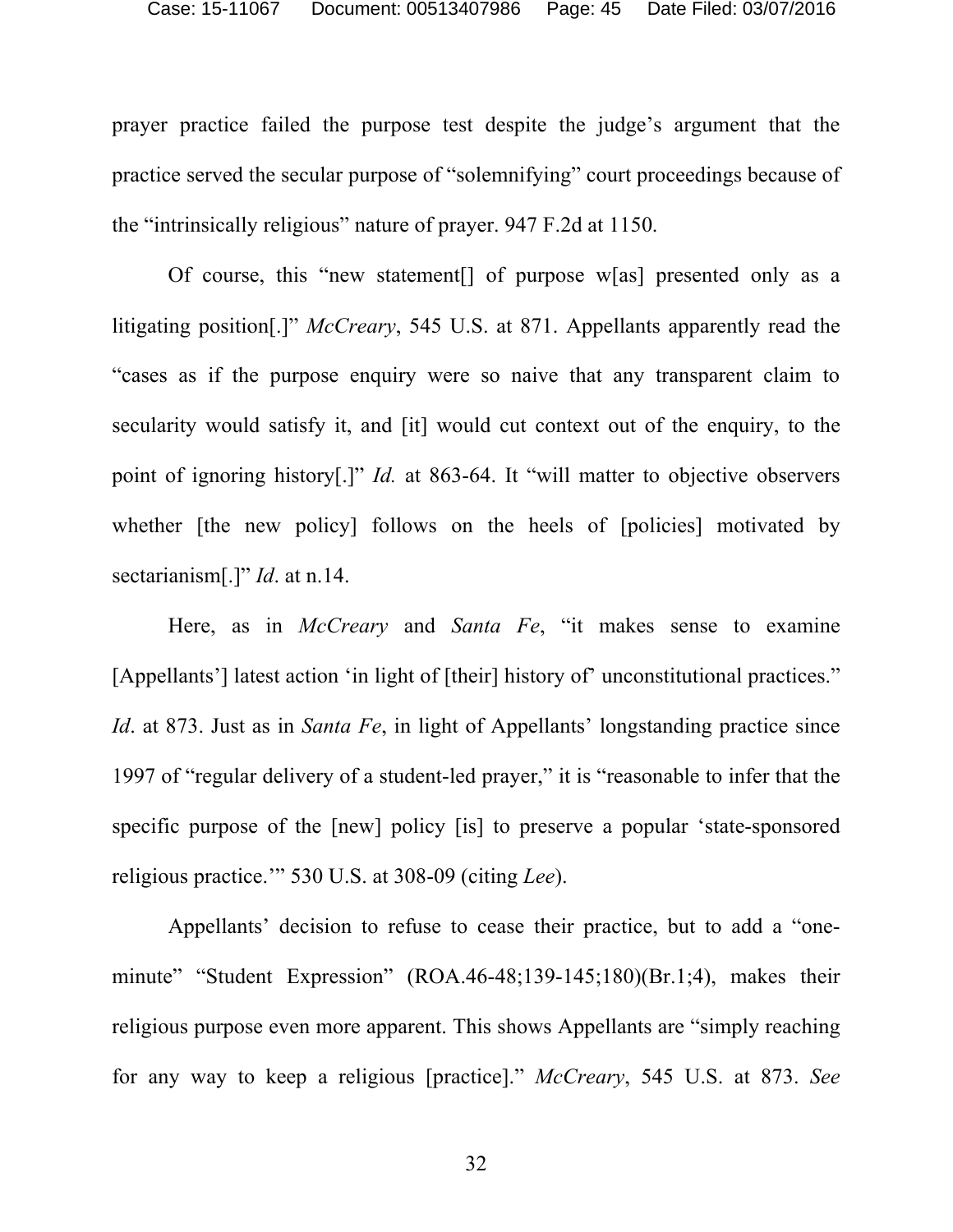*Gossage*, 2006 U.S. Dist. LEXIS 34613, at \*19-20.

The cases Appellants rely upon in arguing that solemnization satisfies "secular purpose" are not persuasive and do not trump the above authorities: a concurrence in a crèche case (*Lynch*); an abrogated and inapposite case involving graduation prayer (*Jones*)(*infra* at 51-53); *dicta* from a footnote in *Engel*, 370 U.S. 421, regarding "patriotic or ceremonial occasions," in *contrast* to prayer; and *Greece*, a legislative prayer case *not* subject to *Lemon* purpose, *supra.*(Br.27).

Significantly, the passage Appellants quote from *Jones v. Clear Creek Indep. Sch. Dist*., 977 F.2d 963, 967 (5th Cir. 1992)("*Jones*"), stated *in full*: "a law *may* pass *Lemon's* secular-purpose test by solemnizing public occasions, *yet still be stricken…under another test mandated by the Court*."(emphasis added). In any event, *Jones* has been abrogated, *infra*, and this Court subsequently and explicitly ruled in *Santa Fe*:

SFISD argues that, as in *[Jones]*, its July Policy is designed to solemnize its graduation ceremonies…Here we simply cannot fathom how permitting students to deliver sectarian and proselytizing prayers can possibly be interpreted as furthering a solemnizing effect.

168 F.3d at 816. As to the football practice, this Court ruled that solemnization could not satisfy the secular purpose prong even as to nonsectarian prayers, finding *Jones* inapplicable. *Id.* at 823. The Supreme Court agreed "solemnization" was not a proper secular purpose. 530 U.S. at 306-09.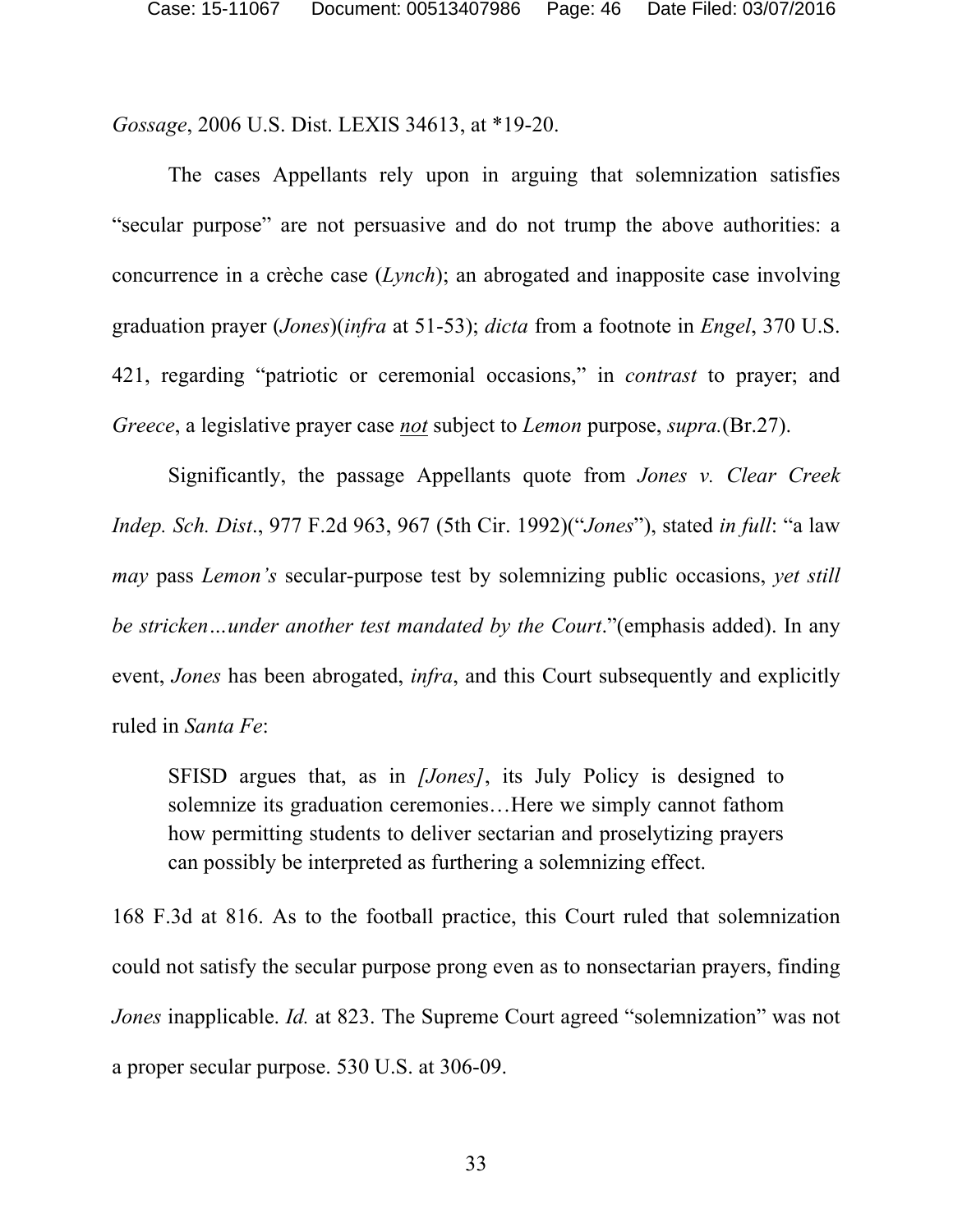Case: 15-11067 Document: 00513407986 Page: 47 Date Filed: 03/07/2016

#### **2. The belated purpose is also a sham.**

If the "stated purpose is not actually furthered…then that purpose is disregarded as being insincere or a sham." *Scientology*, 2 F.3d at 1527. Appellants' "solemnization" purpose is not actually furthered by its policy as implemented in 2015. (Again, this 2015 maneuver has no bearing on Appellees' entitlement to damages under the longstanding prayer-only policy). In particular, Appellants assert that they have created an opportunity for students to "speak freely" for "oneminute" to "share their thoughts."(ROA.47-48)(Br.15;19;29).

If we accept the fiction that young students would understand this "Student Expression" to be an opportunity to "share thoughts" (and not a code for prayer) we must then assume that a typical first grader might see fit to use the time to share her thoughts on insects, or perhaps a vacation to Disneyland, which would hardly further solemnization purposes. It is doubtful an average elementary student even understands the meaning of "solemnization." That Appellants have chosen students, and generally young students, to deliver a "solemnizing" message, rather than adults, seriously belies their stated purpose.

Of course, the new "one-minute" limitation, coupled with the long history of including an "Invocation" only, leaves no room for doubt the 2015 version of the practice is about prayer. *See Adler v. Duval Cnty. Sch. Bd*., 250 F.3d 1330, 1346 (11th Cir. 2001)(Kravitch, J., dissenting)("the very terms…belie any purpose other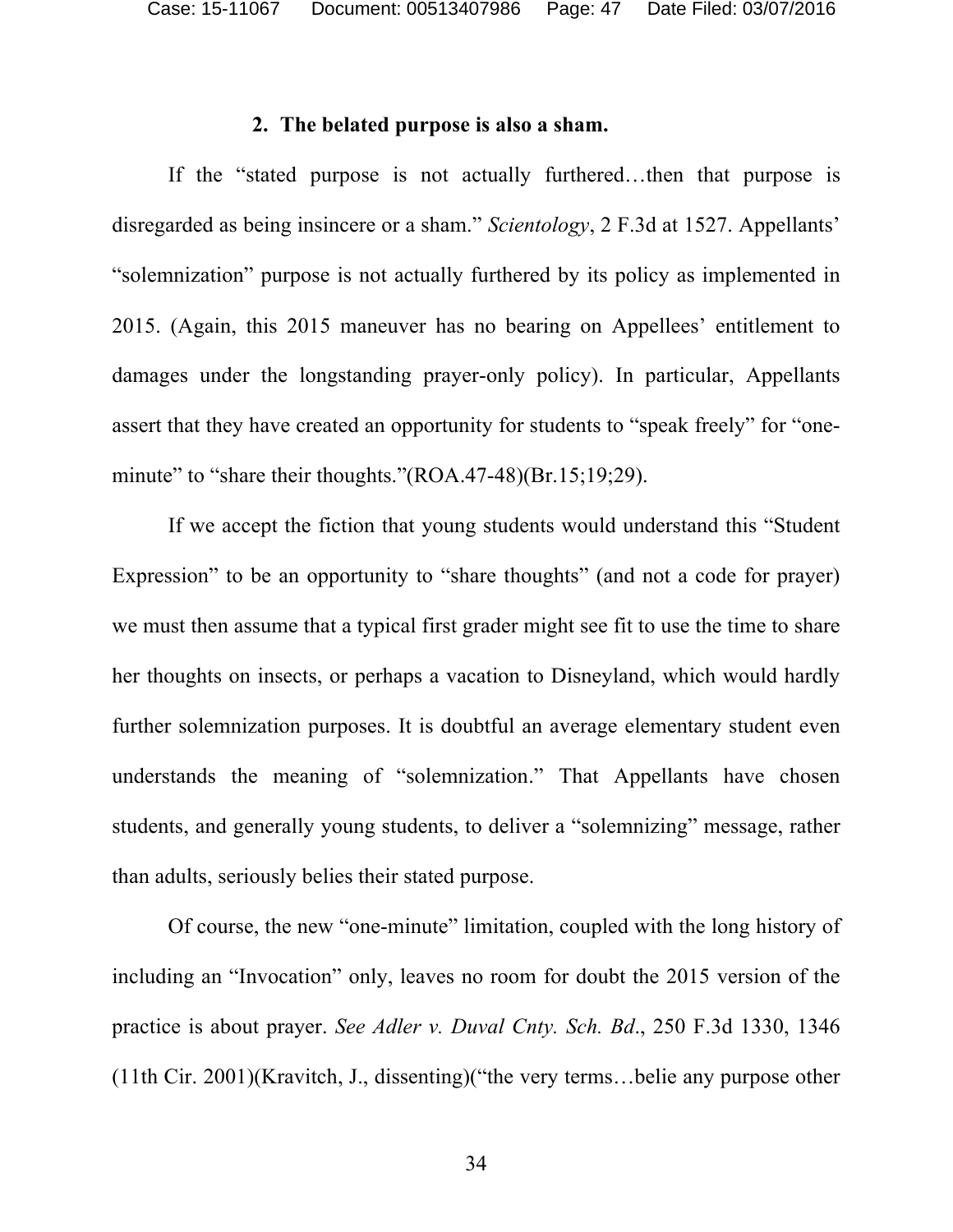than that of increasing the probability that graduation ceremonies will include prayer: the student 'messages' are to be delivered at the beginning or end of the ceremony (a time typically reserved for prayers), and are to be no longer than two minutes (a duration consistent with a prayer)."). This conclusion is reinforced by the fact that Appellants have failed to explain how this new period for "Student Expression" is any different from its period for public comment, *supra.* 

Indeed, "the policy, by its terms, invites and encourages religious messages" *because* the stated purpose "is 'to solemnize the event.'" *Santa Fe*, 530 U.S. at 306-07.(Br.27). As the Supreme Court observed:

A religious message is the most obvious method of solemnizing an event. Moreover, the requirements that the message "promote good citizenship" and "establish the appropriate environment for competition" further narrow the types of message deemed appropriate, suggesting that a solemn, yet nonreligious, message, such as commentary on United States foreign policy, would be prohibited.

*Id.* The same is true with regard to the 2015 iteration.(ROA.47).

Appellants ask the Court "to pretend that [it] do[es] not recognize what every [BISD] student understands clearly – that this [2015] policy is about prayer." *Id.* at 315. They ask the Court "to accept what is obviously untrue: that these messages are necessary to 'solemnize'" a meeting and that doing so is "essential to the protection of student speech." *Id.* The Court must not "turn a blind eye to the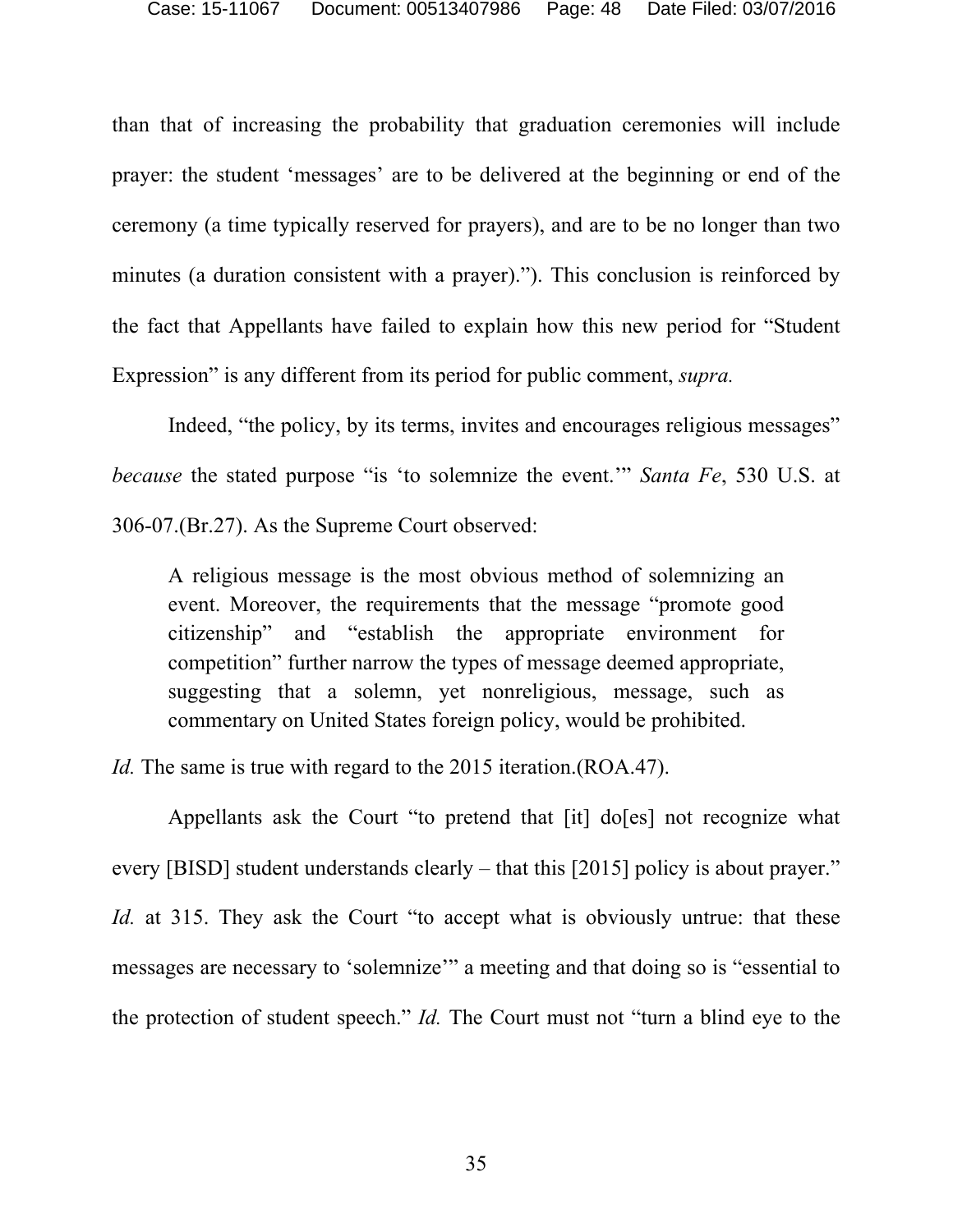context in which this policy arose, and that context quells any doubt that this policy was implemented with the purpose of endorsing school prayer." *Id.* 

## **B. The Prayer Practice has the primary effect of advancing and endorsing religion.**

Regardless of the purposes motivating it, the Prayer Practice fails *Lemon's* effect prong. This prong asks whether, irrespective of the school's purpose, the practice "conveys a message of endorsement" of religion. *Santa Fe*, 168 F.3d at 817. Clearly, "the practice of opening each school board meeting with a prayer has the primary effect of endorsing religion." *Coles*, 171 F.3d at 384. *See also Indian River*, 653 F.3d at 284; *Chino Valley*, 2016 U.S. Dist. LEXIS 19995, at \*60-61.

In *Santa Fe*, the Court merely "reaffirmed that the Establishment Clause…prohibits a school district from taking affirmative steps to create a vehicle for prayer to be delivered at a school function…This principle has been established for more than *thirty years*." *Chandler v. Siegelman*, 230 F.3d 1313, 1315 (11th Cir. 2000)(citing *Engel*)(emphasis added).

Whenever a prayer "occurs at a school-sponsored event at a school-owned facility, the *conclusion is inescapable* that the religious invocation conveys a message that the school endorses the religious invocation." *Jager*, 862 F.2d at 831- 32(emphasis added). *See also Holloman*, 370 F.3d at 1288.

Even with the more hands-off policy in *Santa Fe*, which involved *studentselected* speakers, the Court decisively held that a policy allowing students to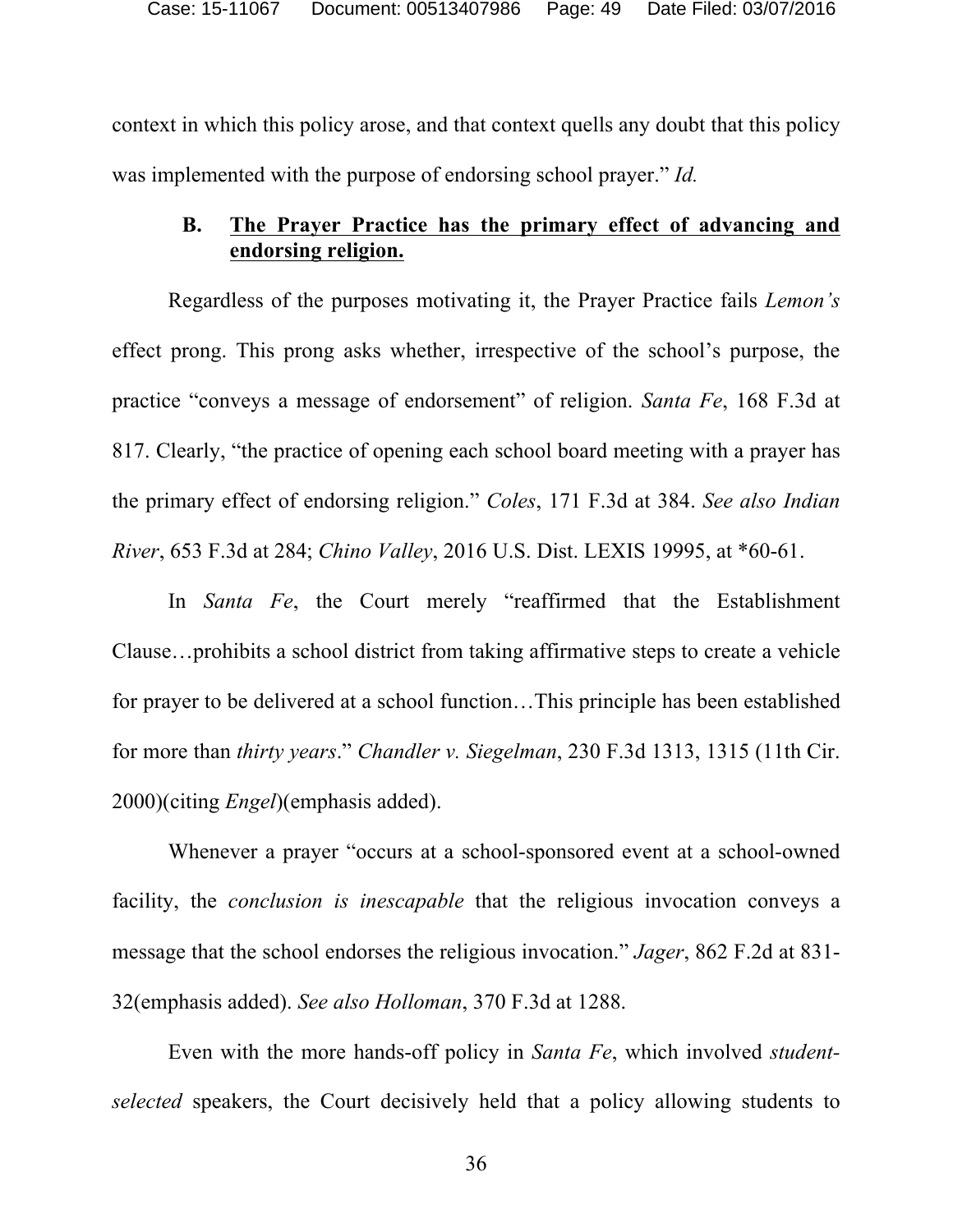deliver an *uncensored* student-initiated "invocation and/or message" at football games would unconstitutionally endorse religion. 530 U.S. at 296-97, 308-10, 316. Here, the prayers are *not* student-initiated and the students are selected by the Board. (ROA.139-140). Thus, "an objective observer" would inevitably "perceive [the prayers] as a state endorsement of prayer." *Id*.

This Court reached the same conclusion even if the prayers are "spontaneously initiated." *Santa Fe*, 168 F.3d at 823 (citing *Jager*, 862 F.2d at 832-33). The school argued that its policy was constitutional because it "permits but does not require prayer." *Id.* at 818 n.10. The Court rejected this, observing: "such 'permission' undoubtedly conveys a message…that the government endorses religion." *Id.* at 817-18. *See also Lassonde*, 320 F.3d at 984 (censorship of religious speech was necessary to avoid endorsement); *Treen*, 653 F.2d at 902; *Ingebretsen*, 88 F.3d at 277 (statute providing that "nonsectarian, nonproselytizing student-initiated voluntary prayer shall be *permitted* during…school-related student assemblies" unconstitutional)(emphasis added).

Necessarily, Appellants' longstanding practice of *prescribing* prayers, not merely "permitting" them, and *selecting and inviting* young students to deliver them, fails the effect test.

The Prayer Practice fails the Endorsement Test for the same reasons. *See id.* at 280; *Indian River*, 653 F.3d at 290 ("Because of the reasons we set forth for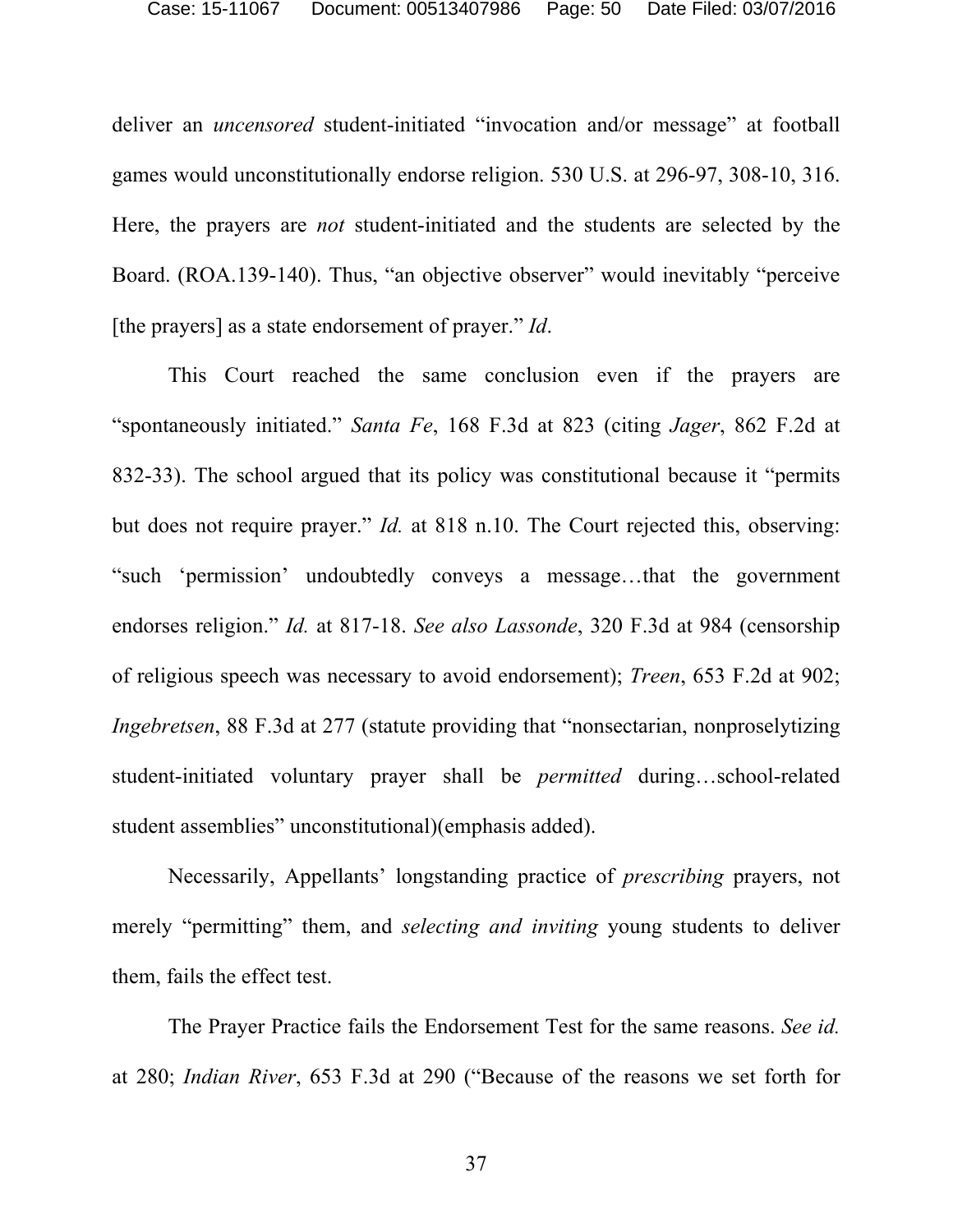finding that the Policy did not survive the 'effect prong' of *Lemon*, we also find that the Policy fails under the endorsement test."). Appellants "decided to include the prayer in [their] public meetings," which alone would suggest to the reasonable person that the state has placed its imprimatur upon the religious prayers offered at the meetings. *Coles*, 171 F.3d at 385; *Indian River*, 653 F.3d at 289.

Appellants fail to justify their practice under the effect prong or endorsement test. Their analysis (or lack thereof) amounts to a single paragraph in which they rely on a single abrogated decision involving *graduation* prayer (*Jones*), *infra* at 51-53. Resting on *Jones*, they assert: "Allowing students to give remarks, which may be religious or include prayer, does not have the primary effect of advancing religion."(Br.28)(ROA.182;238). Again, this pertains at most only to the 2015 iteration, and not the longstanding prayer-only policy.

Regardless, *Jones* clearly does not stand for this sweeping proposition, but instead created "tightly circumscribed safe harbor" in the *specific context* of graduations. *Santa Fe*, 168 F.3d at 818. This Court expressly and repeatedly refused to extend *Jones* to any non-graduation school functions. *Id.* at 823 ("Outside that nurturing [graduation] context, a *[Jones]* Prayer Policy cannot survive…irrespective of…nonsectarian, nonproselytizing restrictions.")*.* 

#### **C. The Prayer Practice fosters excessive entanglement with religion.**

The Prayer Practice also fosters excessive entanglement with religion,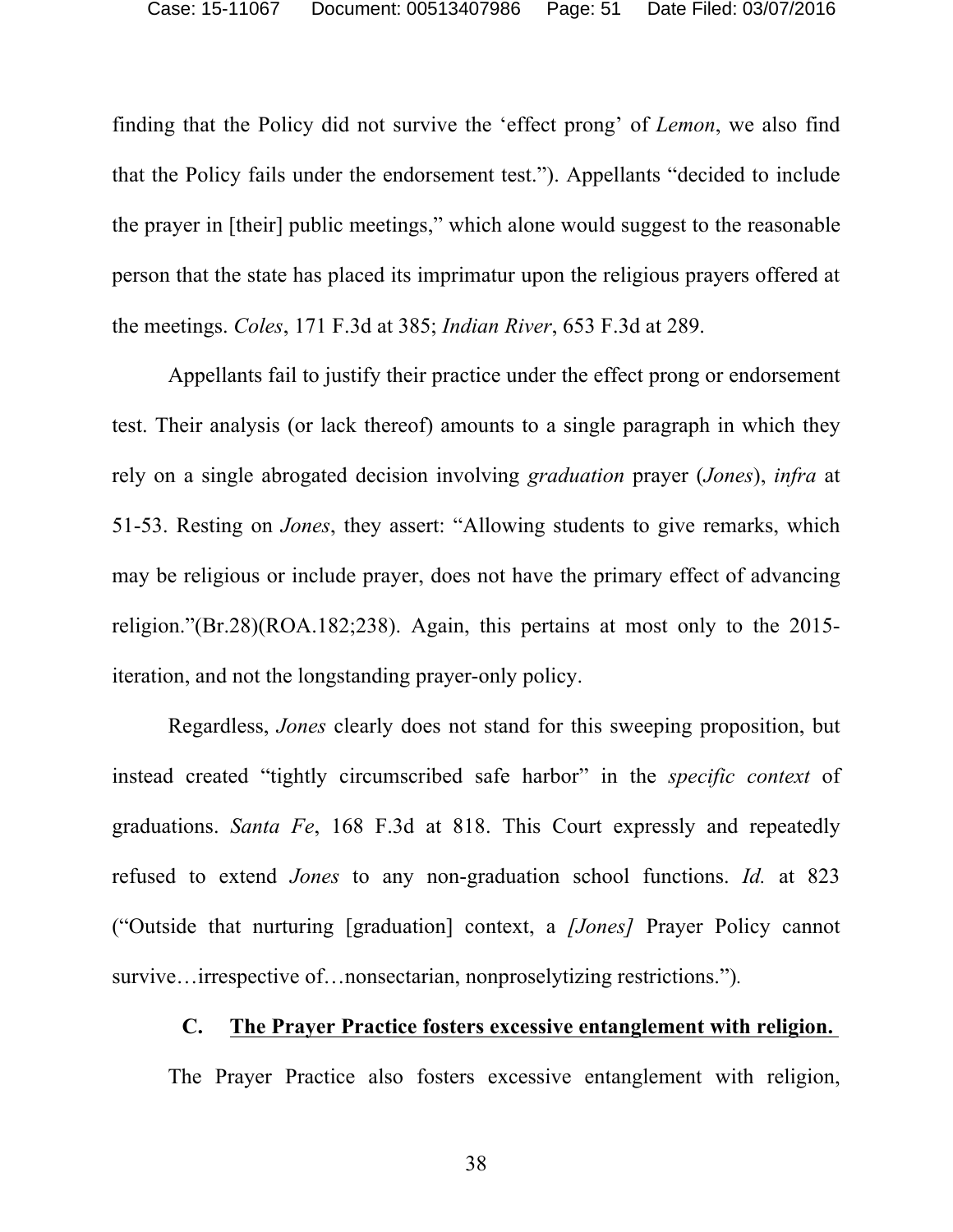failing *Lemon*'s third prong. *See Santa Fe*, 530 U.S. at 307; *Indian River*, 653 F.3d at 288; *Coles*, 171 F.3d at 385 (finding excessive entanglement where "the school board" "chose which member from the local religious community would give those prayers"); *Duncanville*, 70 F.3d at 406 (faculty's participation in "prayers improperly entangle[d] [the school] in religion"); *Treen*, 653 F.2d at 902; *Ingebretsen*, 88 F.3d at 279; *Mellen*, 327 F.3d at 375; *Collins*, 644 F.2d at 762; *Constangy*, 947 F.2d at 1151-52 (when "a judge prays in court, there is necessarily an excessive entanglement of the court with religion.").

In *Treen*, this Court held that a program that permitted student prayer during school activity violated the Establishment Clause pursuant to the entanglement prong. 653 F.2d at 902. That policy had "yet to be put into effect" and thus, unlike here, "the nature and extent of state involvement in religious activity [wa]s in some measure speculative[.]" *Id.* But the Court found entanglement "inevitable." *Id.* The law authorized a teacher to "select among any student volunteers" and invite them to pray and "enforce the one minute time limitation." *Id*.

Appellants' entanglement section relies entirely on *Jones* and erroneously assumes the 2015 maneuvers moot damages. At the same time, Appellants concede, "[u]nconstitutional entanglement has been shown where a school district directed that a prayer be given, chose a clergy member to deliver the prayer, and requested that the prayer be nonsectarian and non-proselytizing." (Br.28)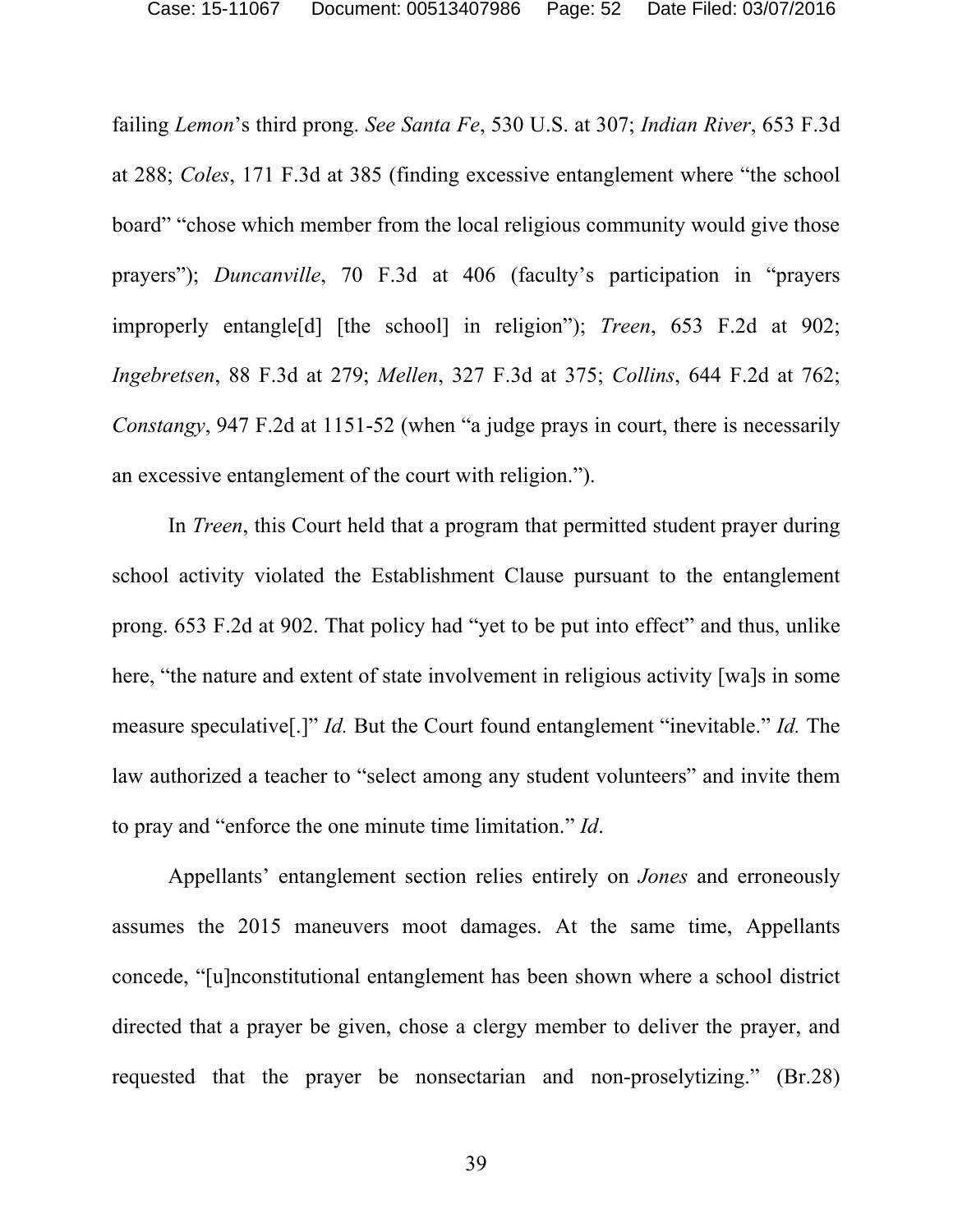(ROA.239). Yet they fail to explain how the present case is materially different. Here, as in *Indian River*, "[t]he Board sets the agenda for the meeting, chooses what individuals may speak and when, and in this context, recites a prayer to initiate the meeting. Thus, the circumstances surrounding the prayer practices suggest excessive government entanglement." 653 F.3d at 288.

#### **D. The Prayer Practice is unconstitutional under the Coercion Test.**

In *Lee*, the Court declared, "*at a minimum*, the [Establishment Clause] guarantees that government may not coerce anyone to support or participate in religion or its exercise." 505 U.S. at 587 (emphasis added). The Court held that a school's inclusion of a nonsectarian prayer in a graduation ceremony was unconstitutionally coercive even though the event was technically voluntary and students were not required to participate. *Id.* at 586. The Court reasoned that a school's "supervision and control…places public pressure, as well as peer pressure" on students. *Id.* at 593.

Cases "involv[ing] student prayer at…different type[s] of school function[s]" are also governed "by…*Lee.*" *Santa Fe*, 530 U.S. at 301-02. Notably, in *Santa Fe*, the Court held that student-initiated, student-led prayers at football games, which were *completely voluntary*, failed the coercion test. *Id.* at 310-12. The Court found that even "if we regard every high school student's decision to attend a home football game as purely voluntary, we are nevertheless persuaded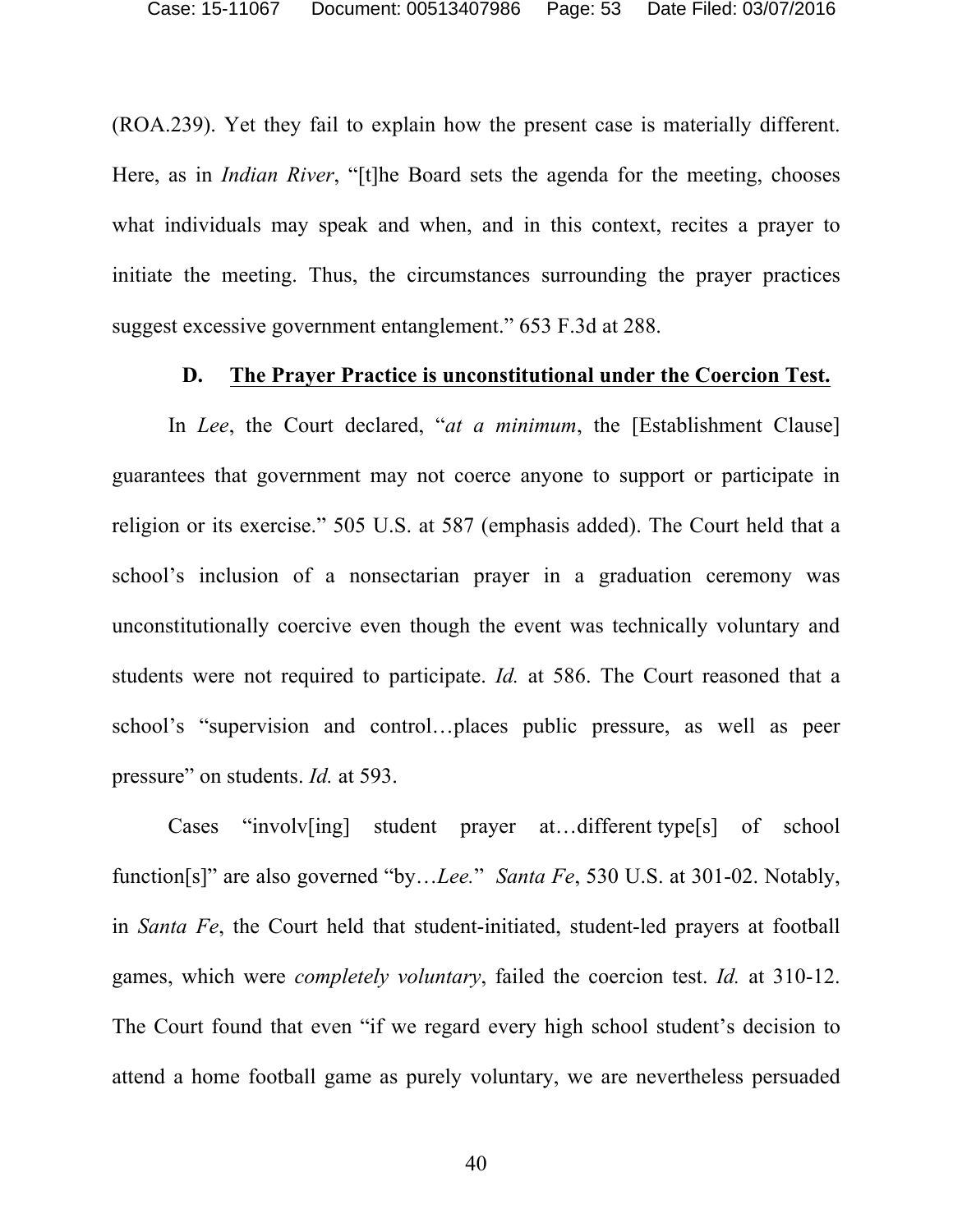that the delivery of a pregame prayer has the improper effect of coercing those present." *Id*. at 313-16.

Unconstitutional coercion occurs when: "(1) the government directs (2) a formal religious exercise (3) in such a way as to oblige the participation of objectors." *Santa Fe*, 168 F.3d at 814.First, student-led prayers "authorized by a government policy [to] take place on government property at government sponsored school-related events" are government-directed prayers. *Santa Fe*, 530 U.S. at 301-02. Second, prayer clearly constitutes a formal "religious exercise." *See Treen*, 653 F.2d at 901. The final element is met because the prayers "oblige the participations of objectors." *Lee*, 505 U.S. at 593. If, as the Court held in *Santa Fe*, an afterschool football game is not truly a voluntary event, attendance at School Board meetings (especially if one is *invited* by the Board) is not voluntary either. 530 U.S. at 312.

Although attendance was not mandatory in *Indian River*, the court found that the board prayed in an atmosphere that "contain[ed] many of the same indicia of coercion and involuntariness" that troubled the Court in the school prayer cases. 653 F.3d at 275. That board, as here, "deliberately made its meetings meaningful to students" through student involvement and the presentation of awards. *Id.* at 276- 77.(ROA.142-43). The Third Circuit recognized that this would have additional implications, as a student "may feel especially coerced…to attend." *Id*. *See also*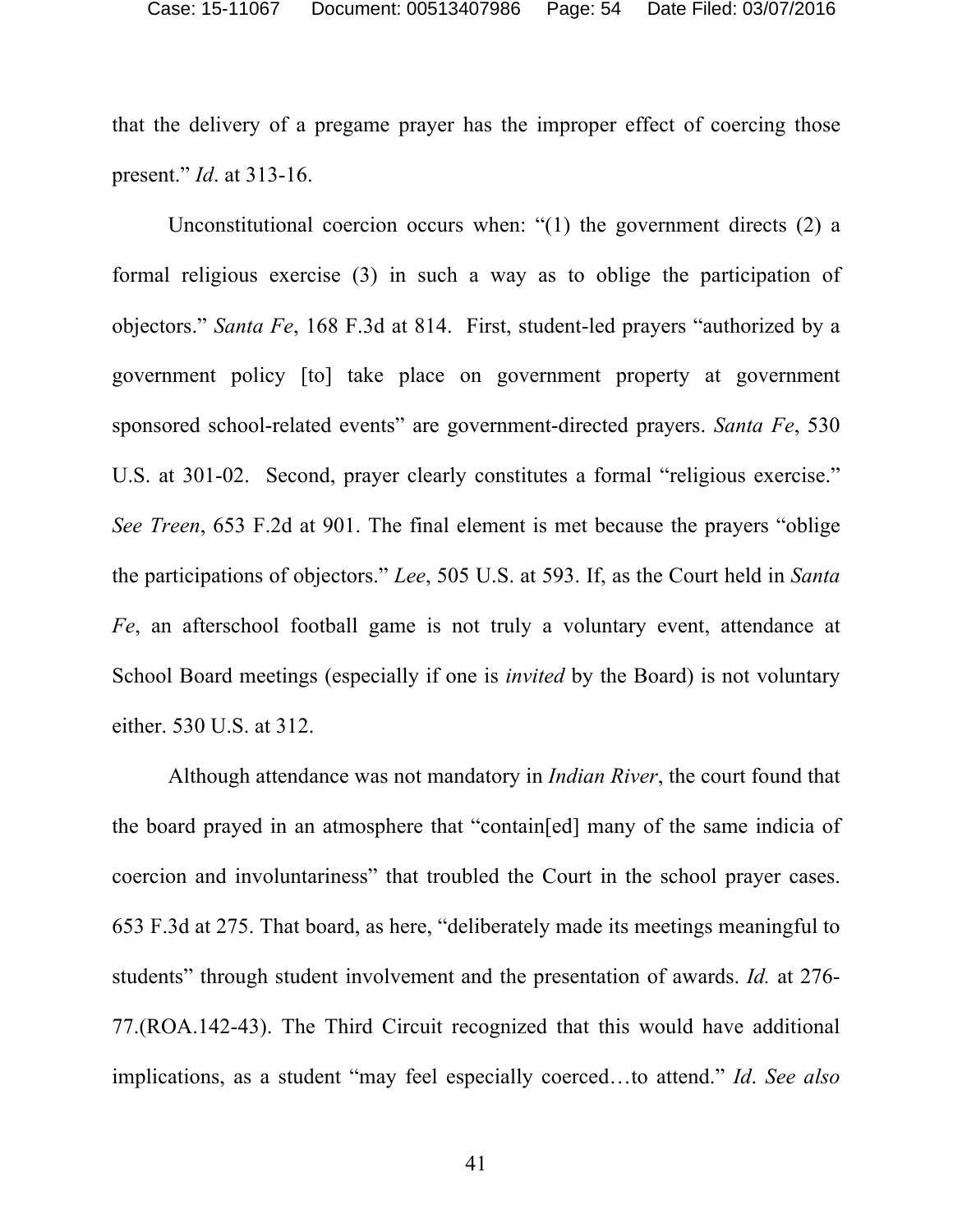*M.B.*, 2015 U.S. Dist. LEXIS 117289, at \*16(same).

The salient facts here are identical to *Indian River*. The meetings take place on school property, and students regularly attend. (ROA.139-44). Other students attend meetings to be honored for their accomplishments, celebrate their extracurricular successes and perform alongside their classmates. (ROA.142-43).

In *Chino Valley*, the court agreed with "*Indian River* and *Coles*," and found that "[b]ecause of the distinct risk of coercing students to participate in, or at least acquiesce to, religious exercises in the public school context, the…legislative exception does not apply." 2016 U.S. Dist. LEXIS 19995, at \*55-56. That policy even mirrored the policy upheld in *Greece*, as it provided "that the Board shall randomly select clergyman from the community who will be responsible for giving the prayer." *Id.* at \*52. Like *Indian River*, it also did not involve Board members selecting and inviting particular young students to deliver the prayers, as here.

The facts here with regard to coercion are therefore even more flagrant than *Chino Valley* and *Indian River* (ROA.139-140;144;146;218-19). *See M.B.*, 2015 U.S. Dist. LEXIS 117289, at \*30 ("What fifth grader, who is lead [sic] to the Gideons by his teacher, would view as optional the receipt of a Bible thrust upon her by those Gideons? Certainly, no reasonable fifth grader."). In *Lund v. Rowan Cnty*., 103 F. Supp. 3d 712, 728 (M.D.N.C. 2015), the court held that a post-*Greece legislative* practice was unconstitutionally coercive to *adults*, recognizing: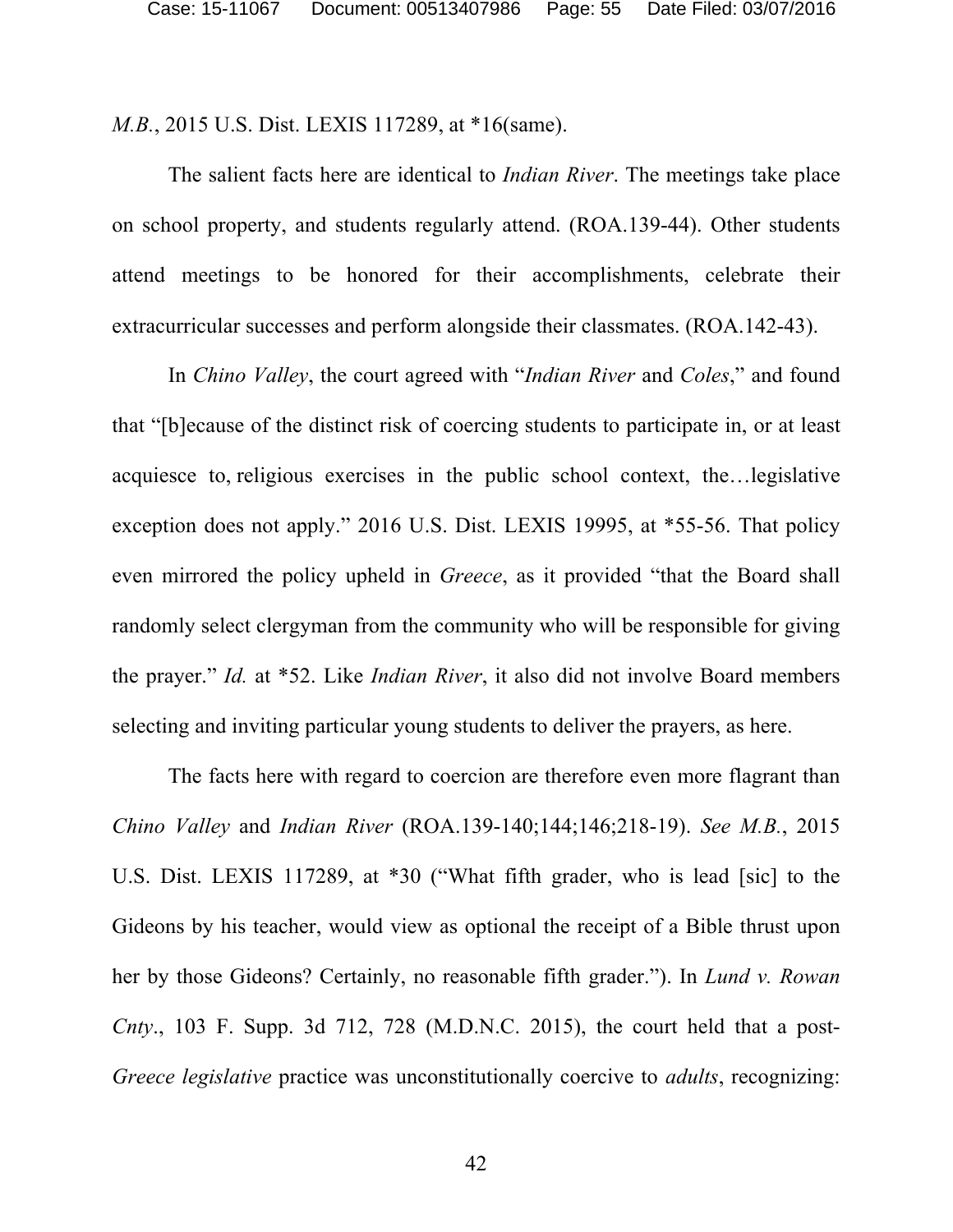"an invitation from a government authority issued to the public often carries more weight and an expectation of compliance than other invitations."

Nothing in Appellants' brief compels a different conclusion. In fact, the *only* case Appellants rely upon in their coercion test section is *Greece* (Br.29)(ROA.239-40), but as noted extensively above, *Greece* expressly held that *Lee* did not govern legislative prayer.

#### **E. Appellants fail to meaningfully distinguish** *Lee* **and** *Santa Fe.*

Appellants fail to meaningfully distinguish *Lee* and *Santa Fe*.(Br.29-30). Instead, they continue to reiterate: "the District has provided an opportunity [in 2015] for students to speak to open and solemnize the meeting."(Br.29)(ROA.239- 40). The sole basis upon which Appellants attempt to distinguish *Santa Fe* is that it involved a *student* "election."(Br.29). But they utterly fail to explain why this makes their policy *more acceptable*. In fact, the Court rejected this very argument, reasoning:

The distinction to which SFISD points is simply one without difference. Regardless of whether the prayers are *selected by vote or spontaneously initiated*…school officials are present and have the authority to stop the prayers.

*Santa Fe*, 168 F.3d at 823 (emphasis added).

The only noteworthy difference is that the practice here is more flagrantly unconstitutional. Unlike in *Santa Fe*, where students had full control over selecting the student-speaker and message, the longstanding practice here involved the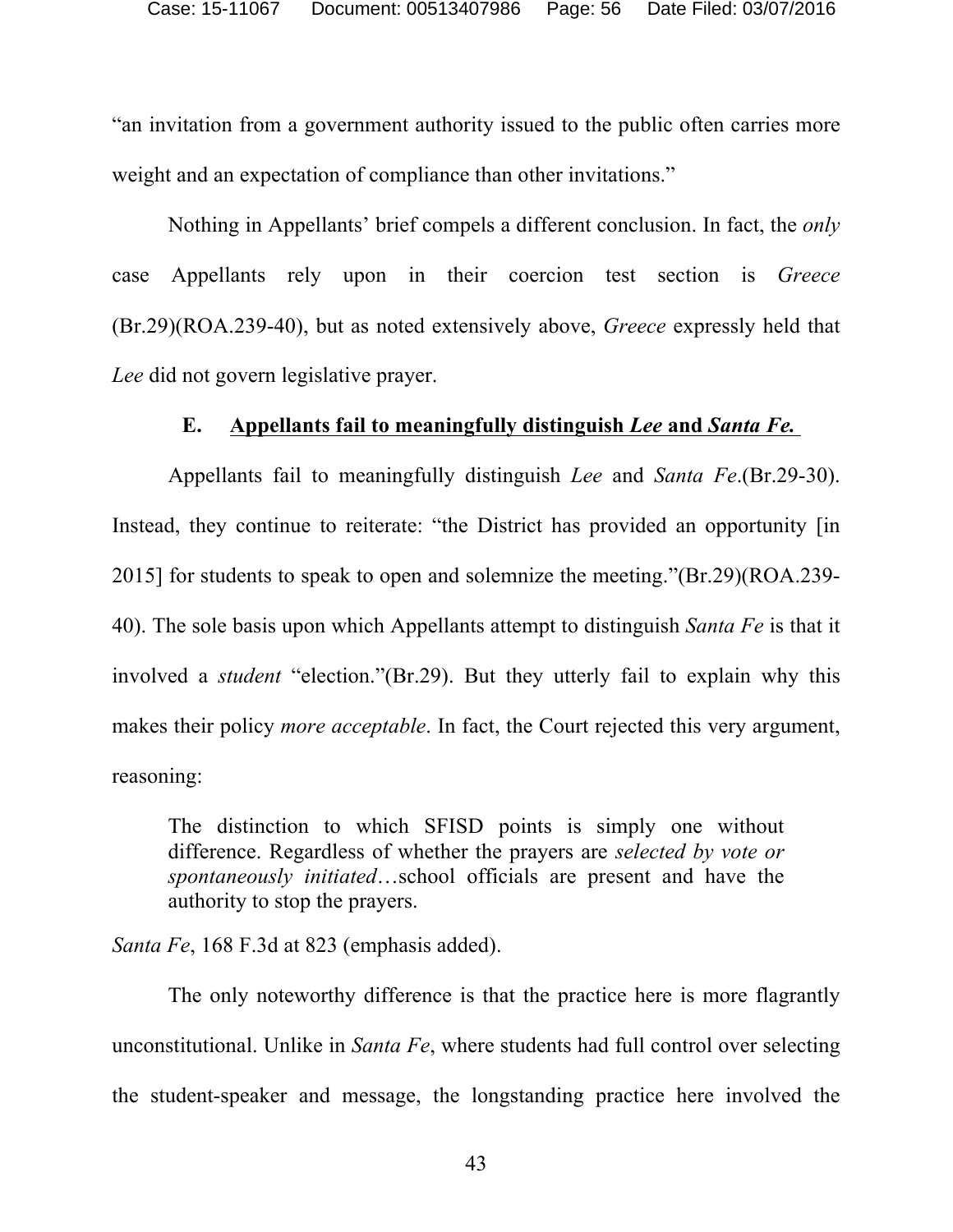*Board selecting* the students and the content (prayers). Even in *Santa Fe*, the "alleged 'circuit-breaker' mechanism of the dual elections and student speaker" did not "insulate the school from the…message." 530 U.S. at 310.

The Supreme Court also made abundantly clear that the "election" was *only*  relevant to its *facial* analysis, and even then, not dispositive. *Id.* at 316-17. The Court noted the "'myriad'" of ways in which the Establishment Clause is violated: "*One* is the mere passage by the District of a policy that has the purpose and perception of government establishment of religion. *Another* is the implementation of a governmental electoral process[.]" *Id.* at 313-14 (emphasis added). The Court stressed these are "different, yet *equally important*, constitutional injuries." *Id.* (emphasis added).

Noticeably absent from Appellants' brief is any mention, let alone discussion, of many highly persuasive cases including but not limited to *Coles*, *Black Horse*, *Lassonde*, *Collins*, *Cole*, *Corder*, *Nurre*, *Harris*, and *Gossage*. Despite *Indian River's* obvious relevance, as it is the most recent appellate decision on the issue of school board prayer, Appellants only cite it once and for irrelevant *dicta* on entanglement.(Br.28). Their omission of these and other school prayer cases is not surprising because many involved practices that had "'*little or no [state] involvement'* in the process resulting in prayer" and yet were still found unconstitutional. *Harris*, 41 F.3d at 452-53 (emphasis added). In *Harris*, for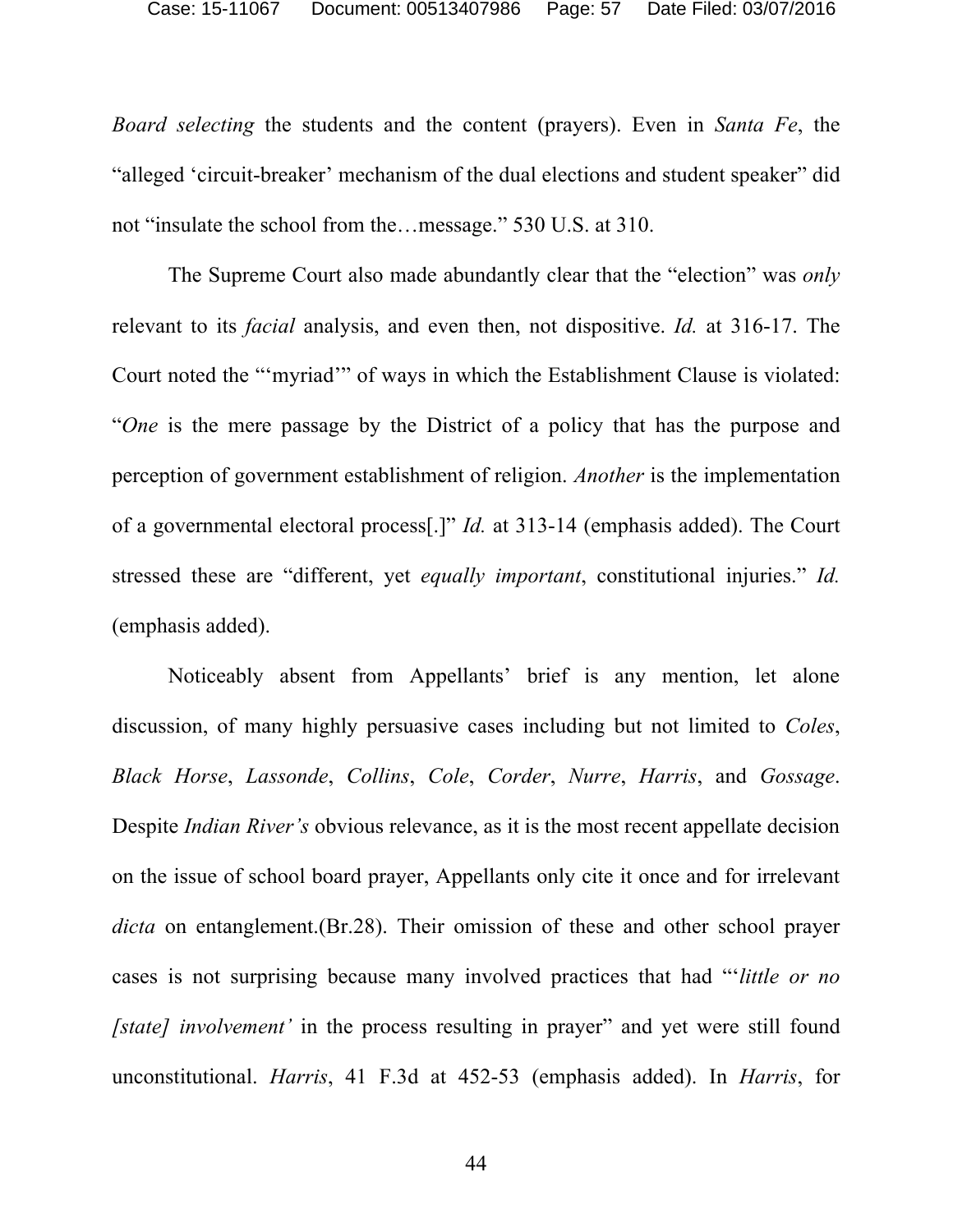example, it was "the senior students themselves, not the principal, who determine[d] every element of their graduations." *Id.* Courts have found "the reasoning of [*Harris*]" to be particularly "persuasive." *Black Horse*, 84 F.3d at 1483. *E.g.*, *Santa Fe*, 168 F.3d at 819 (citing *Harris* and *Black Horse*).

## **VI. APPELLANTS' PARTICIPATION IN PRAYERS WITH STUDENTS CONSTITUTES A SEPARATE ESTABLISHMENT CLAUSE VIOLATION.**

School districts "have a constitutional duty" to direct employees "to 'refrain from expression of religious viewpoints in the classroom and like settings.'" *Marchi v. Bd. of Coop. Educ. Servs*., 173 F.3d 469, 475 (2d Cir. 1999)(citing *Lemon*). When a school official's "conduct endorses a particular religion…the activity infringes on the rights of others and must be prohibited." *Roberts v. Madigan*, 921 F.2d 1047, 1056-58, 1961 (10th Cir. 1990)(citation omitted)(teacher's display of religious books on his desk "had the primary effect of…endorsement" even though "passive and *de minimis*" and "discreet").

Controlling and persuasive authorities make clear that the Establishment Clause not only prohibits school officials from *initiating* prayer, but also from *participating* in student-led or student-initiated prayers. *See Duncanville*, 70 F.3d at 405-06; *Duncanville*, 994 F.2d at 163; *Treen*, 653 F.2d at 899; *Holloman*, 370 F.3d at 1286-87; *Borden*, 523 F.3d at 176-77.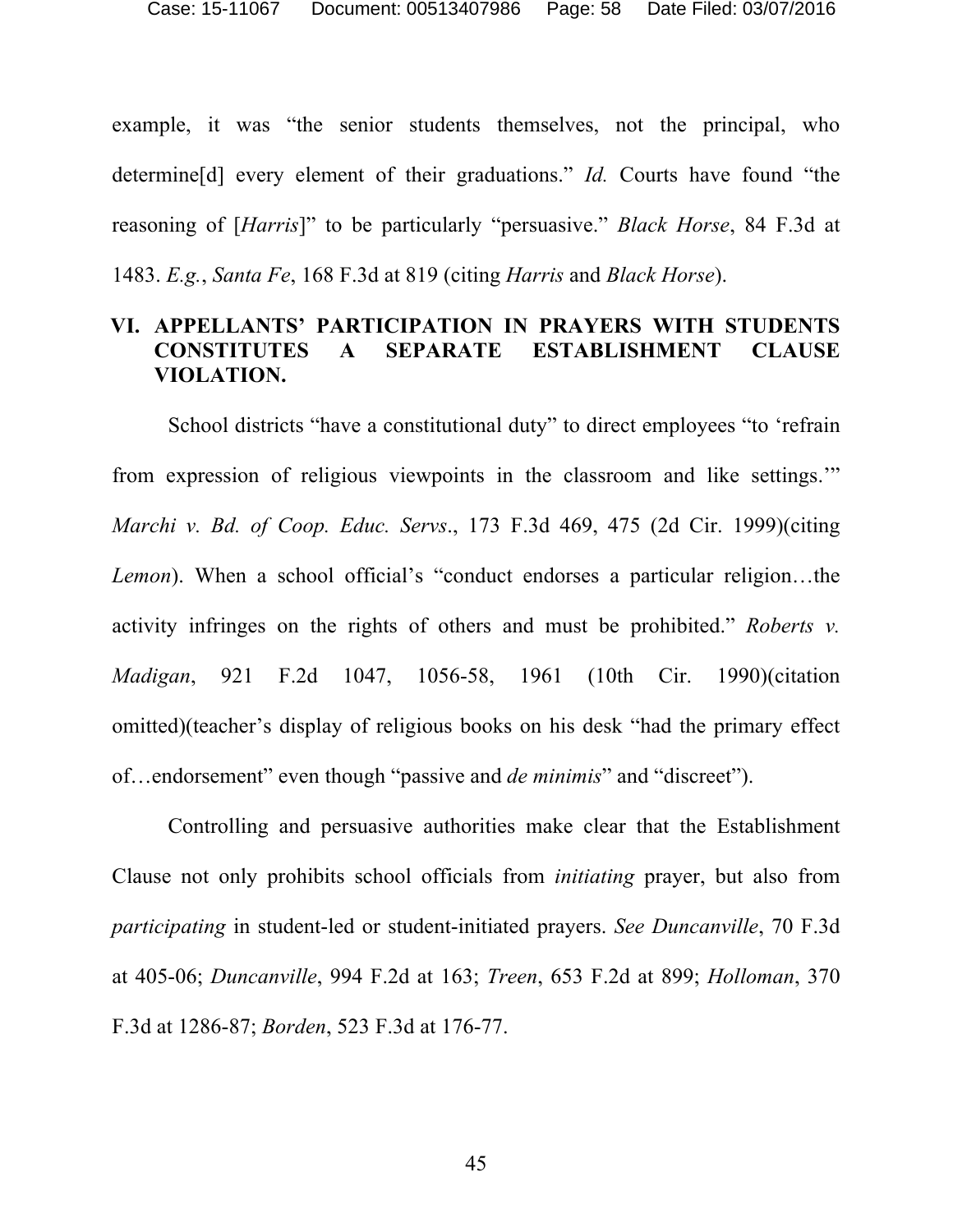In *Duncanville*, this Court held that basketball coaches' mere participation in prayer with players during practices and after games was "an unconstitutional endorsement of religion." 70 F.3d at 406. The Court explained that "[d]uring these activities DISD coaches and other school employees are present as representatives of the school and their actions are representative of DISD policies." *Id.* As such, "DISD representatives' participation…signals an unconstitutional endorsement of religion." *Id.*

The Third Circuit in *Borden* reached the same conclusion, finding that a coach's actions in *silently* taking a knee with players during student-led prayer was unconstitutional even if it was "intended to promote solidarity…and show respect for the players' prayers." 523 F.3d at 170.

Here, unlike in *Duncanville* and *Borden*, school officials are not merely participating in prayer with students but are *initiating* the prayers by inviting students to deliver them, making this case objectively more egregious. Furthermore, this case involves the school administration itself. *Cf. Bishop v. Aronov*, 926 F.2d 1066, 1073 (11th Cir. 1991)("a teacher's [religious] speech can be taken as directly and deliberately representative of the school").

This impermissible effect of religious endorsement is heighted by the fact that Appellants prominently publicize their Christian faith on the official District website. (ROA.29-35;138-139). Even "permit [ting] [a teacher] to discuss his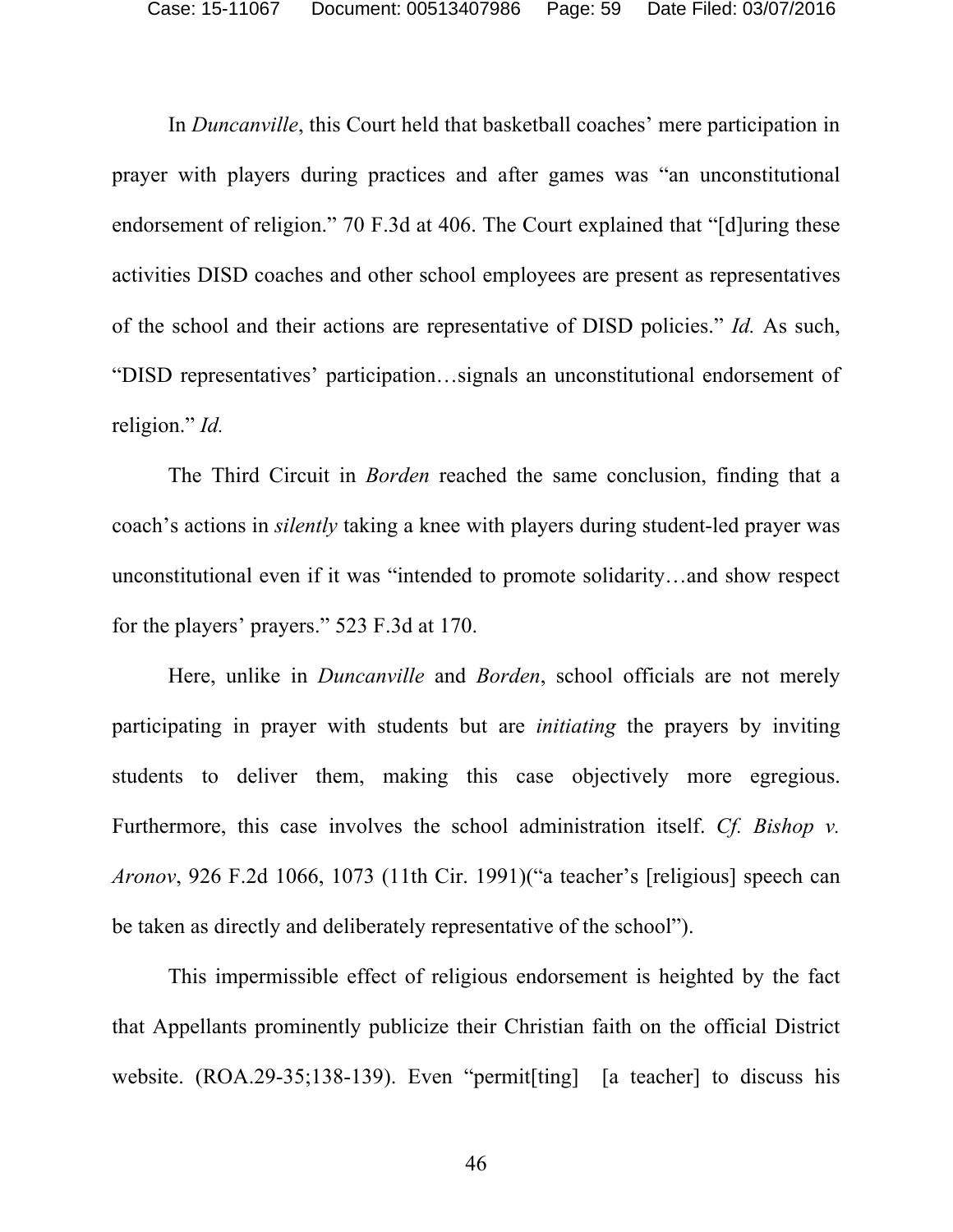religious beliefs with students during school time on school grounds would violate the Establishment Clause." *Peloza v. Capistrano Unified Sch. Dist.*, 37 F.3d 517, 522 (9th Cir. 1994).

Appellants argue their longstanding prayer practice is justified, and even compelled by, the Department of Education Guidance on prayer. (Br.19,n.6) (ROA.185). The *reverse* is true. The Guidance, dated 2003, states in clear terms:

When acting in their official capacities…school administrators…are prohibited by the Establishment Clause from encouraging or discouraging prayer, and from actively participating in such activity with students.<sup>7</sup>

The Guidance further states that the "Supreme Court's decisions over the *past forty years*" make clear that "school officials" may not "attempt to *persuade or compel students* to participate in prayer." (Emphasis added). This alone demonstrates that Appellants cannot have objectively believed the Prayer Practice, which encouraged prayer, did not violate the Establishment Clause.

Appellants also rely on *Bd. of Educ. v. Mergens*, 496 U.S. 226, 232-36, 249- 53 (1990), but the Court there held that the Equal Access Act did not violate the Establishment Clause *because* it expressly forbids employees from "participating" in student religious activity such as prayer and thus "avoids the problems of 'the

 $<sup>7</sup>$  U.S. Dep't of Educ., Guidance on Constitutionally Protected Prayer in Public</sup> Elementary and Secondary Schools, 58 Fed. Reg. 9645 (Feb. 8, 2003), http://www2.ed.gov/policy/gen/guid/religionandschools/prayer\_guidance.html.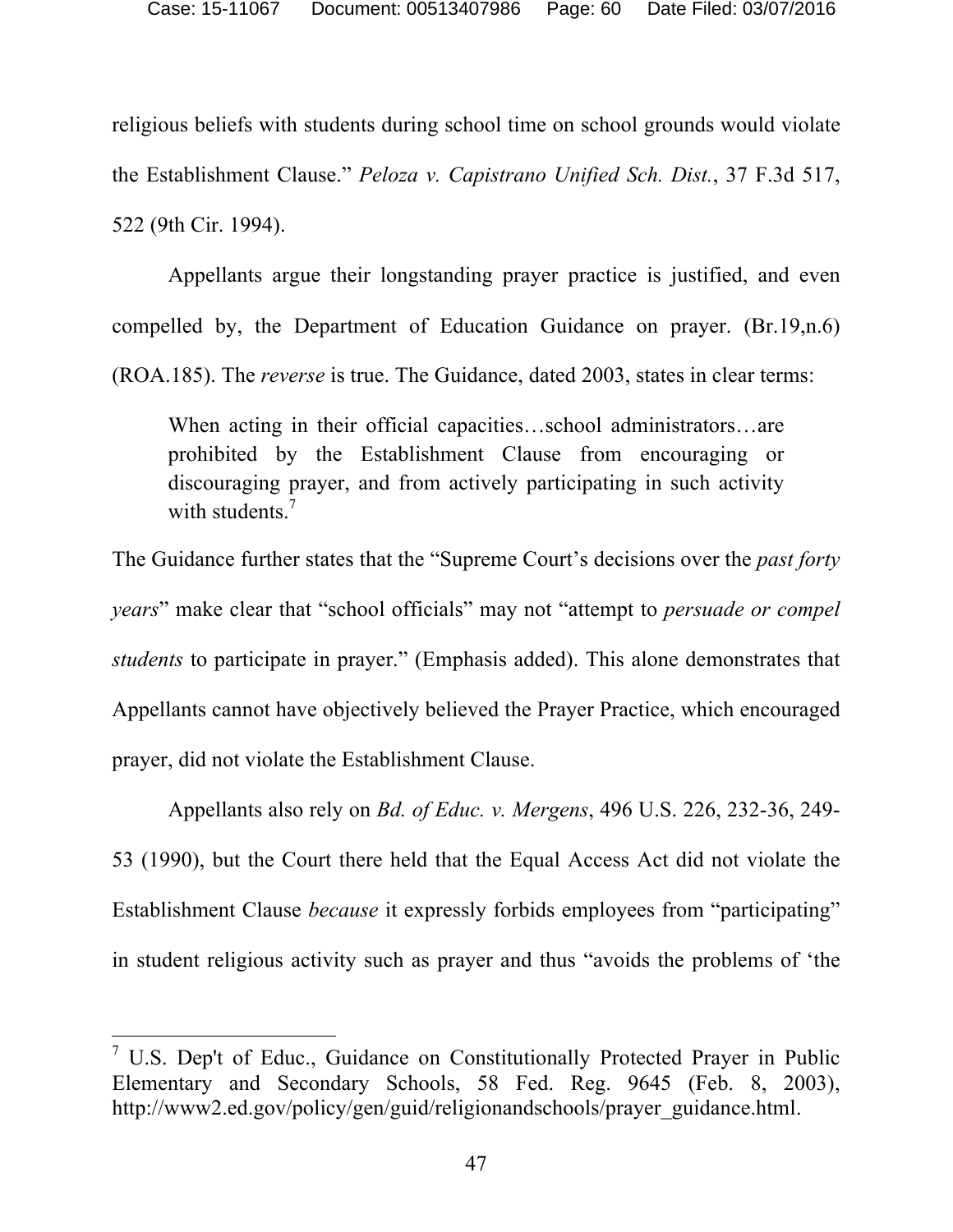students' emulation of teachers as role models.'" (citation omitted). *See Duncanville*, 994 F.2d at 164 (*Mergens* was inapposite).

#### **VII. SCHOOL BOARD PRAYERS ARE GOVERNMENT SPEECH.**

Appellants' primary argument is that they are entitled to qualified immunity because the prayers delivered at their meetings, *at their behest*, constitute "private speech," rather than government speech.(Br.15-19)(ROA.182). This argument cannot seriously be maintained. For one, the entire argument ignores the longstanding practice, *giving rise to Appellees' damages*, where Appellants invited students to deliver prayers, not "share their thoughts" per the 2015 iteration.(ROA.47)(Br.15).

Furthermore, even student-led, student-*initiated*, prayers at school-sponsored events constitute *government* speech as a matter of law. The school in *Santa Fe* also claimed that the "messages are private student speech, not public speech." 530 U.S. at 302. The Court flatly rejected this contention, reasoning that the prayers took place "at government-sponsored school-related events," *id.* at 310-15, affirming this Court's conclusion that giving "the ultimate choice to the students" does not eliminate school-sponsorship over the message. 169 F.3d at 817-22. *See also Corder*, 566 F.3d at 1229-31 (student's speech was "school-sponsored" even though there were "fifteen valedictory speakers").

What's more, *every court* that has ruled on the issue of school board prayer,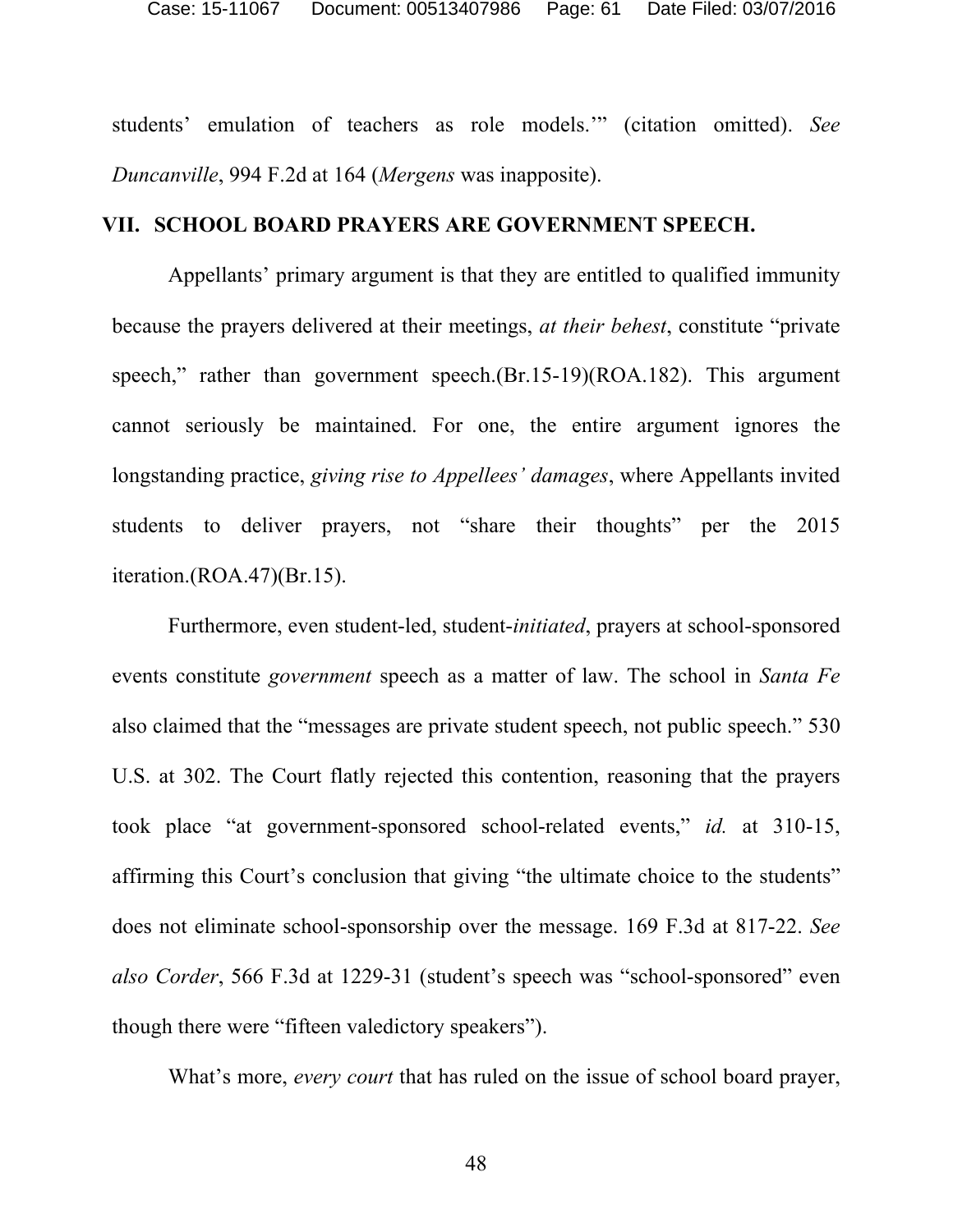including this Court, has found such prayers constitute government speech, *regardless of who delivers them*. *See Tangipahoa*, 473 F.3d at 192-93; *Coles*, 171 F.3d at 373 (prayers "by a member from the local religious community"). And there is not a "single case in which a legislative prayer was treated as individual or private speech." *Turner v. City Council*, 534 F.3d 352, 355-56 (4th Cir. 2008).

In the face of these cases, Appellants take the extreme position that they "may not prohibit students from praying" at their meetings without violating students' "free exercise of religion" and freedom of speech.(Br.4;7;15;**18**-19;27- 28;30)(ROA.182;184;235-36;238;240)(citing *Chandler*). Of course a "student's right to express his personal religious beliefs does not extend to using the machinery of the state as a vehicle for converting his audience." *Chandler v. James*, 180 F.3d 1254, 1265 (11th Cir. 1999), *reinstated*, 230 F.3d 1313. *E.g.*, *Lee*, 505 U.S. at 629-30 (Souter, J., concurring)("Religious students cannot complain that omitting prayers from their graduation ceremony would, in any realistic sense, 'burden' their spiritual callings."); *Ingebretsen*, 88 F.3d at 279; *Black Horse*, 84 F.3d at 1487-88 (policy "can not be justified as an accommodation [of religion]"); *Harris*, 41 F.3d at 456-59; *Collins*, 644 F.2d at 763, 792 (rejecting argument that the "denial of permission to open assemblies with prayer would violate the students' rights to free speech.").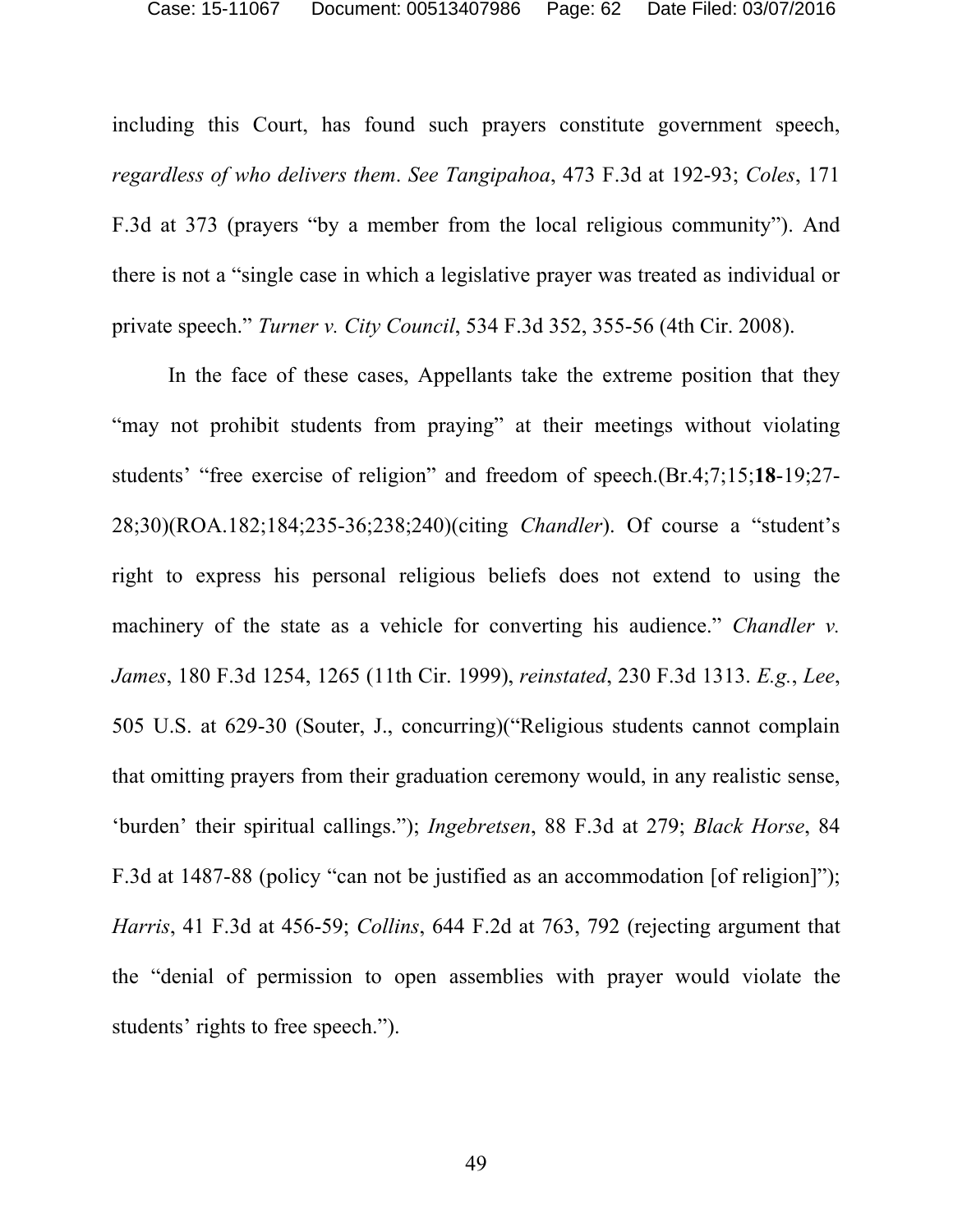Appellants are "also wrong as a matter of law that the First Amendment interest in free expression…trumps the First Amendment prohibition on statesponsored religious activity. The reverse is true." *Berger*, 982 F.2d at 1168. In *Duncanville*, this Court made clear that "free expression rights must bow to the Establishment Clause prohibition on school-endorsed religious activities." 70 F.3d at 406. *Accord Santa Fe*, 530 U.S. at 302.

Clearly this case does not involve "the use of school property as a 'public' or 'open' forum," where "school officials allowed…*non-school-related meetings* to be held on school property[.]" *Harris*, 41 F.3d at 456 (emphasis added). <sup>8</sup> *But see Herdahl*, 933 F. Supp. at 589 (holding *even if* a school "established a limited open forum" "prayer…would still violate the First Amendment").

Appellants' argument that student prayers delivered at school-sponsored meetings, at their behest, are not government speech (Br.15-18), flips First Amendment jurisprudence on its head. Even prayers by *adult* citizens at legislative meetings constitute government speech, and this applies even when the legislators "do not compose or censor the prayers," have "no editorial control" and the prayers are delivered pursuant to a facially-neutral "all-comers" policy. *Greece*, 134 S.Ct. at 1816, 1824-26; *Joyner v. Forsyth Cnty.*, 653 F.3d 341, 353-54, 362-63 (4th Cir. 2011); *Pelphrey*, 547 F.3d at 1269-71.

 $8$  As such, Tex. Educ. Code  $\S$  25.152 is plainly inapplicable.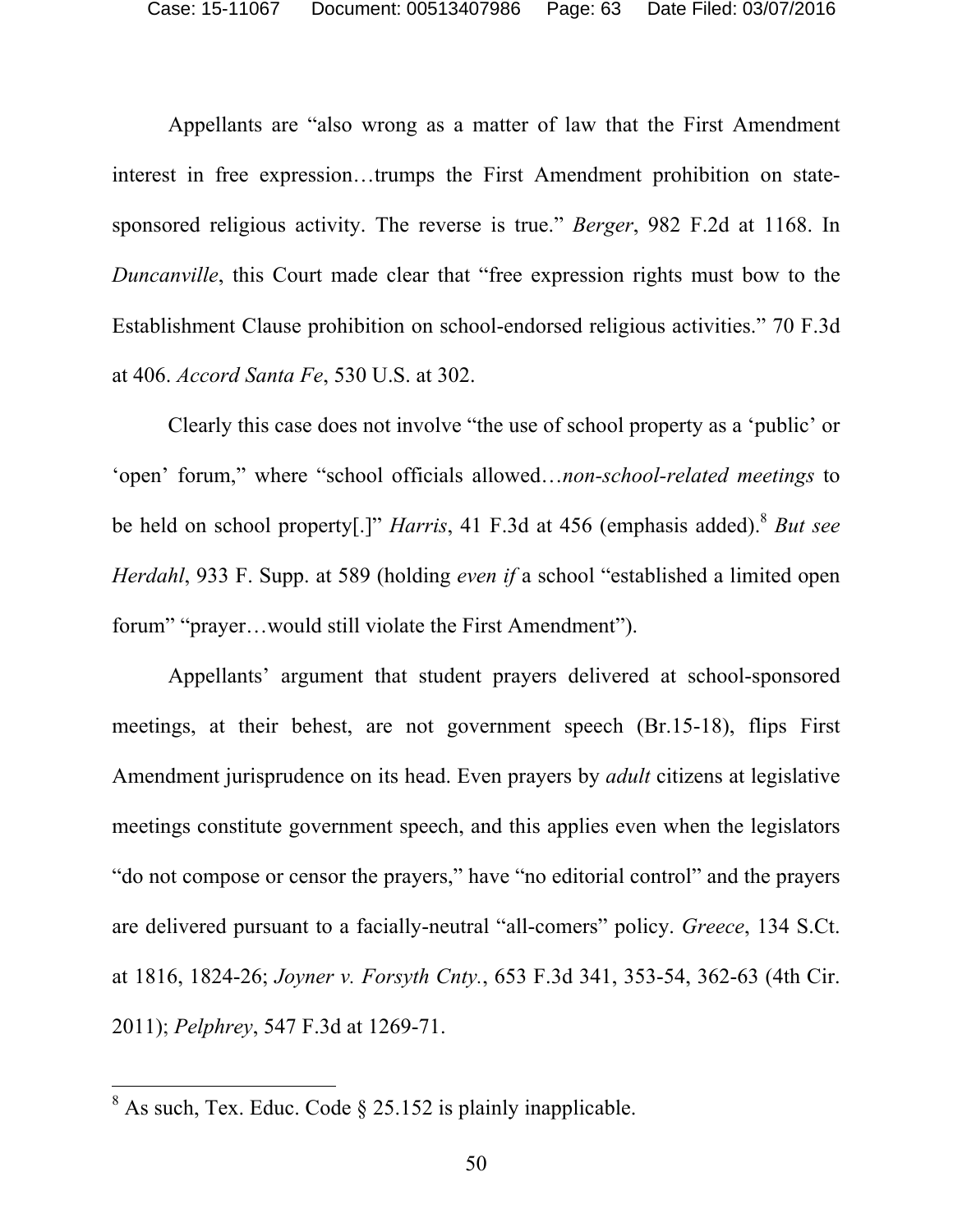It is axiomatic that the First Amendment rights of students in public schools are *not* "'coextensive with the rights of adults in other settings.'" *Hazelwood Sch. Dist. v. Kuhlmeier*, 484 U.S. 260, 266 (1988)(citations omitted). "[E]ducators do not offend the First Amendment" by prohibiting "student speech in schoolsponsored expressive activities" that the "public might reasonably perceive to bear the imprimatur of the school," *id.* at 271-73, or that is "'unsuitable for immature audiences.'" *Carver Middle Sch. Gay-Straight Alliance v. Sch. Bd. of Lake Cnty*., 2015 U.S. Dist. LEXIS 109489, at \*36-37 (M.D. Fla. 2015)(quoting *Hazelwood*). *See also Lee*, 505 U.S. at 594-97 (concluding that *Engel* and *Schempp* "require us to distinguish the public school context" from a "legislature.").

## **VIII. APPELLANTS RELY UPON INAPPOSITE, NON-BINDING, AND OVERRULED CASES.**

Appellants rely almost exclusively upon inapposite, non-binding school prayer cases. Ironically, they rely most heavily upon two graduation prayer cases (*Jones* and *Adler*), while insisting this case differs materially from *Santa Fe*, *Lee*, and their progeny, specifically because it does not involve "a graduation, sporting event, or other extracurricular activity."(Br.8;11;16-17;27-28)(ROA.182- 84;234;238).

#### **A.** *Jones* **is abrogated and inapplicable.**

Appellants rely most extensively upon *Jones*, including for their claim that "[s]tudent speech is private speech[.]" $(Br.8,n.3;16;27-28)(ROA.182-83;234;238)$ .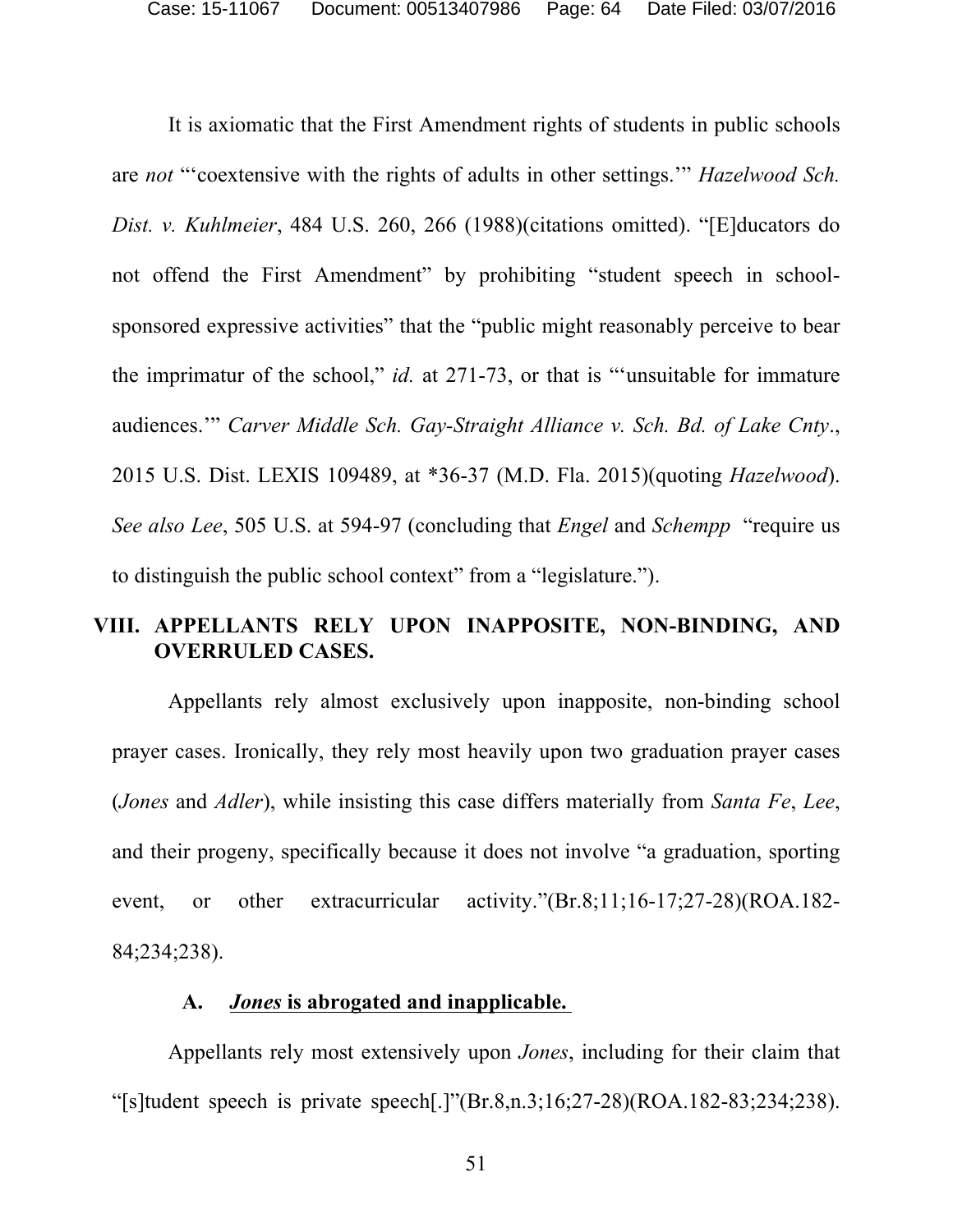Yet this Court in *Santa Fe* made explicit that *Jones* did not hold that the "students' graduation prayers constituted purely private speech." 168 F.3d at 823. In any event, *Jones* was abrogated by the Supreme Court's *Santa Fe* holding, and arguably, this Court's *Santa Fe* holding. *See Schultz v. Medina Valley Indep. Sch. Dist*., 2012 U.S. Dist. LEXIS 19397, at \*69-70 (W.D. Tex. 2012)("*Sante* [sic] *Fe* has been interpreted as implicitly overruling the Fifth Circuit's *Jones* decision").<sup>9</sup>

Further, *Jones* only decided the policy's facial constitutionality, leaving open the possibility for an as-applied challenge. 977 F.2d at 969 n.10. Subsequent caselaw makes clear that even if a policy is facially neutral, "[the court] cannot turn a blind eye to the practical effects of the invocations." *Joyner*, 653 F.3d at 348,354. In *Santa Fe*, the Court held that even if the "plain language…were facially neutral, 'the Establishment Clause forbids a State to hide behind the application of formally neutral criteria and remain studiously oblivious to the effects of its actions.'" 530 U.S. at 307-08 n.21 (citation omitted). *See also Holloman*, 370 F.3d at 1284-91 (a "statute, as actually implemented," must "not have the effect of promoting or inhibiting religion.").

The fact that *Jones* refused to consider the policy as-applied, alone, put it diametrically at odds with *Santa Fe*, *supra. See* 530 U.S. at 307 ("The actual or perceived endorsement of the message, moreover, is established by factors beyond

 <sup>9</sup> The *Santa Fe* dissent had *no doubts* the majority was overruling *Jones*. 171 F.3d at 1015-16 (Jolly, J., dissenting).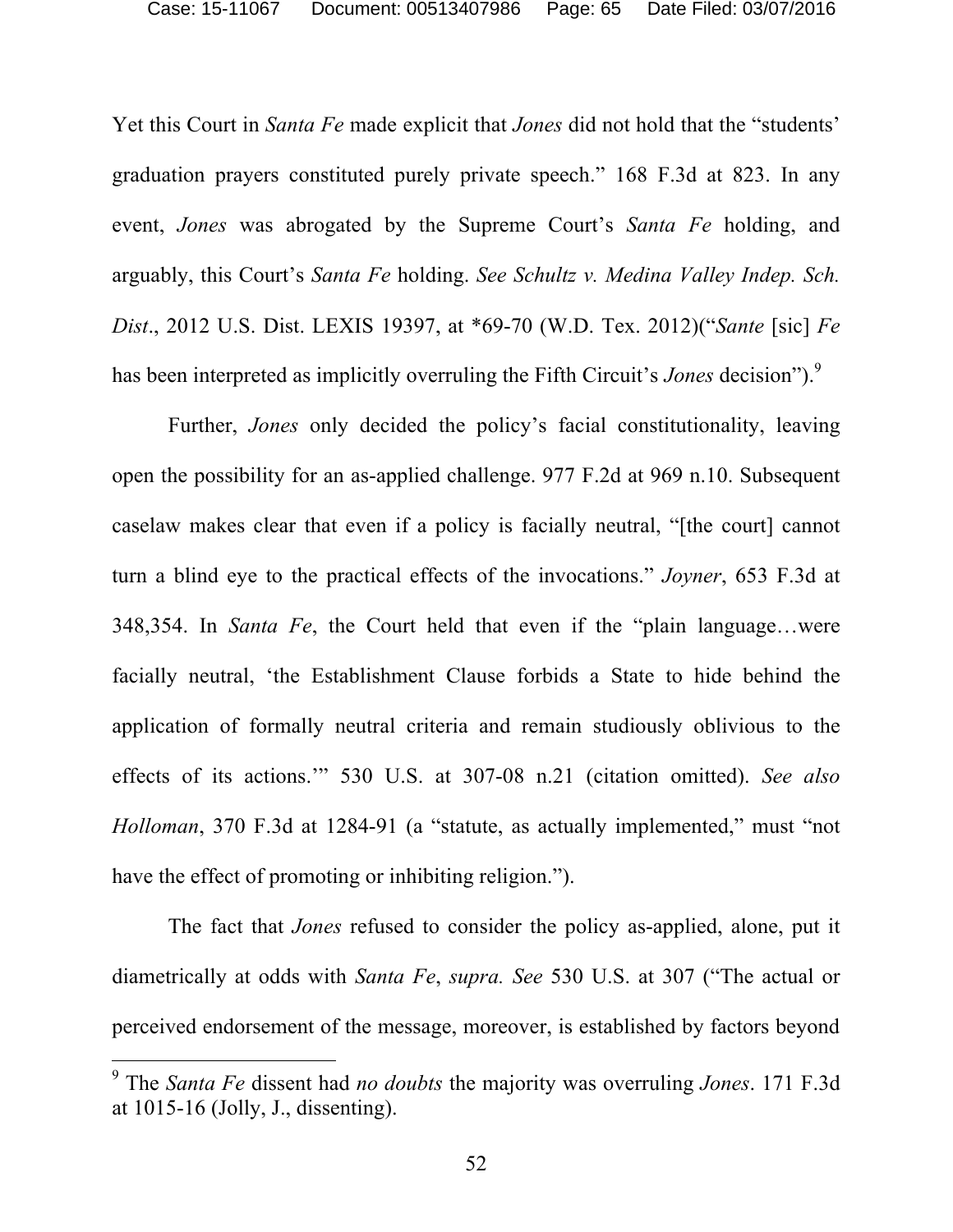just the text of the policy."); *id.* at n.21 ("Even if the plain language of the October policy were facially neutral" it would still be unconstitutional); *id.* at 315 ("Our examination…[must] not stop at an analysis of the text of the policy.").

Even before *Santa Fe*, courts consistently rejected *Jones*, finding it incompatible with Supreme Court precedent. *See Black Horse*, 84 F.3d at 1482 (*Jones* "reached a result contrary to the one we reach today," but "[w]e are not, however, persuaded by that court's analysis."); *Harris*, 41 F.3d at 454 (*Jones* "addressed a school district policy similar to that involved in this case" but "[w]e are not persuaded by the reasoning in *Jones*"); *Gearon*, 844 F. Supp. at 1100 (rejecting *Jones*' "reasoning"); *Chandler v. James*, 985 F. Supp. 1068, 1086 (M.D. Ala. 1997)(*Jones* was "a departure from established Supreme Court precedent," rested "on questionable legal conclusions," and was "aberrational" among "the existing Supreme Court and federal appellate cases").

Apart from being abrogated, *Jones* is inapplicable. *Jones* created a "tightly circumscribed safe harbor" in the *specific context* of graduations. *Santa Fe*, 168 F.3d at 818. The Court refused to extend *Jones* to non-graduation events. *Id.* at 823. The Court explained:

Regardless of whether the prayers are selected by vote or spontaneously initiated at these frequently-recurring, informal, schoolsponsored events, school officials are present and have the authority to stop the prayers…[O]ur decision in *[Jones]* hinged on the singular context and singularly serious nature of a graduation ceremony.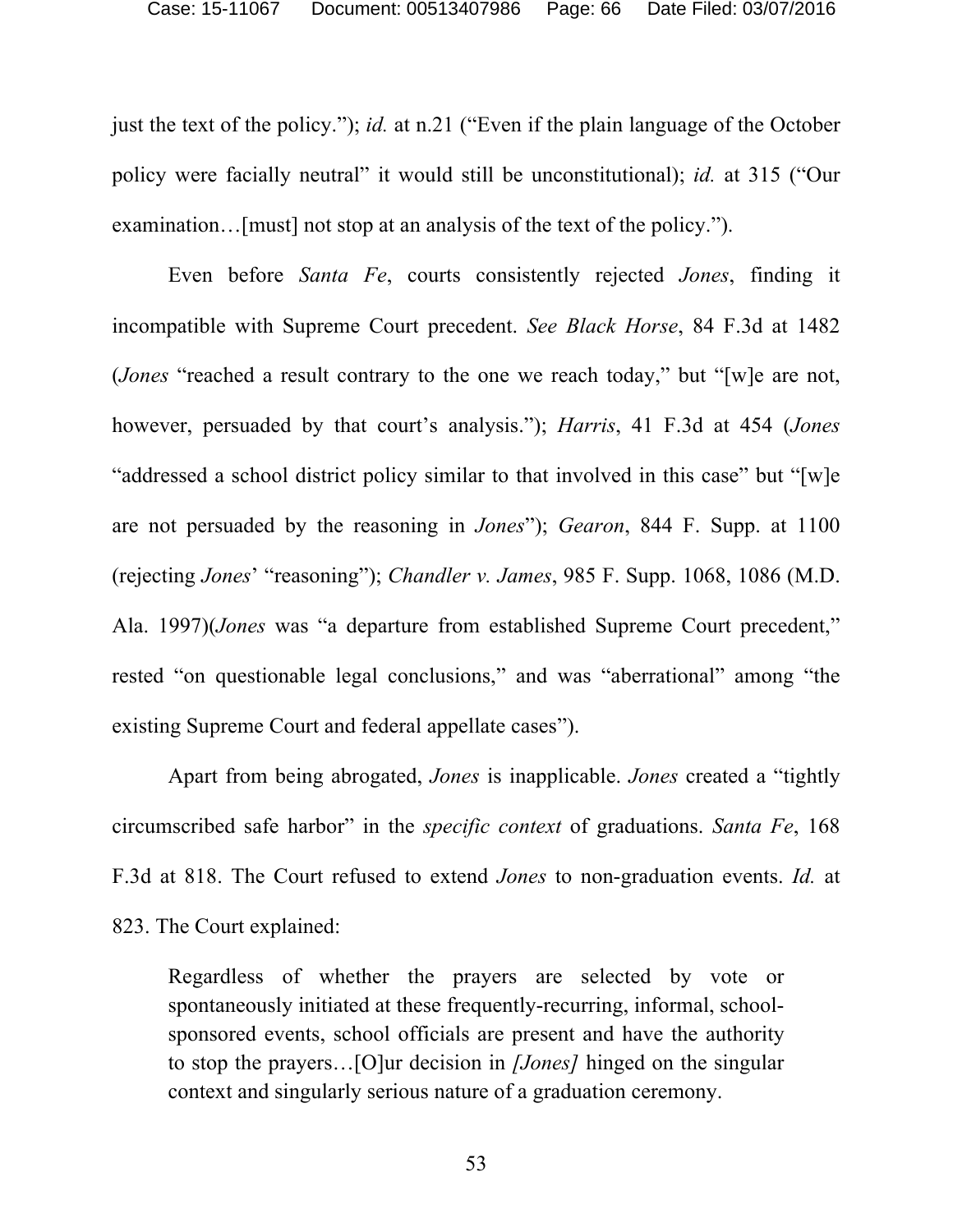*Id.* Like the football games, School Board meetings are "frequently-recurring, informal, school-sponsored events." *Id*. (ROA.139). The Supreme Court recognized that "in later cases the Fifth Circuit *made it clear* that the *[Jones]* rule applied *only* to *high school graduations*." 530 U.S. at 299-300(emphasis added).

#### **B.** *Adler* **is an outlier that defies binding precedent.**

Appellants also rely on *Adler*, another non-binding Eleventh Circuit case.ROA.183;Br.17. Such reliance is misguided, as *Adler* conflicts with Fifth Circuit and Supreme Court precedent, is a graduation prayer case (which was previously *sui generis*), and is an outlier among the circuits.

*Adler* is entirely inconsistent with *Santa Fe.* The policy upheld in *Adler* provided that "[t]he opening and/or closing message shall be given by a student volunteer, in the graduating senior class, chosen by the graduating senior class as a whole." 250 F.3d at 1332. This type of majoritarian system was found unconstitutional in *Santa Fe.* 530 U.S. at 316. *See Workman*, 2010 U.S. Dist. LEXIS 42813, at \*15. Four *Adler* justices in a strong dissent properly maintained that the policy was unconstitutional pursuant to *Santa Fe* for numerous reasons. *See* 250 F.3d at 1344-45 (Kravitch, J., Anderson, C.J., Carnes, and Barkett, J.J, dissenting)("By considering only the terms of the policy itself, the majority fails to address contextual evidence that evinces an impermissible religious purpose."); *id.*  at 1347-48 (Carnes)("[I]n light of the additional guidance the *Santa Fe* decision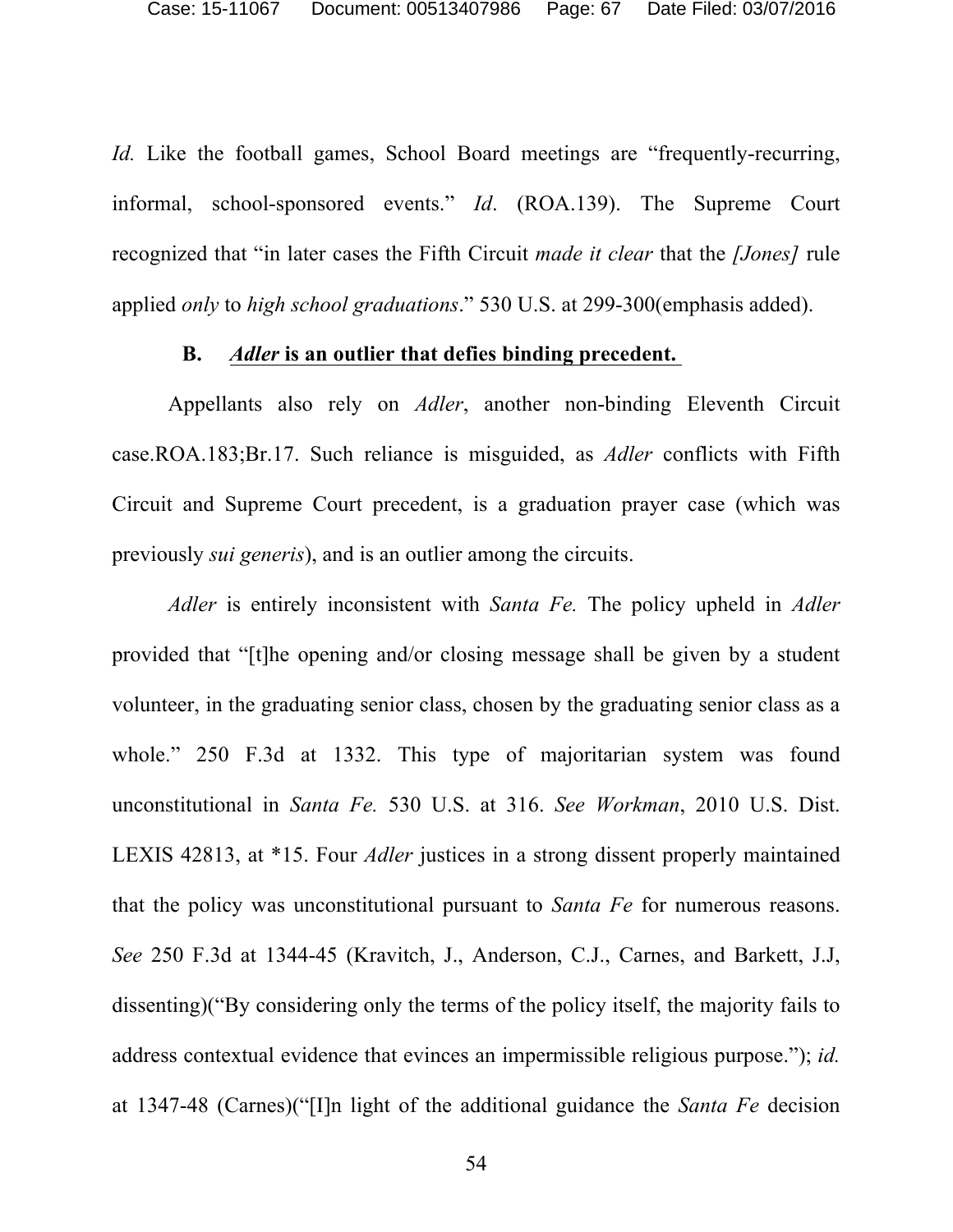has given us,...a school board may not delegate to the student body...the power to do…what the school board itself may not do.").

Importantly, like *Jones*, *Adler* "*expressly* declined to consider…any asapplied objection." 250 F.3d at 1332 n.1 (emphasis added). Thus, *Adler* ignored *Santa Fe* by "considering only the terms of the policy itself." *Id.* at 1344-45 (Kravitch J., dissenting). *Adler* also misinterpreted *Santa Fe.* Critical to *Adler*'s conclusion was its mistaken contention that "*Santa Fe* only addresses one part of the *Lemon* test:…secular purpose." *Id.* at 1339. However, *Santa Fe* clearly held that the policy failed the effect prong of *Lemon* also. 530 U.S. at 305-10.

Consequently, courts confronted with facts *identical* to *Adler* have chosen not to follow it. *E.g.*, *Gossage*, 2006 U.S. Dist. LEXIS 34613, at \*2-3, \*10-14 (amended policy mirroring *Adler*, permitting uncensored "opening and/or closing message" was "unconstitutional in light of *Santa Fe*."). *See also Newdow v. Bush*, 2001 U.S. Dist. LEXIS 25936, at \*10 n.5 (E.D. Cal. 2001)("*Adler* conflicts with the Ninth Circuit decision in *Cole*.").

Even subsequent *Eleventh Circuit* cases effectively gut the core of *Adler*. *See Pelphrey*, 547 F.3d at 1267, 1271 (citizen prayers pursuant to *facially-neutral*  policy were government speech, even though government did not "compose or censor the prayers."); *Holloman*, 370 F.3d at 1284-91 (contrary to *Adler*, a "statute, as actually *implemented*," must not have effect of promoting religion)(emphasis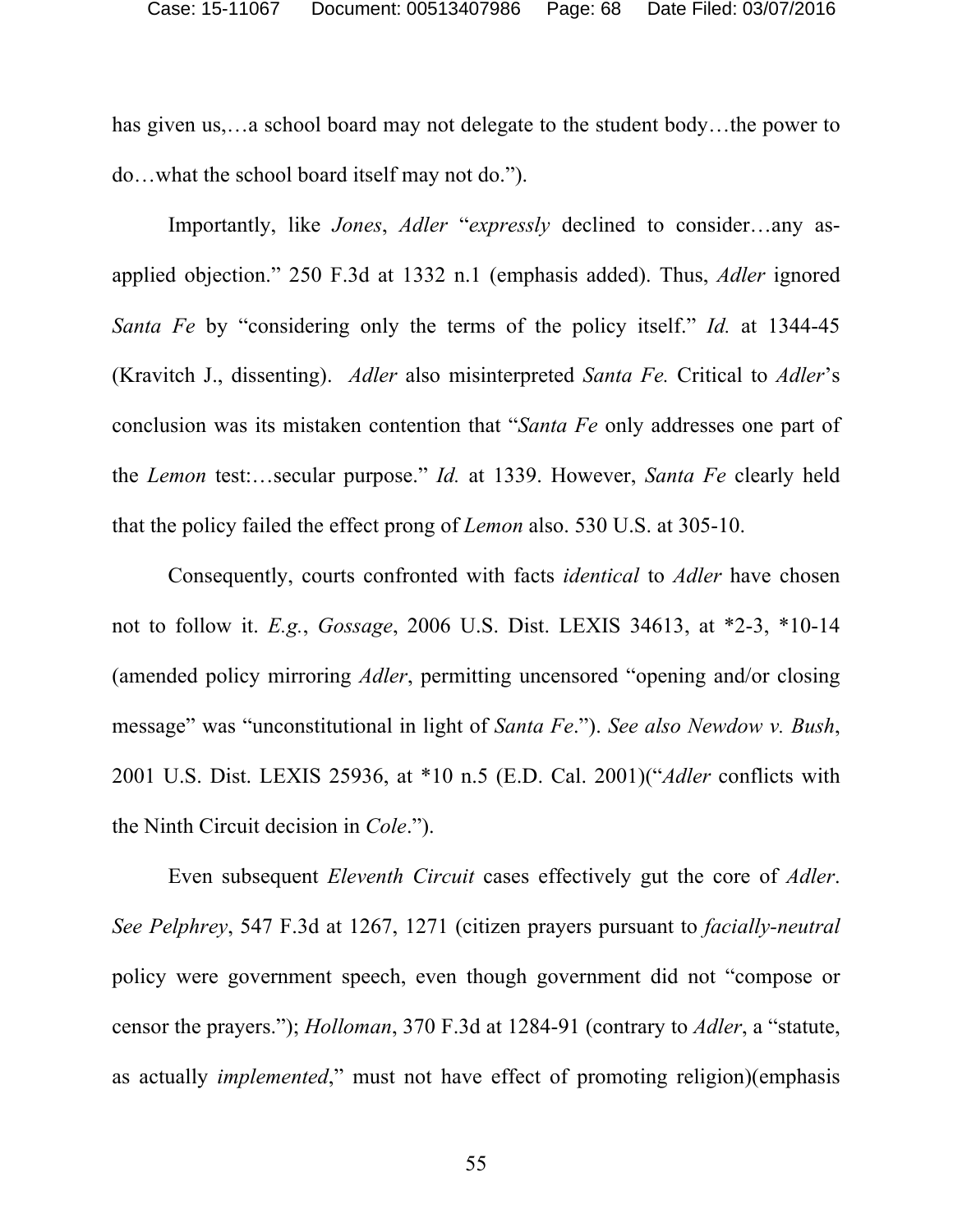added); *Bannon v. Sch. Dist*., 387 F.3d 1208, 1214-17 (11th Cir. 2004)(studentinitiated, student-painted religious murals were "school sponsored" and upholding "censorship" to avoid "religious controversy").

*Adler* is also plainly distinguishable. The students here are selected by the Board (ROA.139-40;144), whereas *Adler* and even *Santa Fe* involved "a student speaker *not* chosen by the school." *Corder v. Lewis*, 568 F. Supp. 2d 1237, 1246 n.5 (D. Colo. 2008). This distinction is important. *See Santa Fe*, 530 U.S. at 306 (finding the two-step election process problematic *because* it involved "the school in the selection of the speaker"); *Corder*, 566 F.3d at 1229 n.5 ("*Adler* is distinguishable" because the speaker "was chosen by the school" based on her "4.0 [GPA]."). The 2015 iteration remains unconstitutional as it only extends to students in "leadership" such as student council (i.e., majoritarian election)(ROA.47). *See Workman*, 2010 U.S. Dist. LEXIS 42813, at \*23-24 (distinguishing *Adler* because student was selected based on class rank).

Moreover, students were expressly asked to deliver a *prayer* and the programs were marked with "Invocation." In *Holloman*, the Eleventh Circuit clarified that in *Adler* "we upheld a school's policy…because of 'the complete absence…of code words such as 'invocation.'" 370 F.3d at 1289. Even the 2015 iteration would not survive *Adler* because it expressly allows "prayer" and is laden with content restrictions. (ROA.46-48)(Br.viii;ix;2-7;27-29). Finally, the practice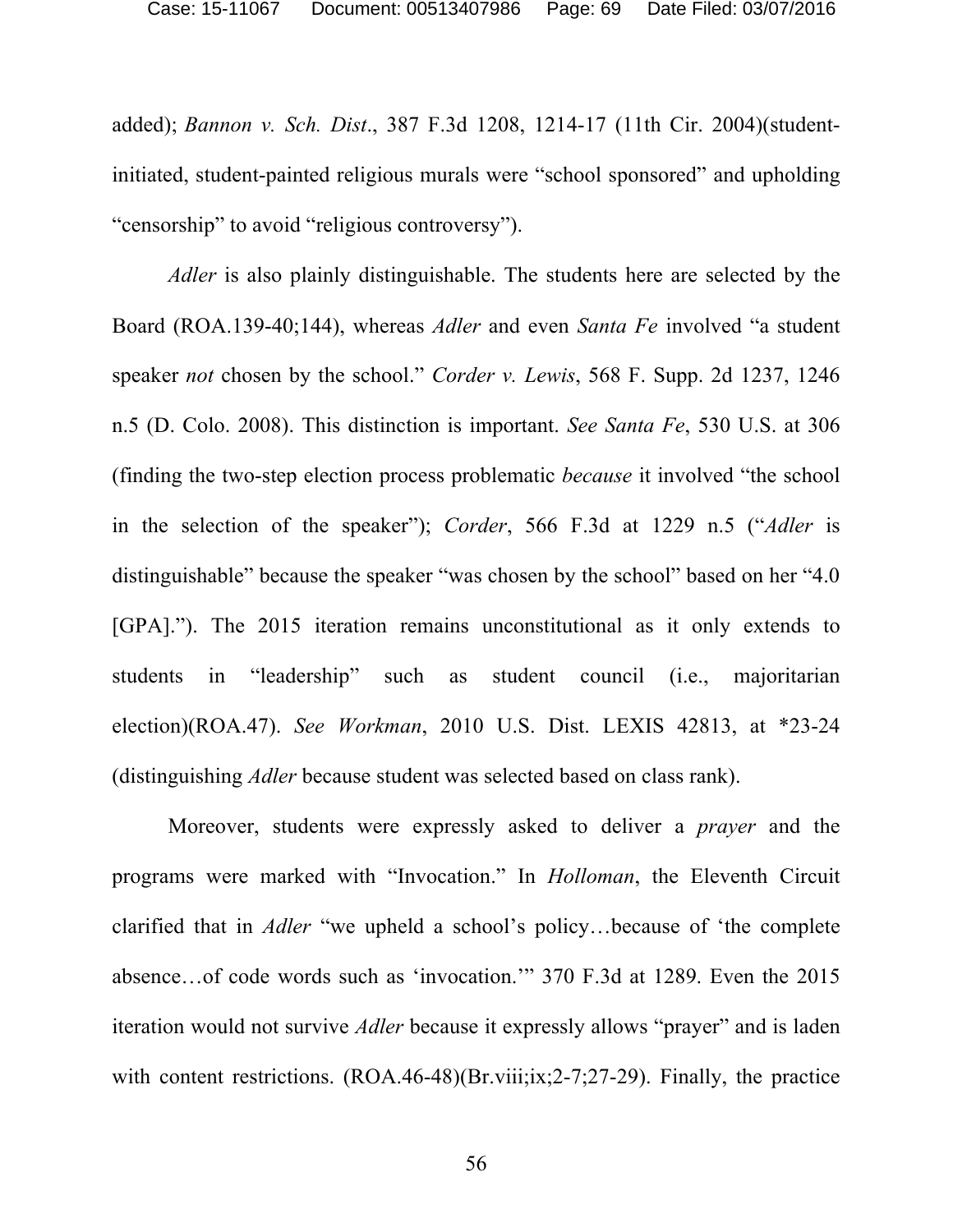here involves very young children, unlike *Adler*, *supra* at 28-29.

## **C.** *Chandler* **is inapposite.**

Appellants rely on yet another plainly distinguishable Eleventh Circuit case, *Chandler*, which did not involve school board prayers, for their "private speech" argument.(Br.18)(ROA.184). However, in *Chandler*, an injunction was held overbroad because "it eliminated any possibility of private student religious speech *under any circumstances* other than silently." 230 F.3d at 1316 (emphasis added). Appellees seek only to enjoin prayer at school-sponsored School Board Meetings, which constitute government speech, *supra.* The court even upheld the injunction that prohibited the "district from 'aiding, abetting, commanding, counseling, inducing, ordering, or procuring' *school organized* or *officially sanctioned*  religious activity." *Id.*(emphasis added)*. See Holloman*, 370 F.3d at 1287 ("School personnel may not facilitate prayer simply because a student requests or leads it.").

# **IX. RATHER THAN CEASE A CLEARLY UNCONSTITUTIONAL PRACTICE, APPELLANTS HAVE PERSISTED IN VIOLATING THE ESTABLISHMENT CLAUSE.**

Although the 2015 recharacterization of the Prayer Practice is not before the Court, Appellants' litigation-inspired maneuvers underscore their "reckless and callous indifference to the federally protected rights of others," *Smith v. Wade*, 461 U.S. 30, 56 (1983), elevating the need "to deter future egregious conduct." *Santamaria v. Dallas Indep. Sch. Dist*., 2006 U.S. Dist. LEXIS 83417, at \*166-170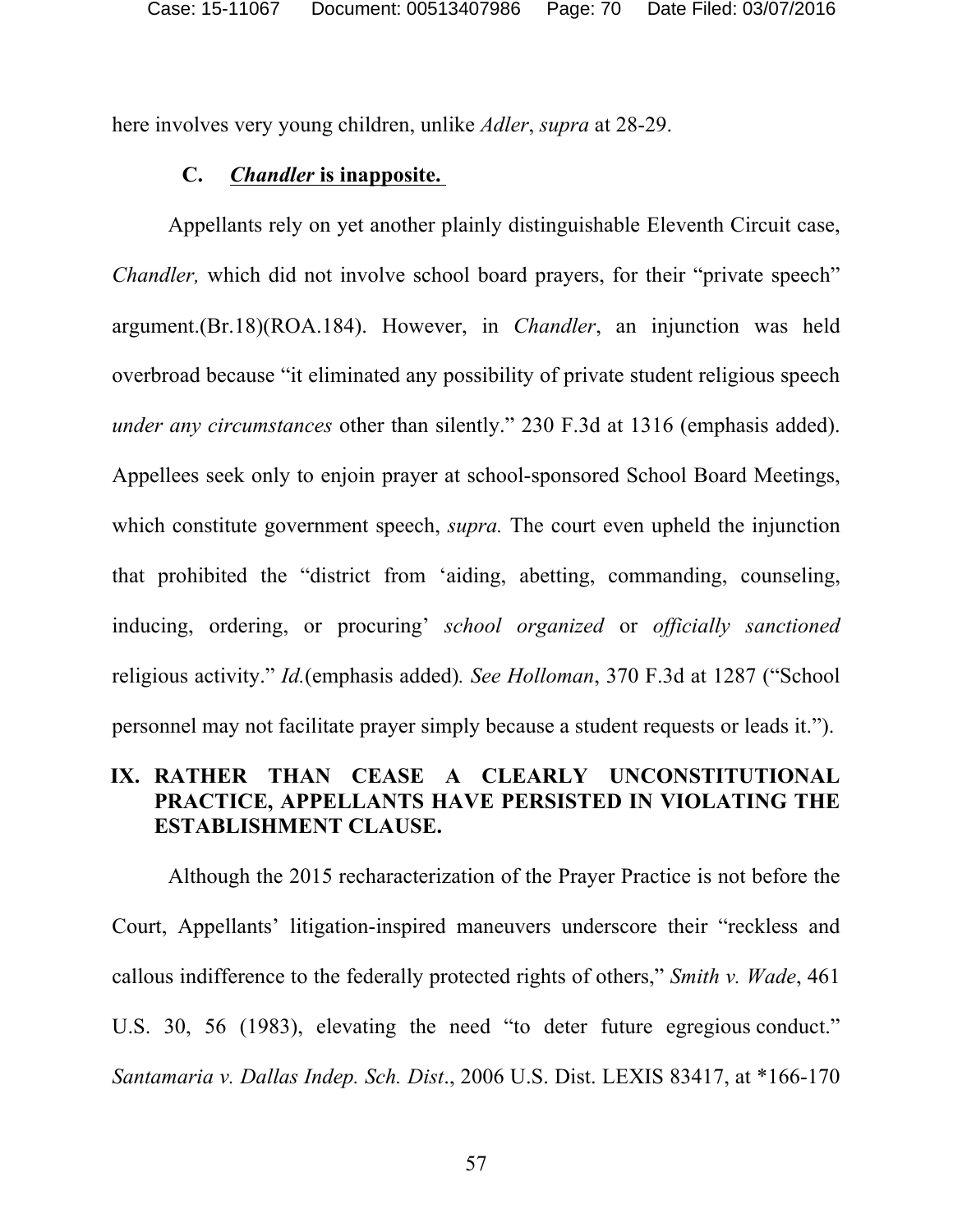(N.D. Tex. 2006)(citation omitted)(punitive damages appropriate where principal's conduct "reflected a reckless indifference," and post-litigation conduct was probative that "she was not acting in good faith," including her actions in attempting to "mask the segregation" by "altering the graduation ceremony…from the way it was conducted in prior years.").<sup>10</sup>

The Board's "plenary control over the" meetings makes "it apparent" that prayers delivered at their meetings will continue to bear "the imprint of the District." *Cole*, 228 F.3d at 1103. Contrary to the Board's "repeated assertions that it has adopted a 'hands-off' approach" in March 2015, the "realities of the situation plainly reveal that its policy involves both perceived and actual endorsement of religion." *Santa Fe*, 530 U.S. at 305, 303. As in *Santa Fe*, this policy permitting prayer fails "even if no…student were ever to offer a religious message." *Id*. at 296-97, 313-16. The "award of that power *alone*, regardless of the students' ultimate use of it, is not acceptable." *Id*. (emphasis added). *See also Wallace*, 472 U.S. at 41-42, 60 (unimplemented statute which authorized "a period of silence for 'meditation or voluntary prayer'" unconstitutional).

This Court in *Santa Fe* also made clear: "such "permission" undoubtedly conveys a message…that the government endorses religion." 168 F.3d at 817-18 (emphasis added). The Third Circuit in *Black Horse* also declined to "alter [its]

 <sup>10</sup> The 2015 iteration may, however, give rise to a separate damage award. *E.g*., *Chew v. Gates*, 27 F.3d 1432, 1437 (9th Cir. 1994).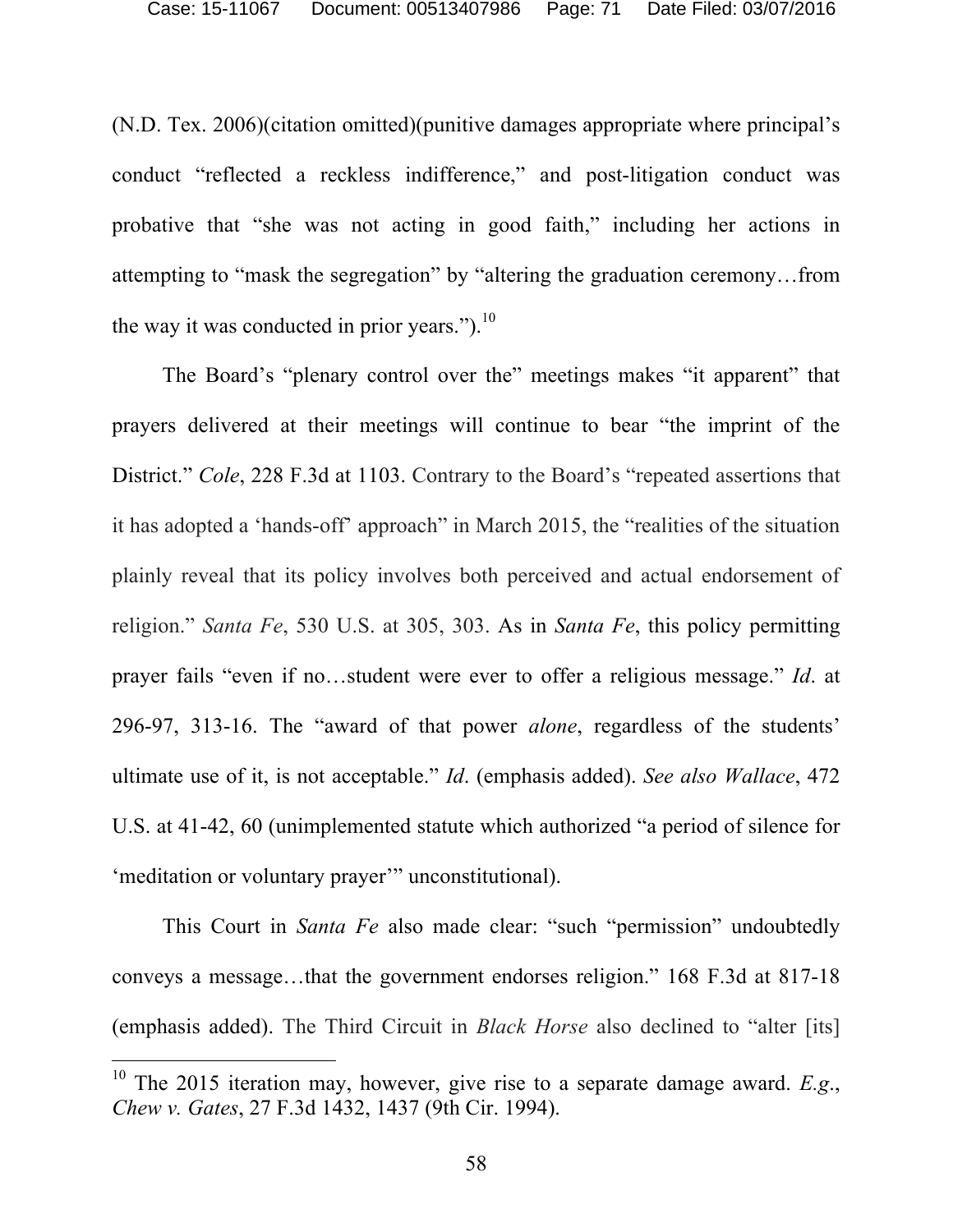analysis merely because [the policy] does not expressly allow proselytization," finding *Harris* "persuasive." 84 F.3d at 1475, 1479, 1483. *Harris* and *Black Horse* are "consistent with current Supreme Court precedent." *Appenheimer*, 2001 WL 1885834, at \*8.

Appellants nevertheless suggest their 2015 litigation-inspired maneuvers are "not constitutionally infirm because they are entirely content-neutral and because student participation in the daily prayer is purely voluntary." *Treen*, 653 F.2d at 901-02. (ROA.46-48;182-183;237-39)(Br.15-16). But as this Court held in *Treen*, "[n]either of these features cures the constitutional defect." *Id.* It "is the act of turning over the 'machinery of the State' to the students…to broadcast their religion which violates the Constitution." *Herdahl*, 933 F. Supp. at 588-89*.* 

Appellants' assertion that the prayers will not be government-endorsed because they will not be "prescreened" is also erroneous.Br.18-19. Such prayers are government-endorsed *even* if "spontaneously initiated." *Santa Fe*, 168 F.3d at

823. In *Santa Fe*, the Court expressly disposed of this very argument:

[W]e explicitly approved a school district's review of the content of the student-initiated, student-led graduation prayers [in *Jones*]…a review that would undoubtedly constitute impermissible viewpoint discrimination if the students' graduation prayers constituted purely private speech.

*Id.* at 821 n.12. *See also Santa Fe*, 530 U.S. at 296, 298 n.6 ("the prayer was to be determined by the students, without scrutiny or preapproval"); *Corder*, 566 F.3d at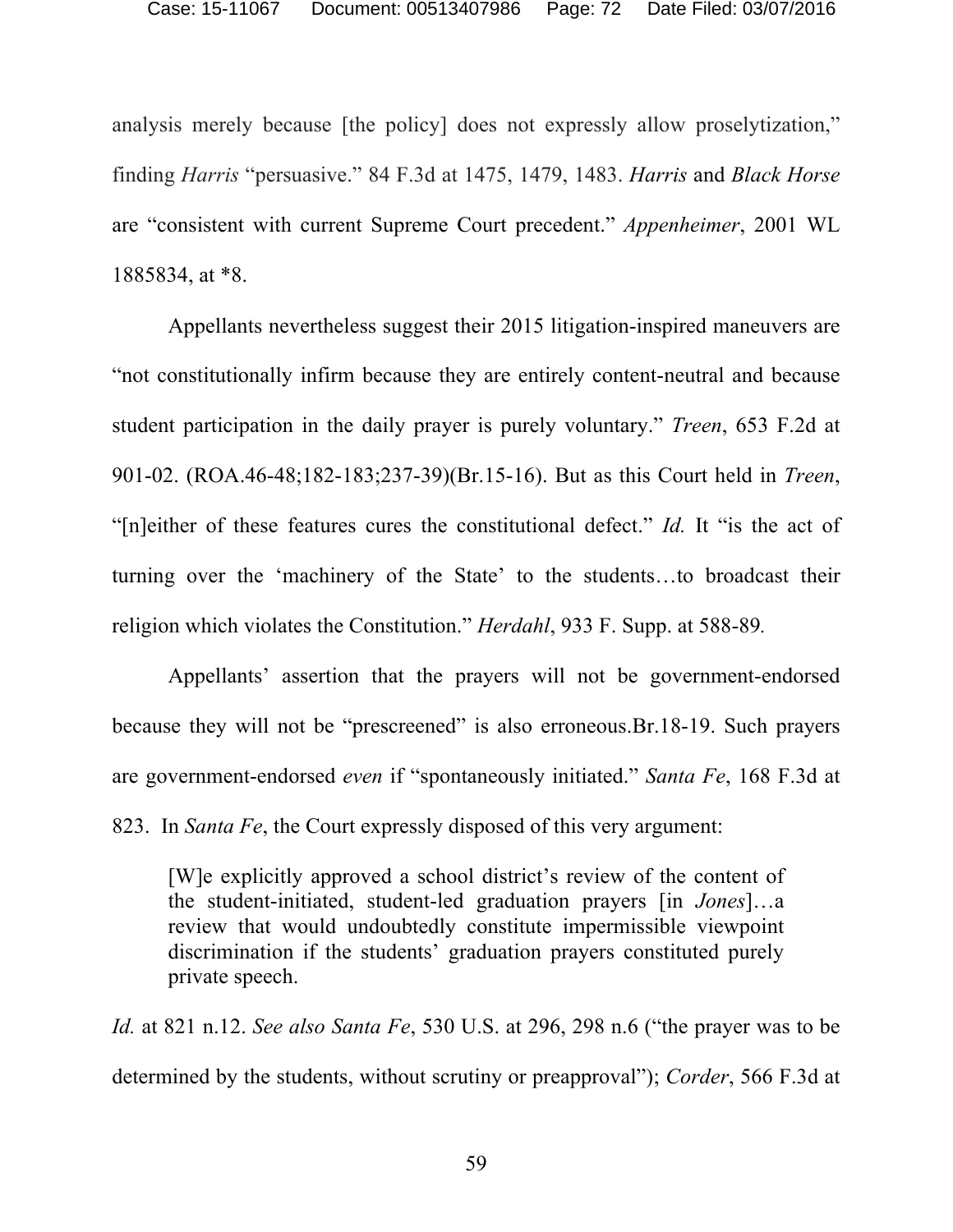1229-30(same); *Harris*, 41 F.3d at 453-55(same); *cf. Tangipahoa*, 473 F.3d at 192- 93 (prayers were "of their own *unrestricted choosing*")(emphasis added). In *Lassonde* and *Cole*, the Ninth Circuit "did not hold that, in censoring the [religious graduation] speech, the school had done more than what was required; rather, [it] held that the steps taken were 'necessary'" to "avoid the appearance of government sponsorship of religion." 320 F.3d at 983-84 (emphasis added).

Furthermore, the purpose prong is violated regardless of the "possible applications of the statute." *Santa Fe*, 530 U.S. at 314. As discussed above, the policy continues to lack a secular purpose, made more evident by the 2015 actions, *supra* at pp.30-36.

Finally, these maneuvers do "nothing to eliminate the fact that a minority of students are impermissibly coerced to participate in a religious exercise." *Gossage*, 2006 U.S. Dist. LEXIS 34613, at \*20. In *Santa Fe*, the Court held that the "dual elections and student speaker" did not "insulate the school from the coercive element of the final message." 530 U.S. at 310-12.

Even if Appellants could distance themselves from "sponsoring" the prayers, they "cannot sanction coerced participation in a religious observance merely by disclaiming responsibility[.]" *Black Horse*, 84 F.3d at 1482. In *Lassonde*, the Ninth Circuit made clear: "[a]lthough a disclaimer arguably distances school officials from 'sponsoring' the speech," they have "*no* means of preventing the coerced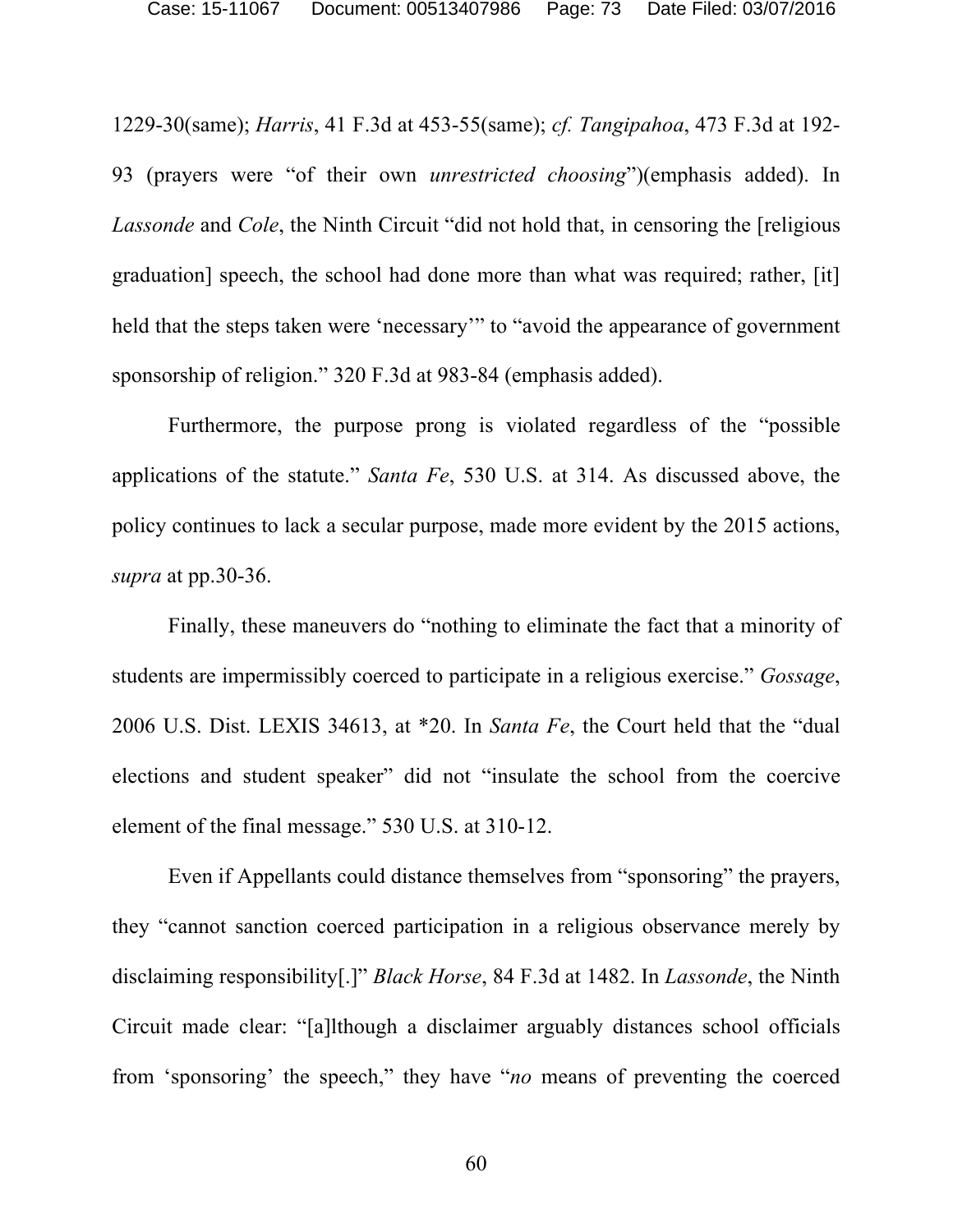participation of dissenters" other than prohibiting the prayers. 320 F.3d at 984-85 (emphasis added).

### **X. THE PRAYER PRACTICE WOULD BE UNCONSTITUTIONAL EVEN IF THE "LEGISLATIVE PRAYER" EXCEPTION APPLIED.**

While the legislative exception is inapplicable, it is noteworthy the practice is unconstitutional even under *Marsh/Greece*. *Greece* does not give legislatures a *carte blanche* for virtually any prayer practice. Tellingly, courts since *Greece* have found legislative practices unconstitutional. *See Lund*, 103 F. Supp. 3d 712, 719- 734 (M.D.N.C. 2015); *Hudson v. Pittsylvania Cnty.*, 2015 U.S. Dist. LEXIS 69427, \*3 (W.D. Va. 2015).

Nor does *Marsh/Greece* impose just one "constraint." (Br.23-24). Rather, *Marsh/Greece* "requires an inquiry into the prayer opportunity as a whole," and that "inquiry…considers both the setting in which the prayer arises and the audience to whom it is directed." 134 S.Ct. at 1823-25. The practice must ultimately fit "within the [*Marsh*] tradition," *id.* at 1819, which was "consistent with the manner in which the First Congress viewed its chaplains." 463 U.S. at 786, 794 n.16.

Central to the Court's holding in *Greece*, as in *Marsh*, was the fact that the audience "for these invocations is not…the public but lawmakers themselves…[T]he prayer exercise [i]s 'an internal act' directed at the [] Legislature's 'own members,'" rather "than an effort to promote religious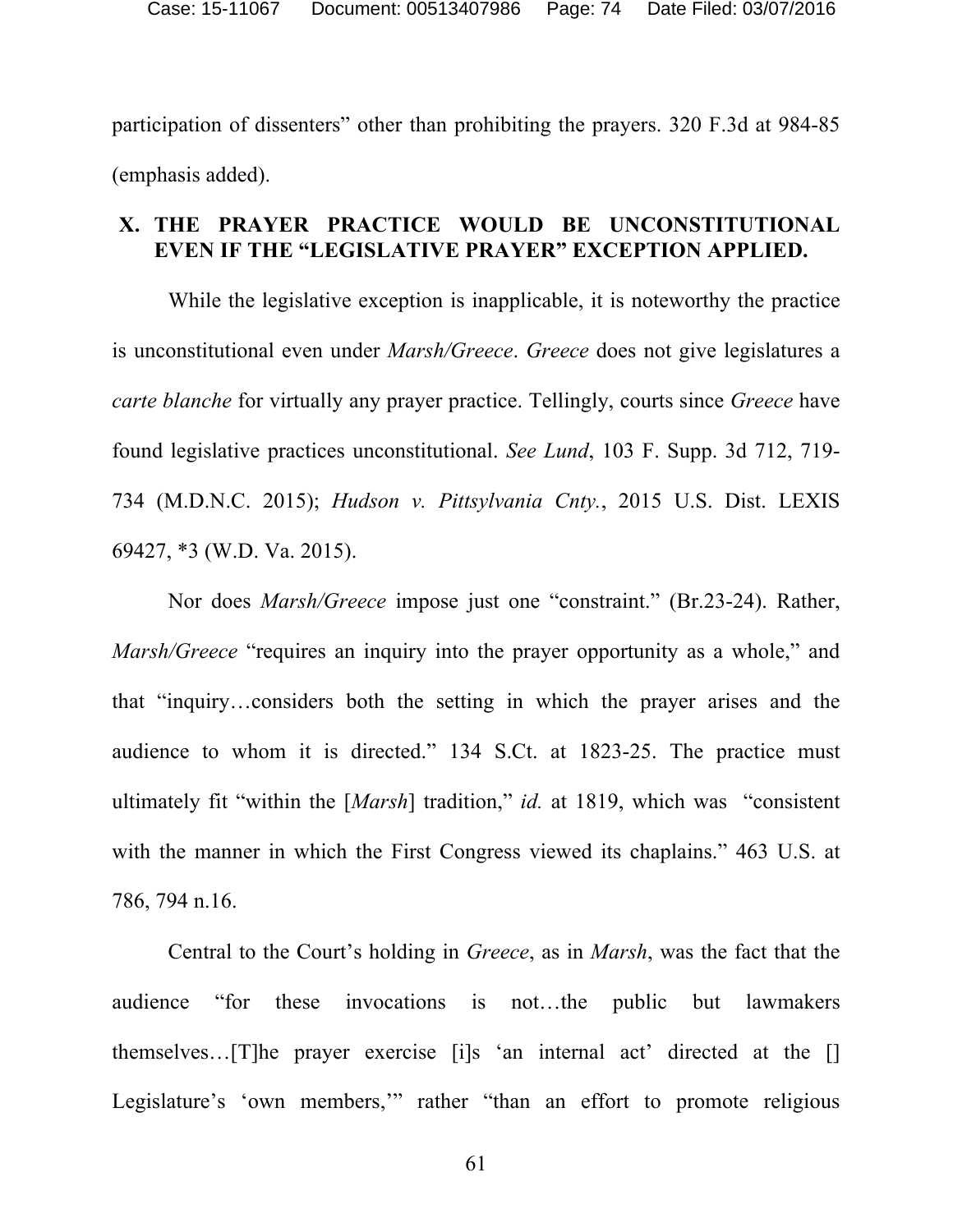observance among the public." 134 S.Ct. at 1825-26. Conversely, Appellants concede their practice is about "religious expression in the public school," "student prayers at school-related functions." (ROA.182-83;185;221)(Br.11;17). "Invocation" was included on their public agendas. *See Wynne v. Town of Great Falls*, 376 F.3d 292, 301 n.7 (4th Cir. 2004)(prayers were directed to public where town "listed the prayers" on the "agenda"). Appellants further assert the 2015 iteration is for students to "publicly speak," and "hone their public speaking skills," (ROA.185;241), requiring the "Expression" to honor "the participants, and those in attendance;…focusing the audience" (ROA.47), making evident this is not an "'an internal act' directed at the [Board's] 'own members.'" *Id*.

*Marsh*, as well as *Greece*, "warned that the selection of the person who is to recite the legislative body's invocational prayer" can "itself violate the Establishment Clause." *Snyder*, 159 F.3d at 1234. *See Pelphrey*, 547 F.3d at 1277- 78 (selection process unconstitutional); *Hudson v. Pittsylvania Cnty.*, 2014 U.S. Dist. LEXIS 106401, at \*4-7 (W.D. Va. 2014)(selection process unconstitutional post-*Greece*); *Jones v. Hamilton Cnty.*, 891 F. Supp. 2d 870, 886 (E.D. Tenn. 2012) ("a legislature may not select invocational speakers based on impermissible motives"); *Atheists of Fla., Inc. v. City of Lakeland*, 779 F. Supp. 2d 1330, 1343 (M.D. Fla. 2011), *aff'd in part*, 713 F.3d 577 (11th Cir. 2013).

"Because Board members selected those who offered prayers, they were able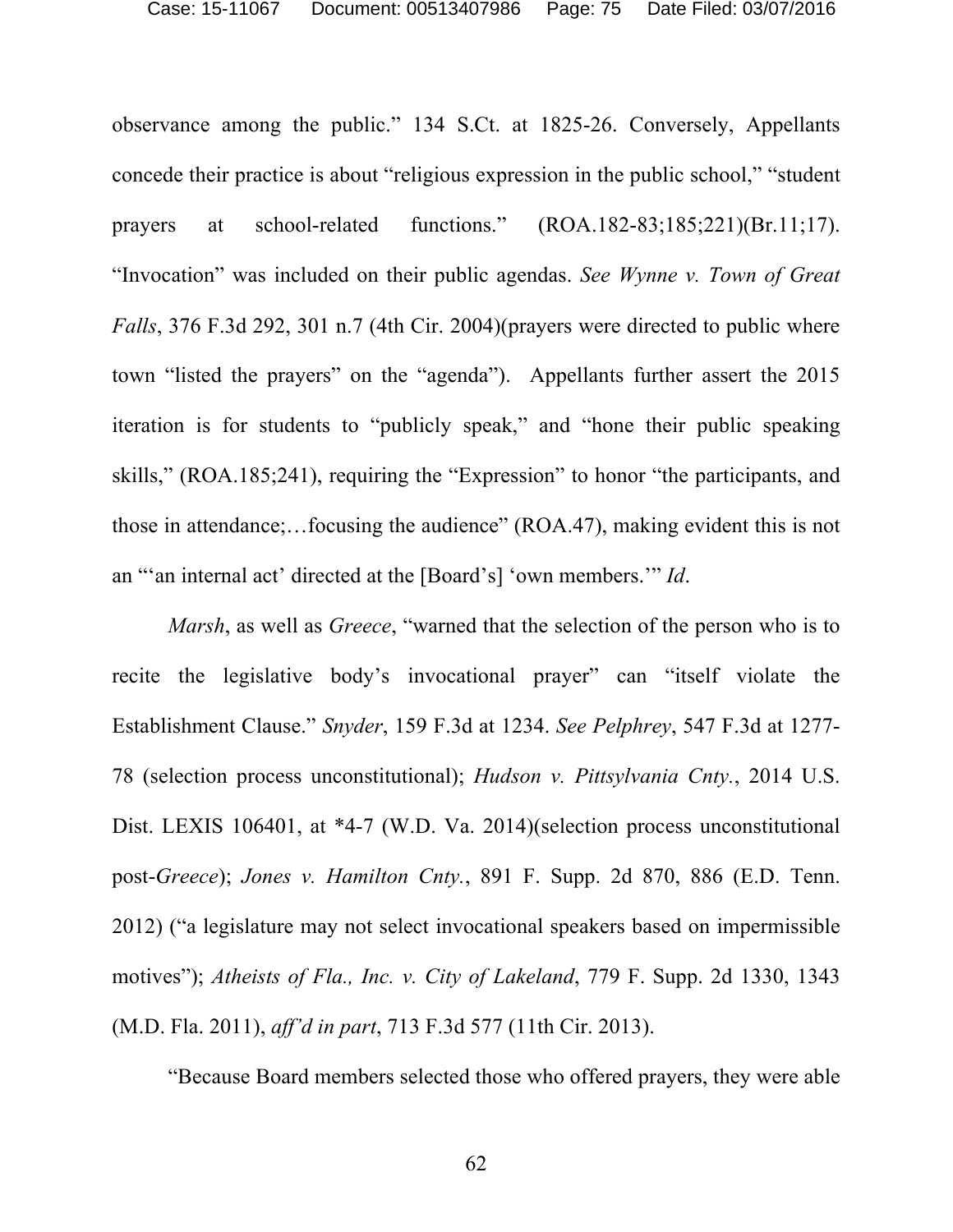to - and did - select only those who would advance the Christian faith." *Tangipahoa*, 473 F.3d at 204. This is borne out by the evidence. Between 1997 and the eve of litigation, "[t]here [was] no evidence of any prayers that represented a different faith or were secular in tone." *Id.*(ROA.142). For this reason alone, qualified immunity should be denied. *See Lakeland*, 779 F. Supp. 2d at 1343 ("if Plaintiffs' accusations that Defendant Fields executed a policy of categorically excluding non-Christians from…Meetings are true, then Defendant Fields will not be shielded…by qualified immunity.").

Finally, a legislative prayer practice is unconstitutional if it "betray[s] an impermissible government purpose," such as an "opportunity to proselytize." *Greece*, 134 S.Ct. at 1824-26. The Court should ask what purpose is served by inviting students, rather than clergy or community adults to deliver the prayers. It is clear the real purpose is to bring "prayer and proselytization into public schools through the backdoor." *Chino Valley*, 2016 U.S. Dist. LEXIS 19995, at \*60-61.

#### **XI. APPELLANTS' ACTIONS WERE OBJECTIVELY UNREASONABLE.**

Appellees have unmistakably set forth a constitutional right as to which the law has been perfectly clear for decades but Appellants nevertheless violated, *supra*. *E.g.*, *Santa Fe*, 168 F.3d at 809; *Herdahl*, 933 F. Supp. at 591; *Aldine*, 563 F. Supp. at 885-87. Accordingly, Appellees satisfy the final qualified immunity prong.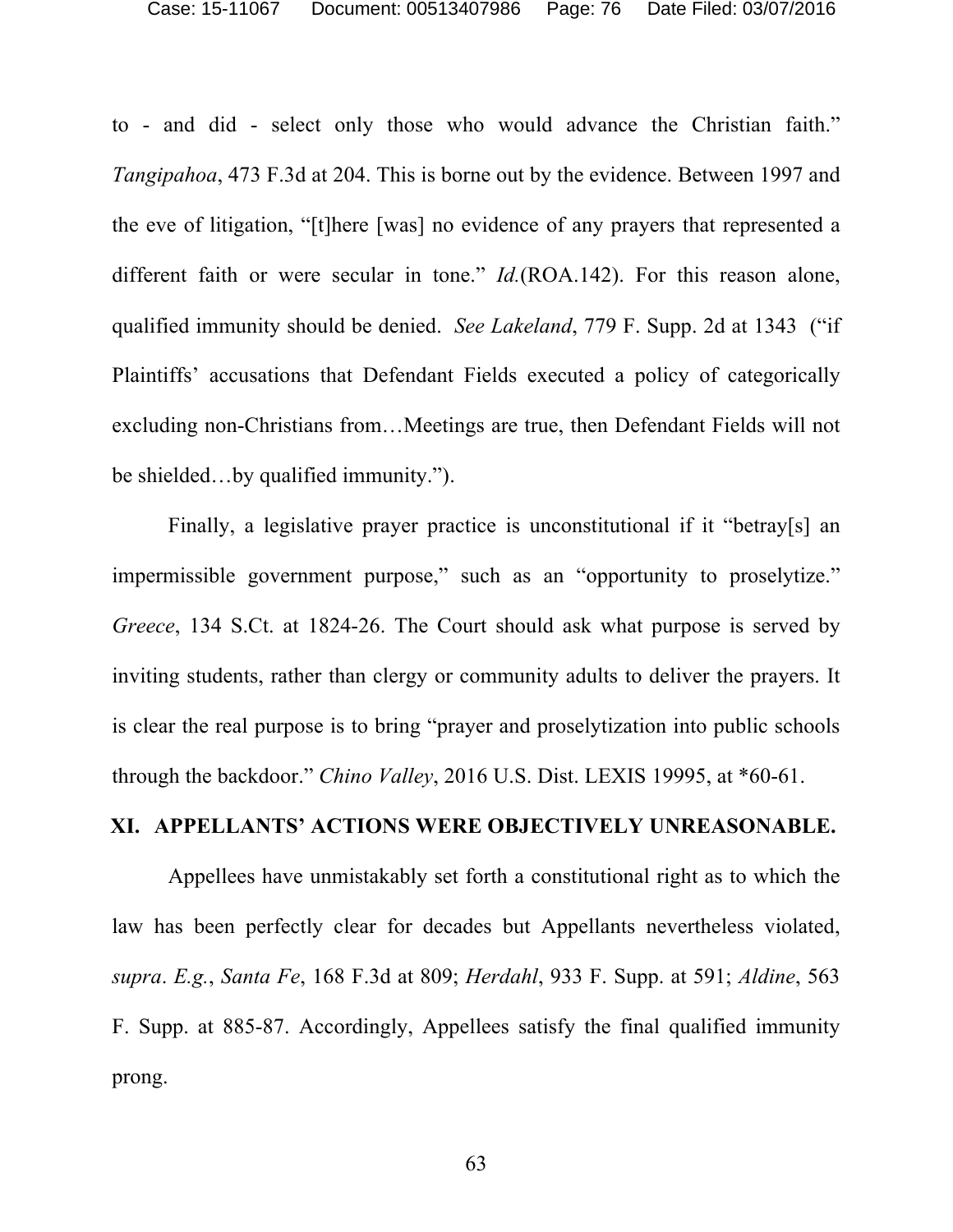Appellants' "argument that government officials are entitled to blanket qualified immunity in cases involving student prayer is untenable." *Ryan*, 64 F. Supp. 3d at 1363 (denying qualified immunity and despite school official's argument that "'[t]he law on student prayer is not established with sufficient clarity.'"). While Appellees acknowledge "Establishment Clause jurisprudence remains in a degree of flux," this is not "to say that there are no clearly established principles under the Establishment Clause." *Summers*, 669 F. Supp. 2d at 666-70. A "reasonable person with a basic understanding of Establishment Clause jurisprudence would easily have predicted that this proceeding would conclude with a determination that the [longstanding prayer practice] was unconstitutional." *Id.* Appellants recognized as much by making superficial changes to their practice.

Revealingly, numerous courts have denied qualified immunity in Establishment Clause cases, including in entirely novel circumstances, school prayer cases, and legislative prayer cases. *See Inouye v. Kemna*, 504 F.3d 705, 717 (9th Cir. 2007); *Holloman*, 370 F.3d at 1263 (teacher was "not even potentially entitled to summary judgment on qualified immunity grounds against [student's] Establishment Clause claims"); *Ocala*, 2015 U.S. Dist. LEXIS 115443, \*37-39 (denying qualified immunity regarding community prayer, "'notwithstanding the lack of fact-specific law.'"); *Sundquist v. Nebraska*, 2015 U.S. Dist. LEXIS 104601, \*21-22 (D. Neb. 2015); *Ryan*, 64 F. Supp. 3d at 1363; *United States*, 63 F.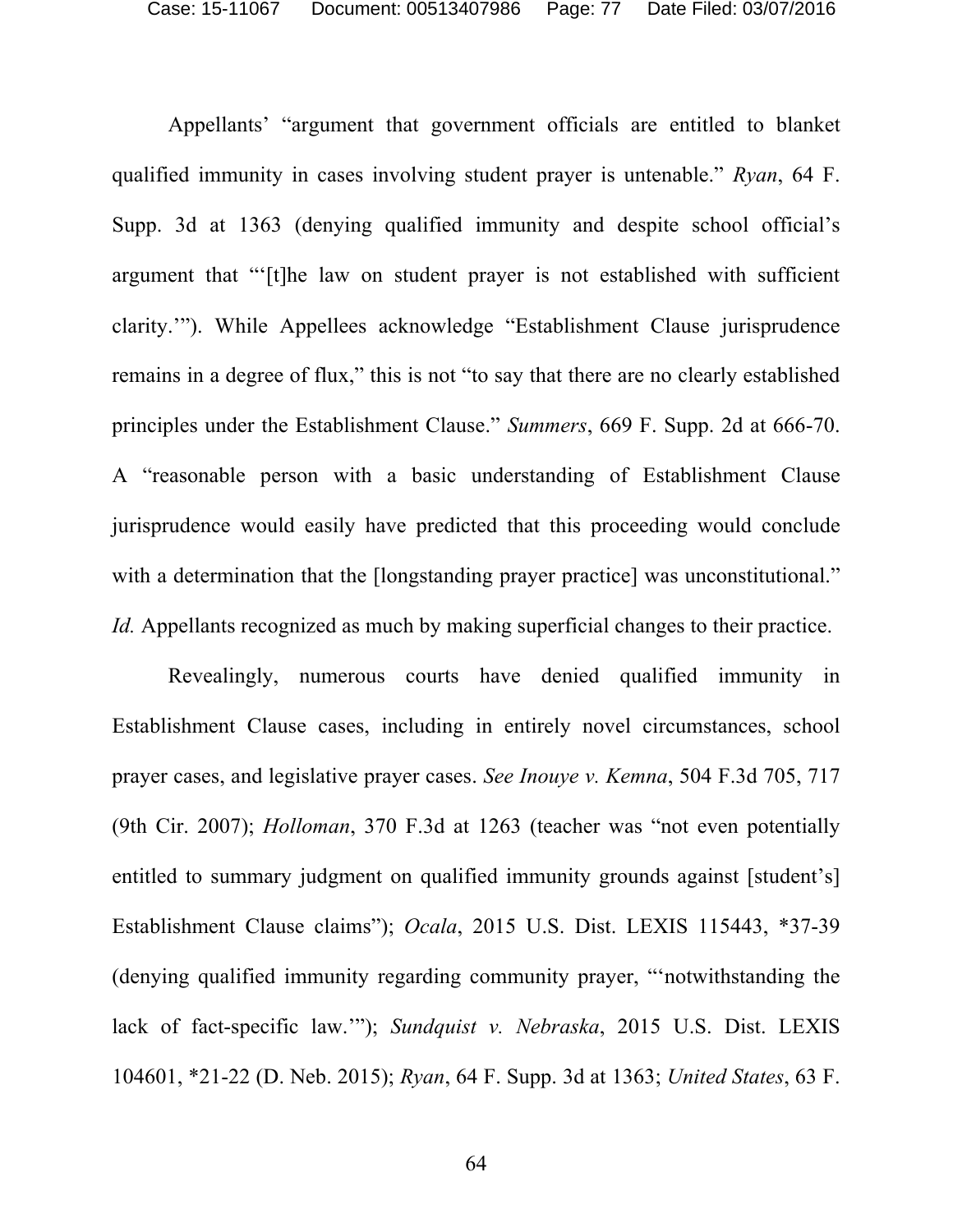Supp. 3d at 1286-1287 (denying qualified immunity to federal prison officials for refusing to authorize a Humanist study group, despite novelty of issue and no case directly on point); *Warrior v. Gonzalez*, 2013 U.S. Dist. LEXIS 165387, \*27-28 (E.D. Cal. Nov. 19, 2013); *Lakeland*, 779 F. Supp. 2d at 1343; *Rich*, 2010 U.S. Dist. LEXIS 143973, at \*15-16; *Pugh v. Goord*, 571 F. Supp. 2d 477 (S.D.N.Y. 2008); *Byar v. Lee*, 336 F. Supp. 2d 896 (W.D. Ark. 2004); *Hansen v. Ann Arbor Pub. Schs*, 293 F. Supp. 2d 780 (E.D. Mich. 2003); *Carlino v. Gloucester City High Sch*., 57 F. Supp. 2d 1 (D.N.J. 1999), *aff'd*, 44 F. App'x 599 (3d Cir. 2002).

### **CONCLUSION**

For the foregoing reasons, Appellees ask the Court to affirm the District Court's order in its entirety.

Respectfully submitted,

March 7, 2016

s/ Monica L. Miller MONICA L. MILLER American Humanist Association 1777 T Street N.W., Washington, D.C. 20009 (202) 238-9088; Fax: (202) 238-9003 mmiller@americanhumanist.org CA Bar: 288343 / DC Bar: 101625

PATRICK A. LUFF Luff Law Firm, PLLC 1350 Bandera Highway, Suite 803 Kerrville, TX 78028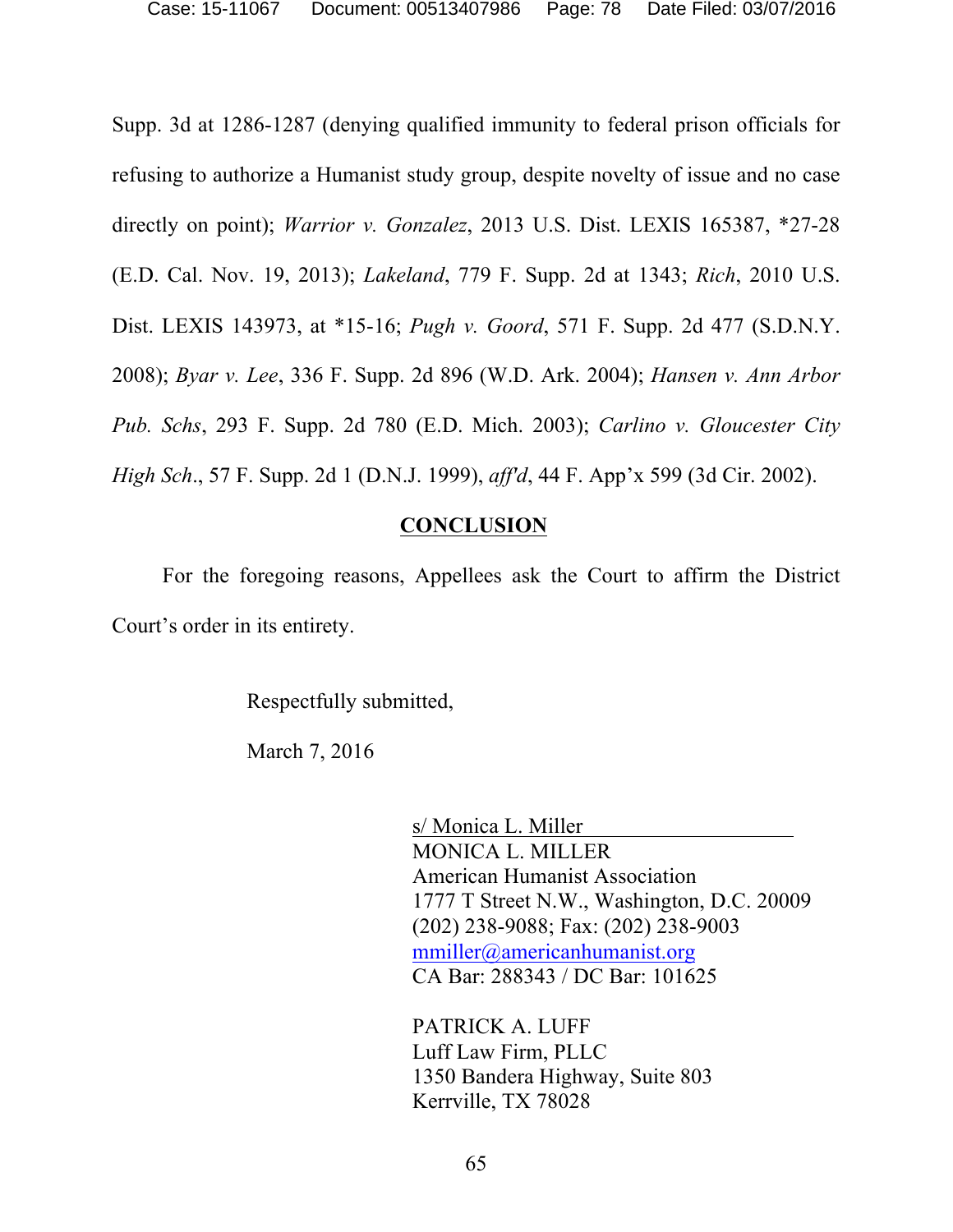(512) 710-6830; Fax: (830) 584-0628 luff@lufflaw.com TX Bar: 24092728

ROGER L. MANDEL Lackey Hershman, L.L.P. 3102 Oak Lawn Avenue, Suite 777 Dallas, TX 75219 (214) 560-2201; Fax: (214) 560-2209 rlm@lhlaw.com TX Bar: 12891750

## **COUNSEL FOR APPELLEES**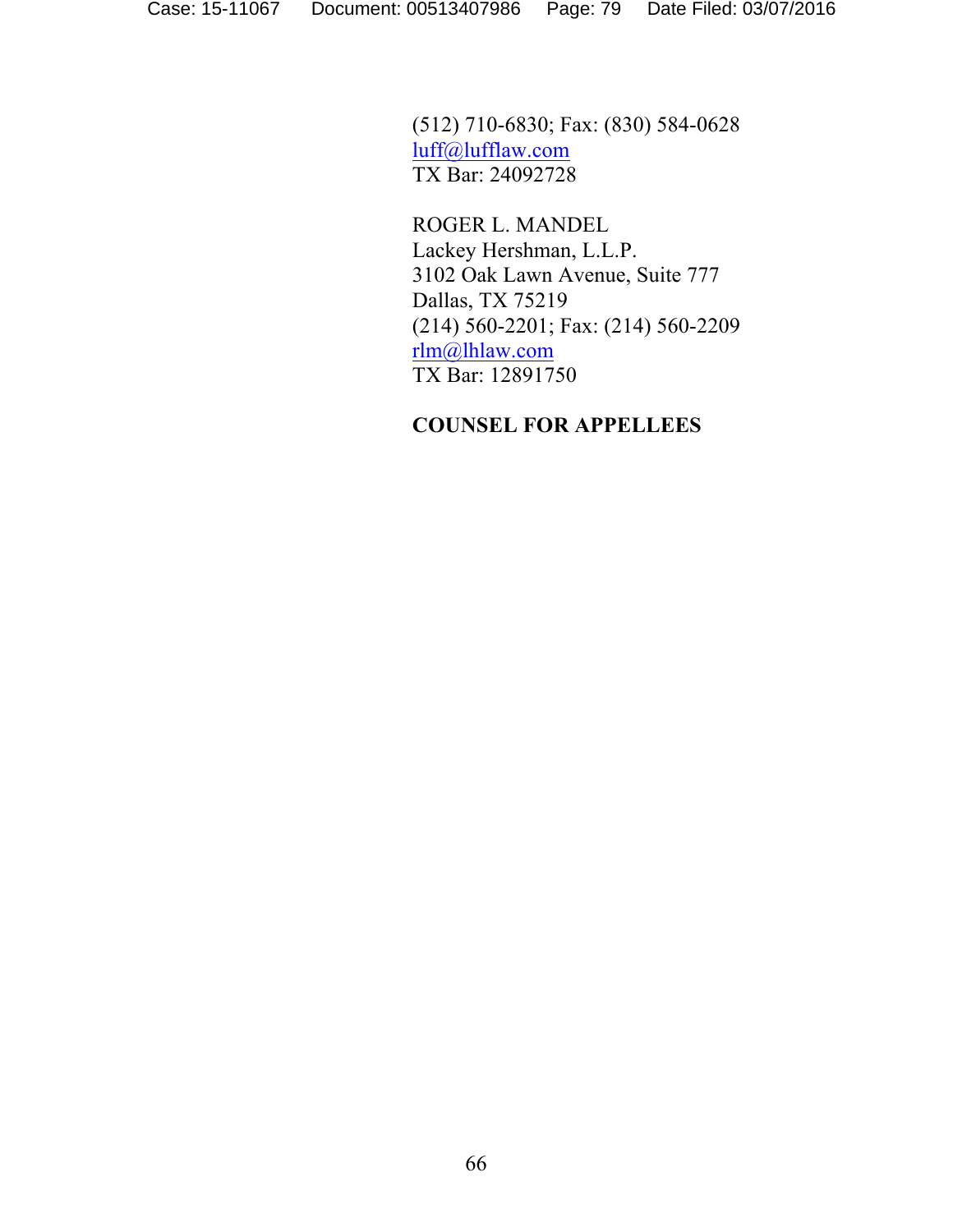## **CERTIFICATE OF COMPLIANCE WITH RULE 32(a)**

- 1. This brief complies with the type-volume limitation of Fed. R. App. P.  $32(a)(7)(B)$  because this brief contains 13,932 words, excluding the parts of the brief exempted by Fed. R. App. P.  $32(a)(7)(B)(iii)$ .
- 2. This brief complies with the typeface requirements of Fed. R. App. P.  $32(a)(5)$  and the type style requirements of Fed. R. App. P.  $32(a)(6)$  because this brief has been prepared in a proportionally spaced typeface using Microsoft® Word 12.2.8 in 14-point font size in Times New Roman.

March 7, 2016 s/ Monica L. Miller Monica L. Miller American Humanist Association 1777 T Street N.W., Washington, D.C. 20009 mmiller@americanhumanist.org 202-238-9088 CA Bar: 288343 / DC Bar: 101625

### **COUNSEL FOR APPELLEES**